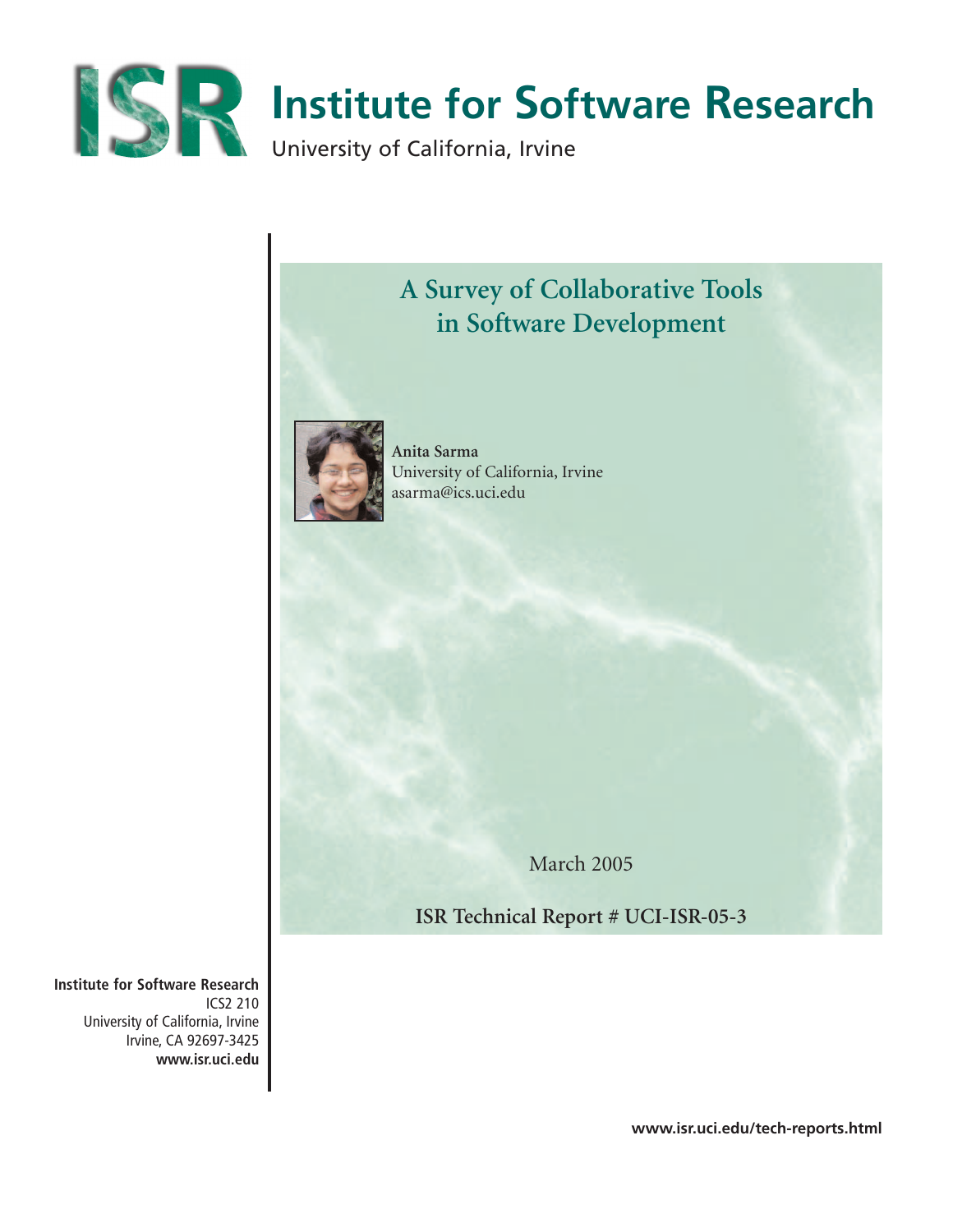# A Survey of Collaborative Tools in Software Development

Anita Sarma Institute for Software Research Donald Bren School of Information and Computer Sciences University of California, Irvine asarma@ics.uci.edu

ISR Technical Report  $#$  UCI-ISR-05-3

March 22, 2005

Abstract: Collaboration is at the heart of software development. Virtually all software development requires collaboration among developers within and outside their project teams, to achieve a common objective. A number of classification frameworks exist that can be used to classify collaborative tools. In addition to placing the various tools in context, developers can use these kind of frameworks to select the right mix of tools for their situation. Each classification framework has a different focus: some provide a detailed taxonomy to compare tools in a particular area, some classify tools based on the functionality of the tools, some classify tools based on the high-level approach to collaboration that the tools take, and so on. However, currently no framework exists that classifies tools based on the user effort required to collaborate effectively. This however is also a critical component in choosing the "right" set of tools for a team.

In this survey, we take a look at collaborative tools from the perspective of user effort. For the purposes of this paper, we define user effort as the time expended in setting up the tools, monitoring the tools, and interpreting the information from the tools. While we cannot quantify the efforts required of each tool in detail, it is clear that there is a natural ordering among different groups of tools. We propose a framework that identifies these groups and highlights this ordering. Based on this framework, our survey organizes the individual tools into tiers.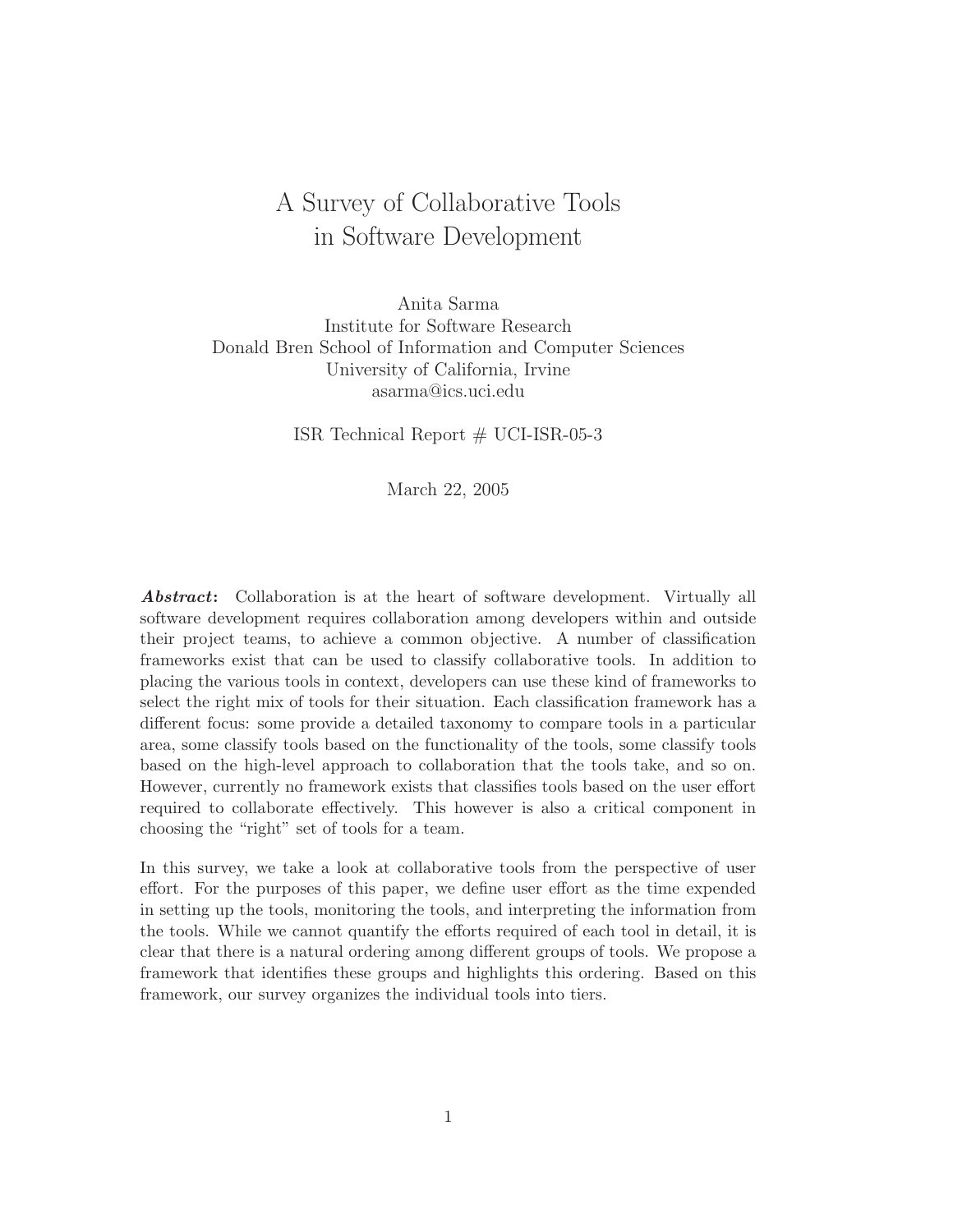# A Survey of Collaborative Tools in Software Development

Anita Sarma Institute for Software Research Donald Bren School of Information and Computer Sciences University of California, Irvine asarma@ics.uci.edu

ISR Technical Report # UCI-ISR-05-3

March 22, 2005

# 1 Introduction

Collaboration is at the heart of software development. Virtually all software development requires collaboration among developers within and outside their project teams, to achieve a common objective. It has in fact been shown that about 70% of a software engineer's time is spent on collaborative activities [219]. Indeed, collaboration in software development has been studied by researchers in the fields of Software Engineering and Computer Supported Cooperative Work (CSCW) since the 1980s and has produced a wide range of collaborative tools.

Enabling software developers to collaborate effectively and effortlessly is a difficult task. The collaboration needs of the team depend to a large extent on environmental factors such as, the organizational structure of the team, the domain for which the software is produced, the product structure, and individual team members. Accordingly, research in collaborative development has produced a host of tools, each typically focussing on a different aspect of collaboration. Most teams have their favorite repertoire of tools that has been built from historical use. These tools may not always be the best suited for the team, but the team still uses them nevertheless as the inertia and cost of trying out new tools surpasses the benefits.

A number of classification frameworks exist that can be used to classify collaborative tools. In addition to placing the various tools in context, developers can use these frameworks to select the right mix of tools fit for their needs. Each classification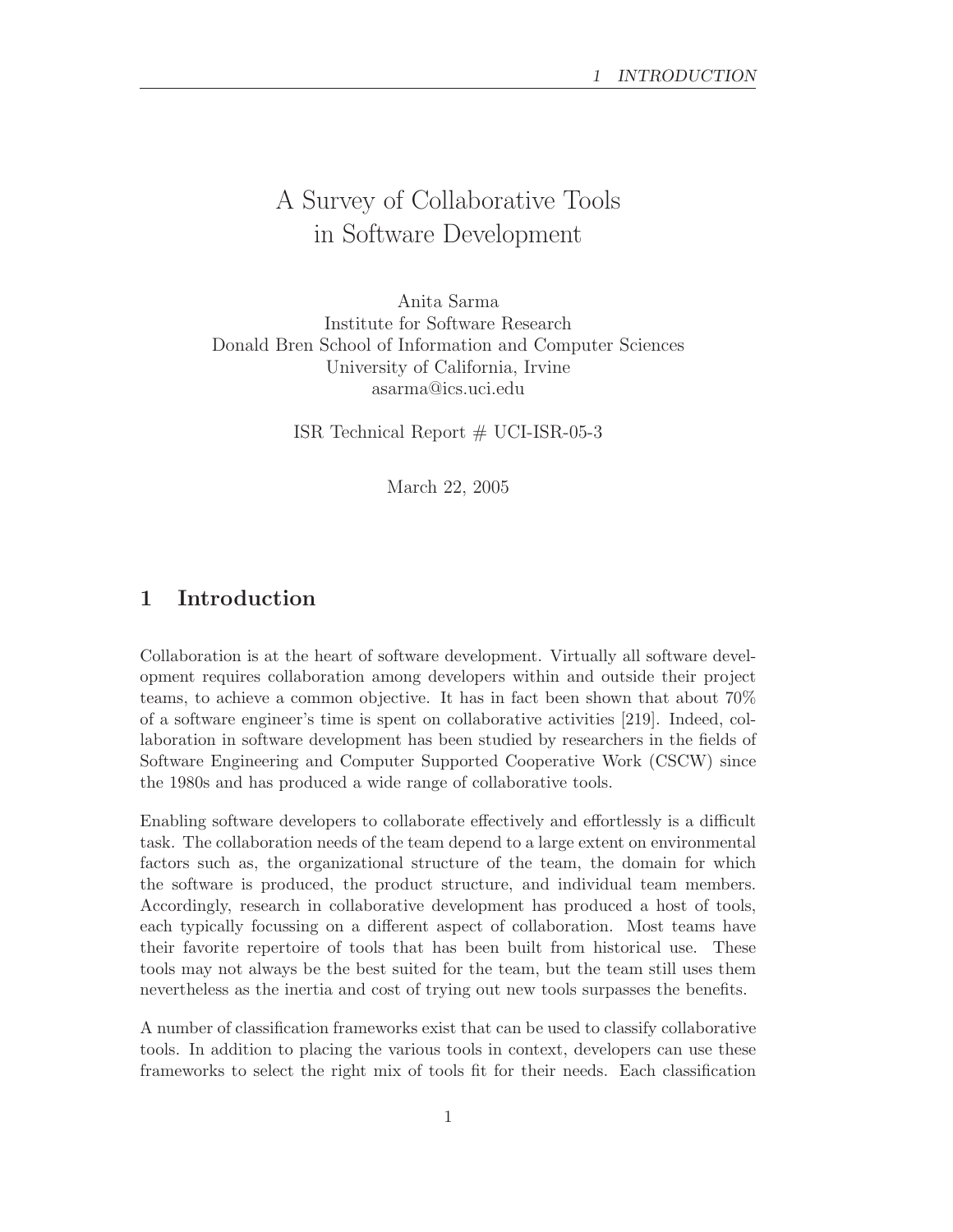framework has a different focus: some provide a detailed taxonomy to compare tools in a particular area [44], some classify tools based on the functionality of the tools [93], some classify tools based on the high-level approach to collaboration that the tools take [218], and so on. However, currently no framework exists that classifies tools based on the user effort required to collaborate effectively. This however is also a critical component in choosing the "right" set of tools for a team.

In this survey, we take a look at collaborative tools from the perspective of user effort. For the purposes of this paper, we define user effort as the time spent in setting up the tools, monitoring the tools, and interpreting the information from the tools. While we cannot quantify the efforts required of each tool in detail, it is clear that there is a natural ordering among different groups of tools. We propose a framework that identifies these groups and highlights this ordering. Based on this framework, our survey organizes the individual tools into tiers.

Our framework is in the form of a pyramid consisting of five vertical layers and three horizontal strands. The five layers in the pyramid are: (1) functional, (2) defined, (3) proactive, (4) passive, and (5) seamless. Tools that are at a higher layer in the pyramid provide more sophisticated automated support, thereby reducing the user effort required in collaborating. Each level, thus, represents an improvement in the way a user is supported in their day-to-day collaborative activities. The three strands in the pyramid are: communication, artifact management, and task management. These three dimensions, we believe, are critical needs crosscutting all aspects of collaboration.

The remainder of this paper is organized as follows. In Section 2, we discuss a few existing representative classification frameworks. Section 3 presents the details of our framework. The five layers of the pyramid are discussed in Sections 4 through 8, with the functional layer discussed in Section 4; the defined layer discussed in Section 5; the proactive layer discussed in Section 6; the passive layer discussed in Section 7; and the seamless layer discussed in Section 8. We present our observations in Section 9 and conclude in Section 10.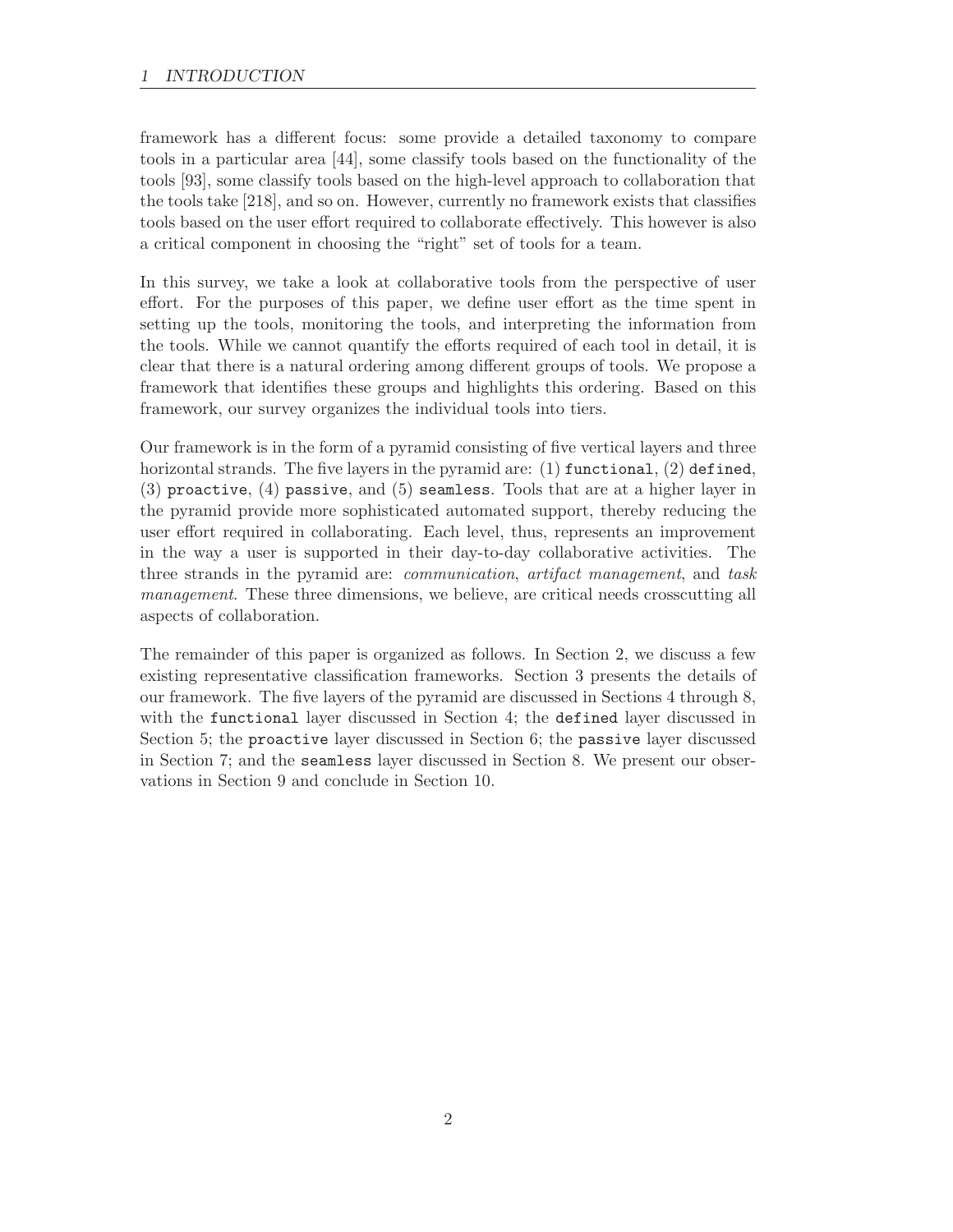# 2 Related Work

Group collaboration among software developers has been studied by researchers in software engineering and CSCW since the 1980s. Research in these areas has produced a wide range of collaborative tools (e.g., tools that support communication, task allocation, decision making). To better understand the functionalities of these tools and how they compare with each other, a number of classification frameworks have been proposed by others. In this section, we take a brief look at some of the representative frameworks.

### 2.1 Space and Time Categorization

Grudin modified the DeSanctis and Gallupe space and time classification framework [58] to create a 3x3 matrix (Figure 1). The original framework was a 2x2 matrix that classified tools based on the temporality and the location of the teams (e.g., does the tool support asynchronous communication for collocated or distributed teams). Grudin improved DeSanctis and Gallupe's framework by further distinguishing the tools based on the predictability of the actions that they support [93]. Grudin's framework, then, is a 3x3 matrix that classifies tools based on the temporality of activities, location of the teams, and the predictability of the actions.

|       |                                | Same                                         | Different but<br>predictable | Different and<br>unpredictable |  |  |
|-------|--------------------------------|----------------------------------------------|------------------------------|--------------------------------|--|--|
| Place | Same                           | Meeting<br>facilitation                      | Work shifts                  | Team rooms                     |  |  |
|       | Different but<br>predictable   | Telephone,<br>video, desktop<br>conferencing | Email                        | Collaborative<br>writing       |  |  |
|       | Different and<br>unpredictable | Interactive<br>multicast<br>seminars         | Computer<br>board            | Workflow                       |  |  |

Time

Figure 1: Space and Time Categorization [93].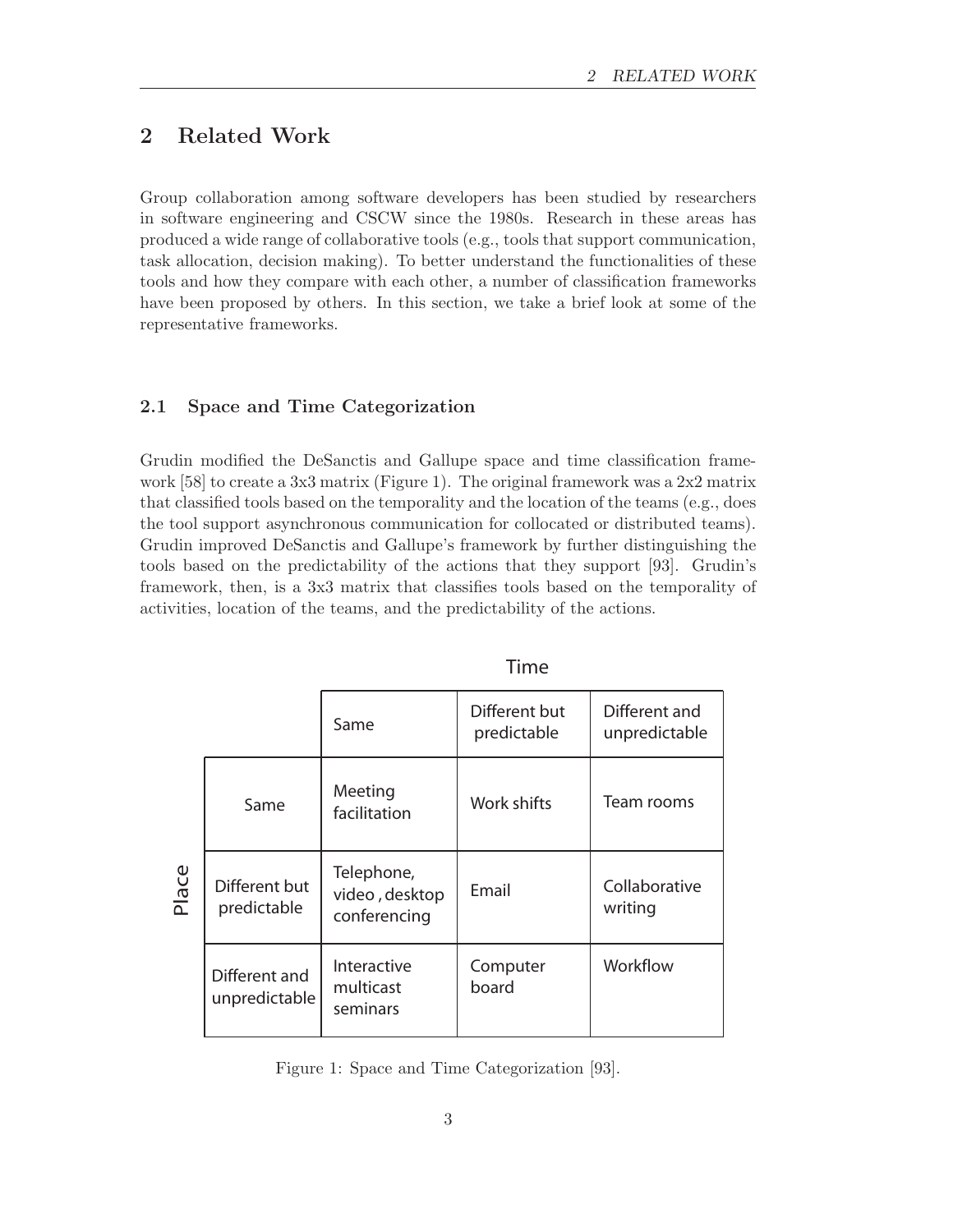Figure 1 represents the space and time framework, each cell illustrating some representative applications for the particular space and time categorization. The rows in the matrix represent whether applications support collocated or distributed teams. The top, the middle, and the bottom row of the matrix represent activities that can be carried out at a single place, in several places that are known to the participants (email exchanges), and in numerous places not all of which are known to participants (message posted in a newsgroup), respectively. The columns in the matrix depict whether applications support synchronous or asynchronous collaboration. The left, the middle, and the right column of the matrix represent activities that can be carried out "in real time" (a meeting), at different times that are highly predictable (when one sends an email to a colleague expecting it to be read within a day or so), and at different times that are unpredictable (open-ended collaborative writing projects), respectively.

#### 2.2 Workflow

Research in workflow advocates the use of models and systems to define the way an organization performs work [165]. A workflow system is based on a workflow model that divides the overall work procedure of an organization into discrete steps with explicit specifications of how a unit of work flows through the different steps. Workflow languages (e.g., E-net modelling [164], Information-control net (ICN) [70], PIF [134]) implement the workflow model by providing constructs for defining each



Figure 2: The Model Domain Space [165].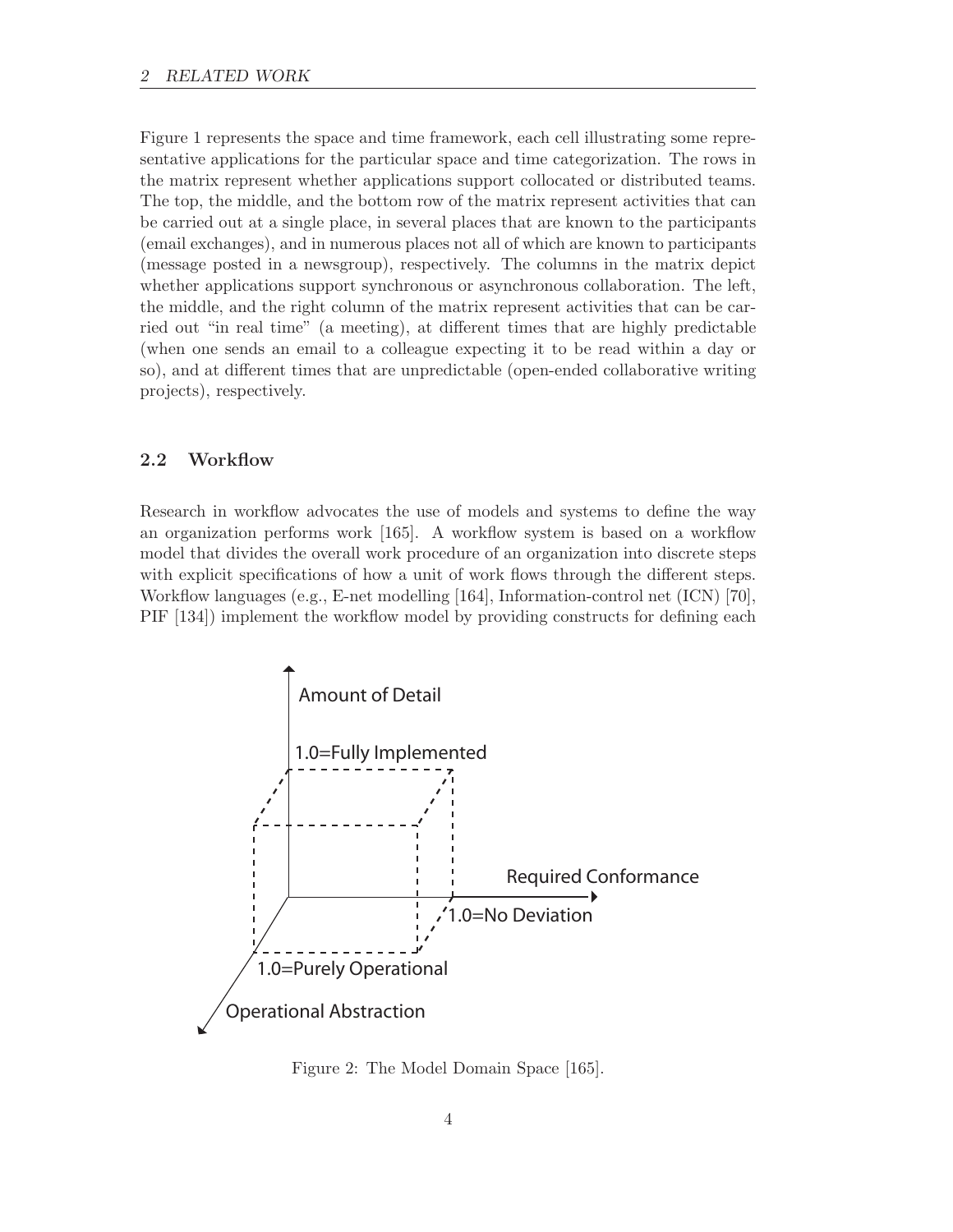step (computation language) and how the unit of work flows between the steps (coordination language).

Gary Nutt [165] created a three dimensional model domain space that is based on how a workflow model models a work procedure. As illustrated in Figure 2, the three dimensions in the model space are:  $(1)$  x axis – the amount of conformance that is required by the organization for which the process is a model,  $(2)$  y axis − the level of detail of the description of the process, and  $(3)$  z axis – the operational nature of the model (whether the model describes how the process works rather than what is required from it). In this domain, models that represent only structured or explicit work [191, 31] are in the sub-space approximating  $x\rightarrow 1$ ,  $y\rightarrow 1$ , and  $z\rightarrow 1$ , whereas systems intended to address unstructured work belong to a subspace where  $x\rightarrow 0$ ,  $y\rightarrow 0$ , and  $z\rightarrow 0$ . All other process types fit in elsewhere in the 3D space (e.g., descriptive and analytic workflow models [70, 73] can be placed in the plane defined by  $0 \le x \le 1$ ,  $0 \le y \le 1$ , and  $z=1$ ; conventional workflow enactment systems [31, 155, 146] can be characterized by the line segment  $x=1$ ,  $y\rightarrow1$ , and  $z=1$ ).

### 2.3 Interdisciplinary Theory of Coordination

Malone and Crowston [141] use coordination theory to investigate how people in other disciplines manage the dependencies that arise in collaboration. They define coordination as managing dependencies between activities and provide a framework for classifying collaborative tools by identifying the coordination processes the tools use to manage the different kinds of dependencies. Malone and Crowston take a broad outlook and study coordination at an interdisciplinary level, with the objective of finding similarities in concepts and processes in different disciplines (e.g., economics, computer science, organization theory). These similarities would then allow ideas to be transported across the discipline boundaries, which in turn would help in enriching the existing processes in each discipline. For example, the way organization theory handles resource allocation (hierarchial resource allocation, where managers at each level decide how the resources are allocated) can be modelled to handle resource allocation in software development teams.

Malone and Crowston identified the coordination processes used by different disciplines to manage dependencies between activities. They then created a taxonomy of collaborative tools, illustrated in Table 1, based on processes that the tools support in software development. Rows 1 through 4 in the table identify processes for managing typical dependencies between developers and resources in a software development team. For example, task assignment needs to ensure that tasks are assigned to developers who have the required expertise (row 1), the interdependencies between tasks should be considered while creating tasks and subtasks (row 4), and so on. In addition to the processes for managing the coordination dependencies, communication and group decision making play an important role in collaboration and have been added to the framework (rows 5 and 6). For instance, in case of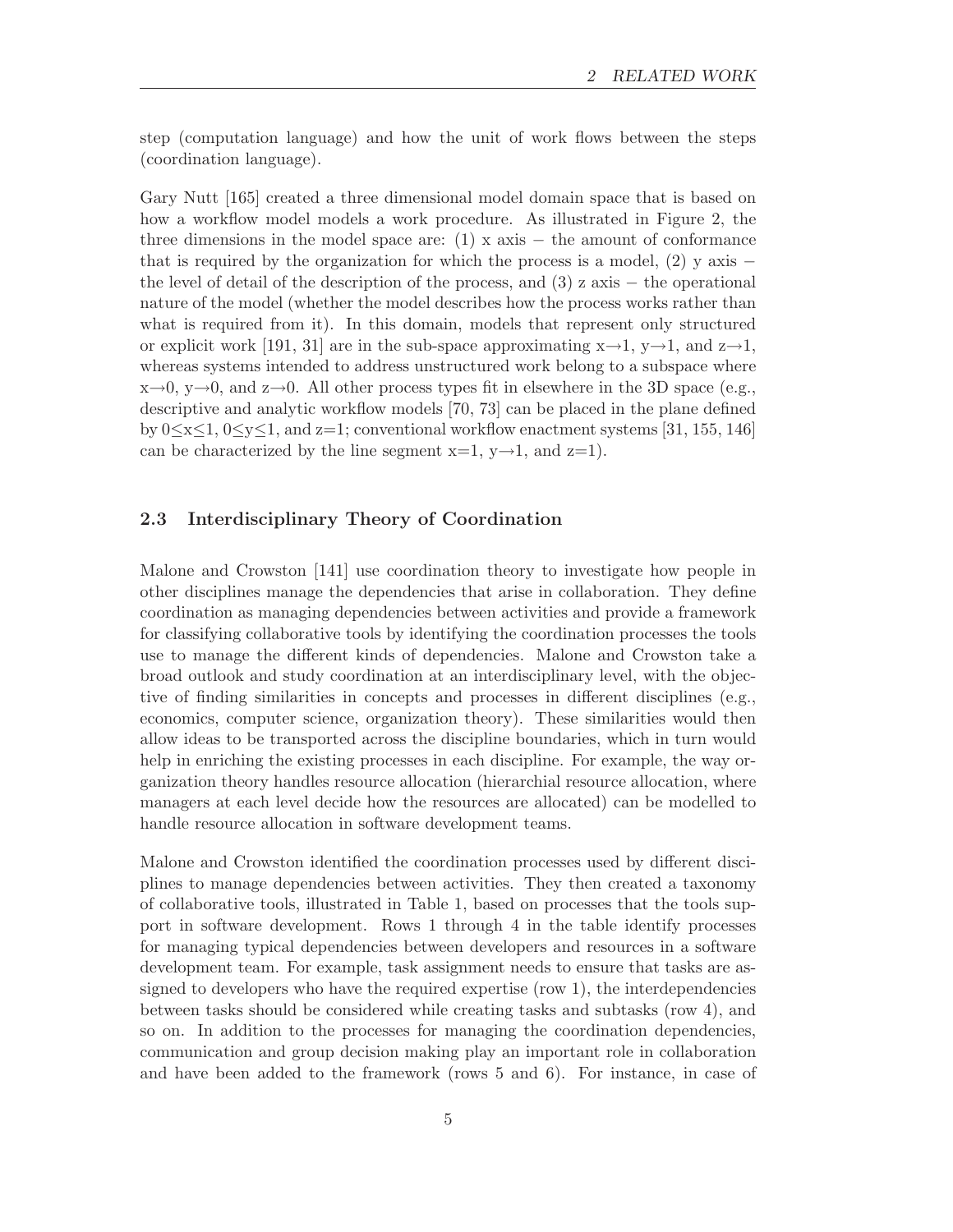| <b>Process</b>                    | Example systems                                |  |
|-----------------------------------|------------------------------------------------|--|
| Managing shared resources (task)  | Coordinator $[225]$ , Information Lens $[142]$ |  |
| assignment and prioritization)    |                                                |  |
| Managing producer/consumer re-    | Polymer [45]                                   |  |
| lationships (sequencing prerequi- |                                                |  |
| sites)                            |                                                |  |
| Managing simultaneity<br>$con-$   | Meeting scheduling tools [14]                  |  |
| straints (synchronizing)          |                                                |  |
| Managing task/subtask relation-   | Polymer [45]                                   |  |
| ship (goal decomposition)         |                                                |  |
| Group decision making             | gIBIS [41], Sibyl [133], electronic meeting    |  |
|                                   | rooms [57, 58]                                 |  |
| Communication                     | Electronic mail, computer conferencing (e.g.,  |  |
|                                   | Lotus, 1989) electronic meeting rooms [57,     |  |
|                                   | 58], Information lens [142], collaborative au- |  |
|                                   | thoring tools $[78, 71]$                       |  |

Table 1: A Taxonomy of Collaborative Tools Based on the Process They Support [141].

shared resources, a group needs to *decide* how to allocate the resources; in managing task / subtask dependencies, a group must decide how to segment tasks; and so on.

# 2.4 Formal versus Informal Approach to Collaboration

The formal versus informal coordination model [218], illustrated in Figure 3, classifies tools based on their high level approach to collaboration. This framework classifies tools into three categories, namely tools that follow formal process-based approaches, tools that provide informal awareness-based coordination support, and tools that combine these two approaches.

Tools that follow formal process-based approach provide coordination by breaking the entire software development effort into discrete steps. At the end of each step, developers are required to synchronize their work to maintain consistency. In this approach the tool is responsible for the coordination protocols that the developers are required to follow (e.g., the check-in/check-out model of SCM systems, workflow systems). The chief advantages of the formal process-based approach are, that they are group centric and scalable. Their drawback is that the insulation provided by the workspaces quickly turns into isolation, as developers are not aware of the activities of others that may affect their work.

Tools that follow the informal awareness-based approach provide coordination by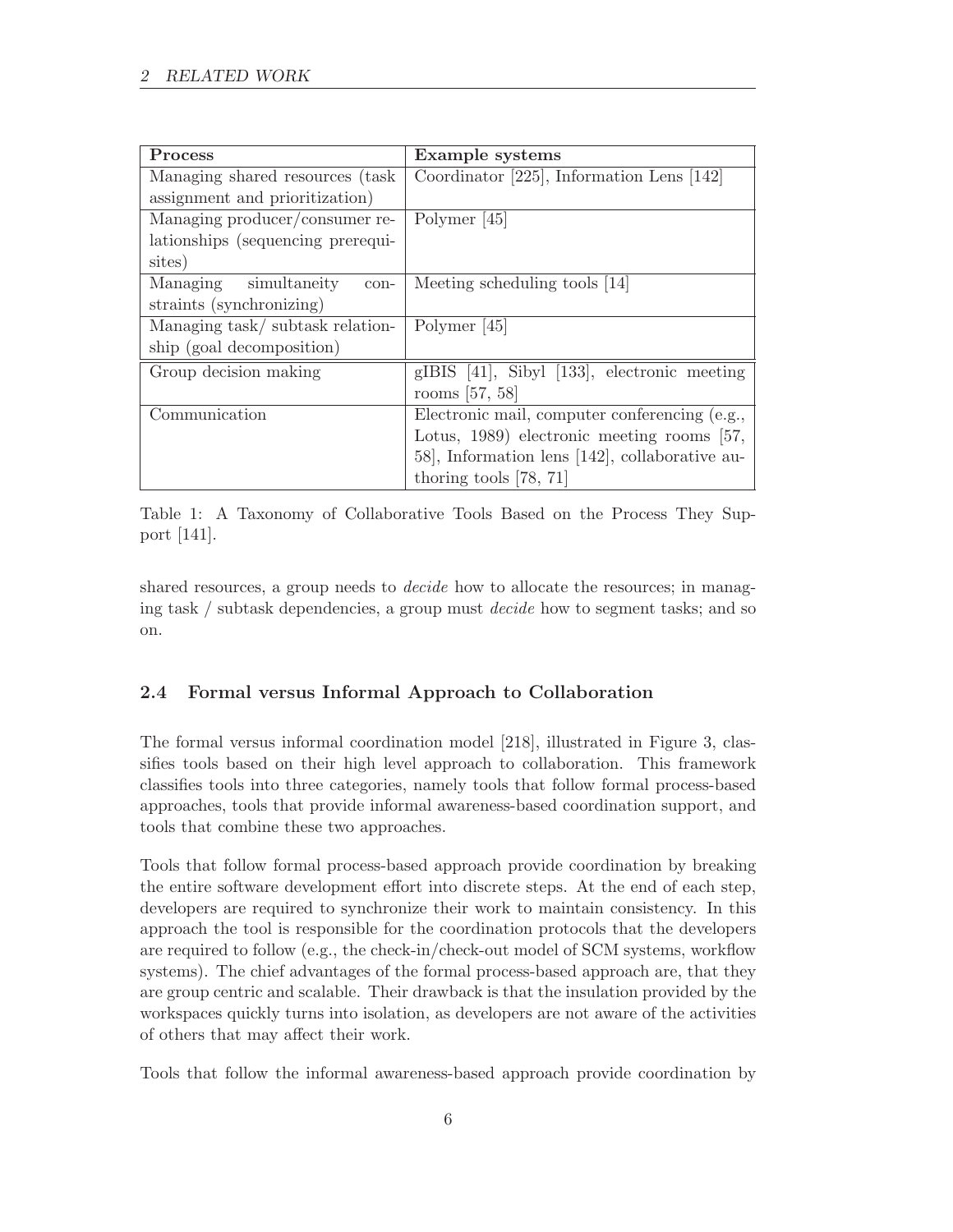|                                                       | Conceptual Visualization | <b>Strengths</b>                                                               | Weaknesses                                                        |
|-------------------------------------------------------|--------------------------|--------------------------------------------------------------------------------|-------------------------------------------------------------------|
| Formal process<br>based coordi-<br>nation             |                          | Scalable; Control;<br>Insulation from<br>other activities;<br>Group-centri     | Resynchronization<br>problems;<br>Insulation becomes<br>isolation |
| <i>Informal</i><br>awareness<br>based<br>coordination |                          | Flexible:<br>Promotes synergy;<br>Raises awareness;<br>User-centric            | Not scalable;<br>Requires extensive<br>human<br>intermediation    |
| Continuous<br>coordination                            |                          | Expected to be the<br>strengths of both<br>formal and informal<br>coordination | To be discovered<br>by the current<br>research                    |

Figure 3: Formal vs. Informal Approach [218].

explicitly or implicitly disseminating information (e.g., artifacts that have changed, activities of other developers) to the members of a team. It is the responsibility of the members of the team to interpret this information and pro-actively self-coordinate. Usually this leads to some kind of informal agreement according to which developers plan their activities. While this approach is user-centric and gives the users control and flexibility in defining their coordination protocols, it requires extensive human intermediation and is not scalable.

Neither the formal process-based approach nor the informal awareness-based approach is completely satisfactory. The weaknesses further compound when confronted with the reality of coordination needs in distributed settings. To overcome this problem, van der Hoek et al. [218] propose an integrated approach, called continuous coordination, that supports collaborative work by combining the strengths of both the formal and informal coordination approaches. Applications that follow this approach would be highly flexible and be able to continuously adapt their coordination support to the needs of the task at hand. Research in continuous coordination, however is new and has not yet produced any prototype applications, therefore the strengths in the table are expected and the weaknesses have still to be discovered.

### 2.5 Summary

Each of the frameworks discussed above approaches collaboration from a different perspective: Grudin classifies collaboration tools based on whether they can support synchronous or asynchronous communication for distributed or collocated teams; Nutt classifies workflow systems based on the characteristics of the underlying workflow model; Malone and Crowston focus on coordination processes that can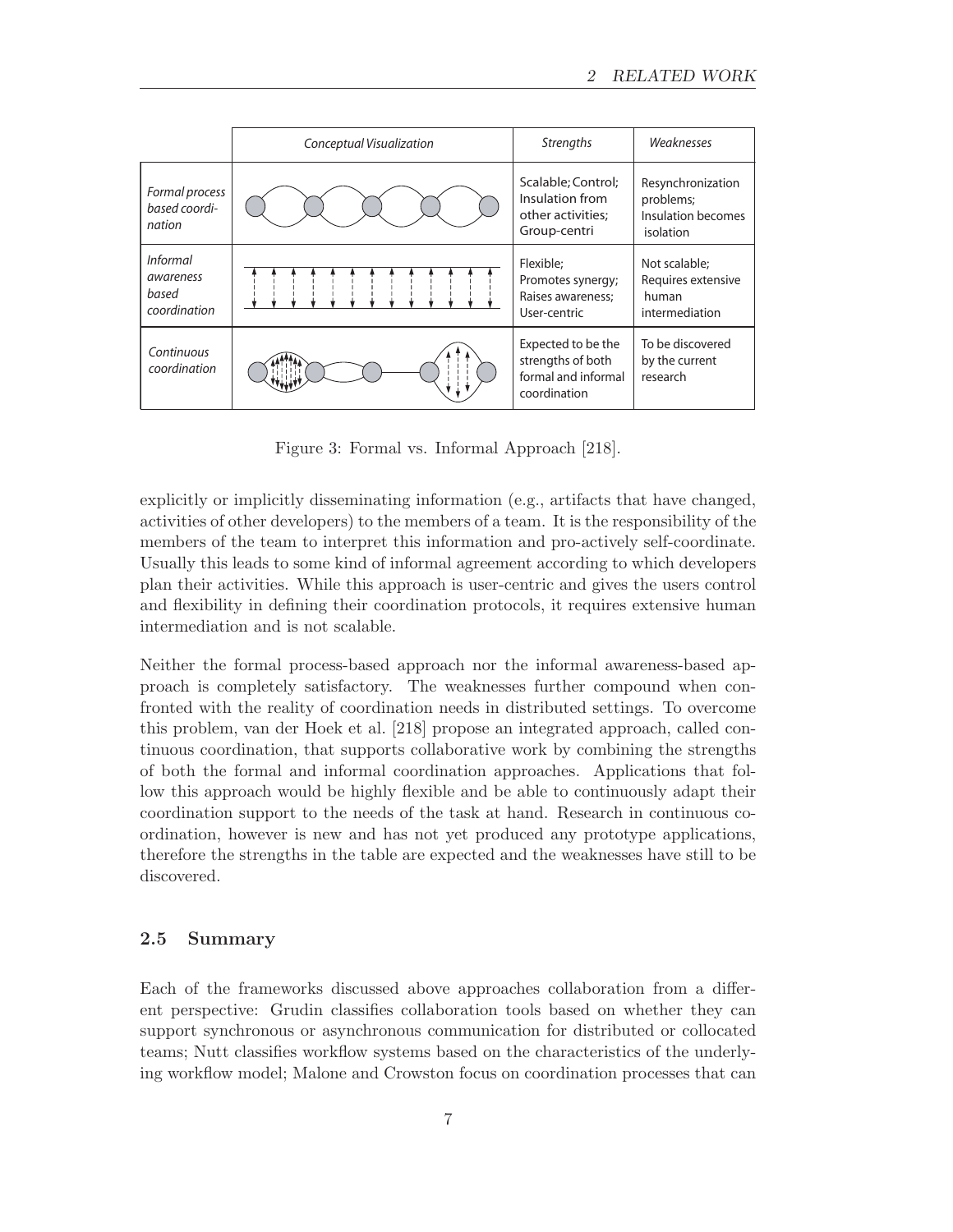be shared between multiple disciplines; and van der Hoek et al. classify applications based on their high-level approach to collaboration.

What is interesting to observe, however, is that none of these frameworks classify tools based on the user's effort required to collaborate effectively. In fact, all of the frameworks look at coordination tools from a functionality point of view. For example, the space and time categorization tells us which tools can support collaboration at real time or which tools can support distributed collaboration; the formal versus informal framework informs us which tools follow the formal process-based approach and which the informal awareness-based approach. These frameworks do not specify the expected kind of user effort that is required in using a particular kind of tool for collaboration. In this survey, we introduce a new classification framework that revolves around different classes of user effort required to collaborate effectively. We discuss our framework in the next section.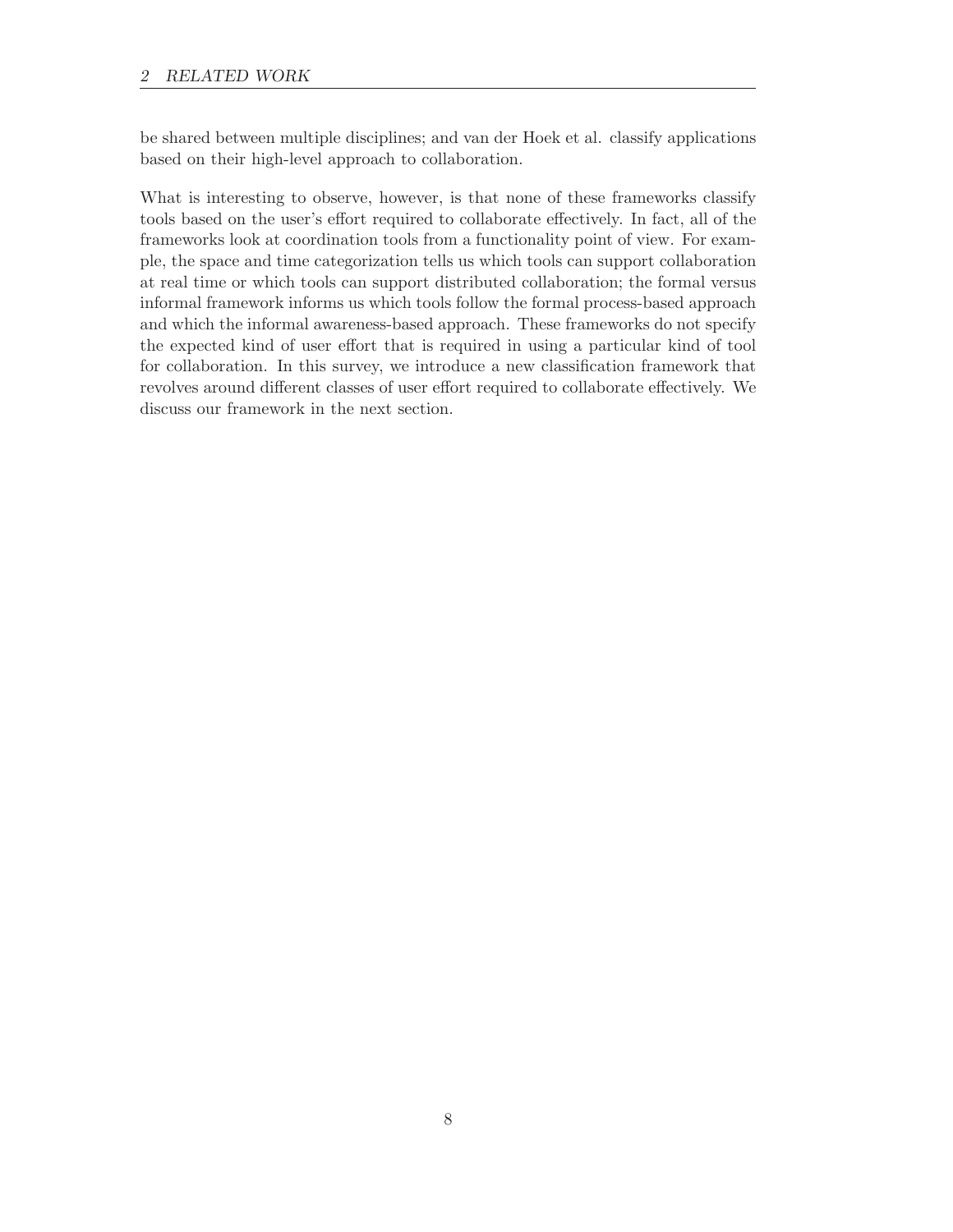# 3 Classification Framework

Our classification framework is based on two principal characteristics of collaborative tools, namely: (1) the level of coordination support provided to users, and (2) the focus of a tool on one of the three essential elements of collaboration: communication, artifact management, and task management. Our classification framework combines these two characteristics to form a pyramid, as illustrated in Figure 4. We distinguish five levels of coordination support and three different foci of tools. The five levels of coordination support are organized vertically and we call them "layers" from here on. The foci of the tools are organized horizontally, and we call them "strands" from now on.

Layers are based on the "level of coordination support" provided by the tools. By this, we mean that tools at a higher layer provide better automated support (and therefore less user effort) than tools in layers below it. Each layer, thus, represents an improvement in the way a user is supported in their day-to-day collaborative activities. We identify five layers:  $(1)$  functional,  $(2)$  defined,  $(3)$  proactive,  $(4)$ passive, and  $(5)$  seamless.

Strands in the pyramid represent the three elements that we consider intrinsic to collaboration, namely: (1) communication among team members, (2) artifact management, and (3) task management. Research in collaboration has typically focused on one of the strands at a time. By including all three strands in our pyramid, we are able to create a common ground for classifying the tools that stem from different approaches.

As we move up the layers in the pyramid, the level of support provided by collaboration tools increases while at the same time the user effort in enabling collaboration decreases. Tools at the higher layers in the pyramid provide advanced automated support to users, can handle large and complex team structures, and reduce action and information overload on users as compared to tools at the lower layers. We envision that the layers are not isolated, but functionally build upon each other. Layers become stronger than when functioning in isolation, i.e., when combined with the functionalities of the layers below it.

As we progress up the pyramid, the distinction among the strands becomes increasingly blurred. The communication strand slowly but surely moves over into the territory of the artifact management strand. So does the task management strand, until all three strands merge in the highest layer of the pyramid. This merging represents insights from ethnographic studies [92, 124] which found that, to coordinate their activities, users combine different cues and resources from the environment in which they operate. Researchers and tool builders alike have recognized this, and have broadened their focus to encompass support for more than one strand in their tools.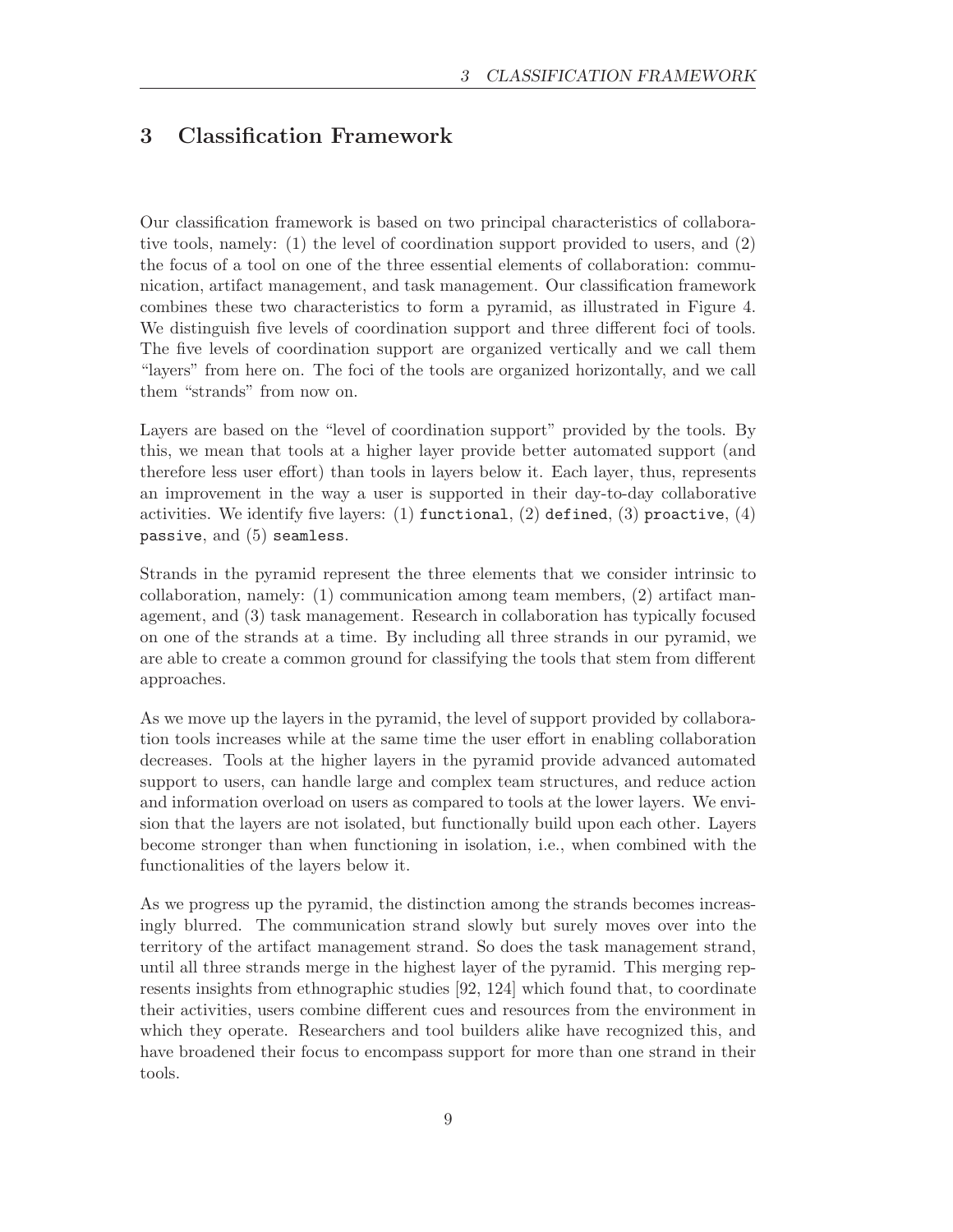

Communication

Artifact Management Task Management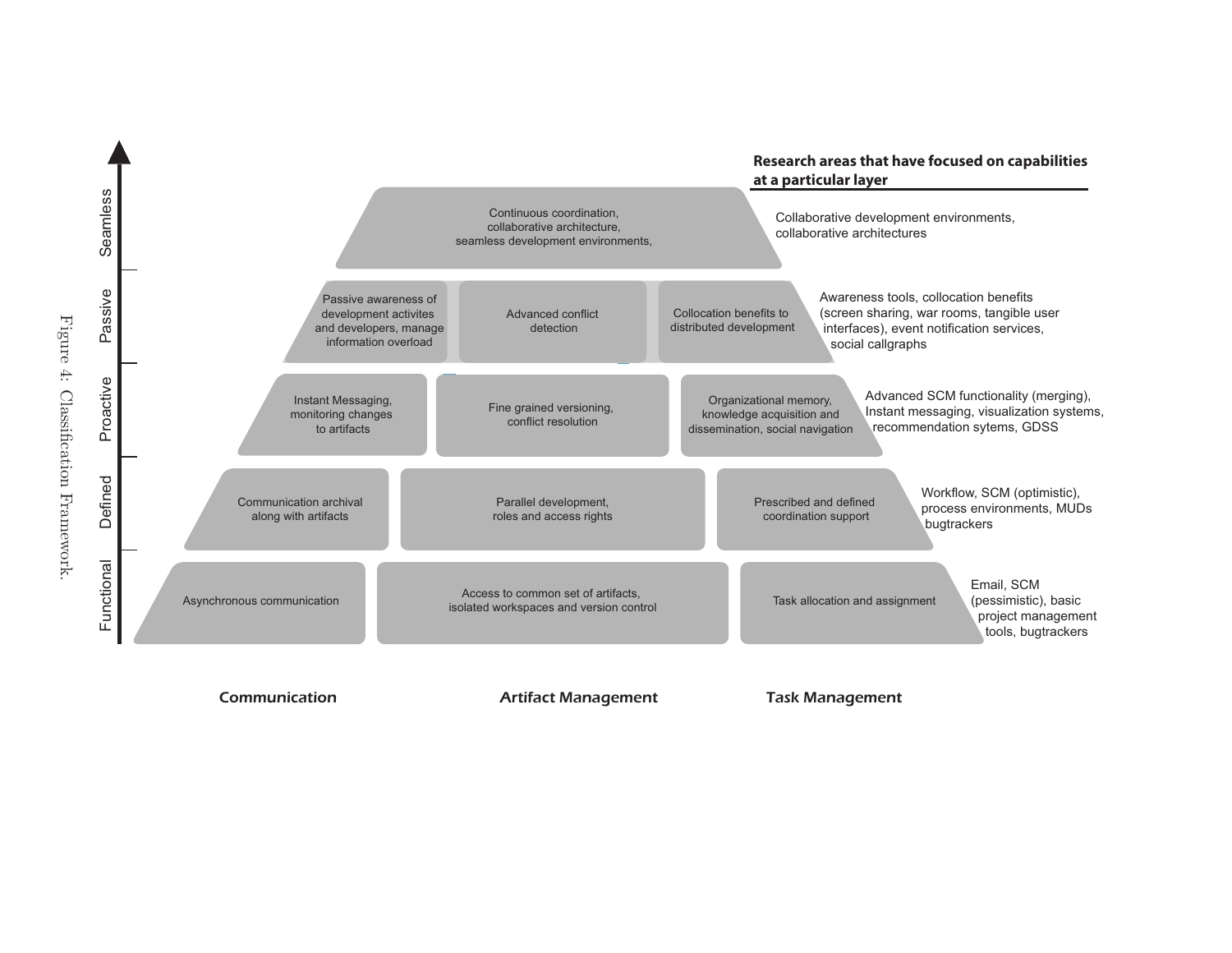At this point, the pyramid is not complete. We have left the top of the pyramid open to signify further research. We do not know if the seamless layer will be the last layer in the pyramid or if it will split into additional layers. This is subject to future research as we have barely begun to scratch the surface of this layer.

### 3.1 Layers

Tools in the functional layer enable collaborative development, but do so with minimal technical support. Development teams at this level are small and work with the bare minimum in tool support; developers can get by in collaboration, but much manual effort is still required. For example, generally tools at this level allow different developers to access the same set of artifacts or communicate using email, but developers at this level are chiefly responsible for the actual coordination activity of who changed which artifacts and at what time. Teams relying on tools at this level depend on the developers' knowledge of the product structure, of which developer has been and is currently working on which changes, and of how the various changes relate to each other.

As teams become larger in size, the bare bones coordination support offered at the functional layer is insufficient. Developers in large teams often must make changes to the same artifacts in parallel, because it is more difficult to make non-overlapping task allocations in large teams. Tools at the defined layer provide exactly this kind of support by guiding users with a well-defined set of prescribed steps. For instance, tools in office automation or workflow help divide the development process into discrete steps, help specify which developer should change which artifacts, and help in directing what the changes to an artifact should be. These systems are "good", as developers can now rely on the system to support their coordination activities, (e.g., the system automatically routes the final checked-in code to the "test" team), but at the same time they are "bad" as developers have to strictly follow the prescribed steps and have little flexibility.

Tools at the proactive layer allow developers more control over the coordination steps. Specifically, developers can be proactive in obtaining the information with which they can fine tune the coordination steps to suit their project. For example, using tools such as CVS-watch [20] and Coven [37], users can monitor changes to artifacts of interest in order to avoid potential conflicts. Once the tools inform users of such changes, they can either merge the changes using automated merge tools [151] or not take any action at the moment. Developers with tools at this layer clearly have control over the overall coordination process, but in order to achieve this flexibility they have to be actively involved in the process.

Tools at the passive layer reduce the effort required to obtain the information necessary to tailor their development process. At this layer, users can configure the tools to view relevant, timely information. Some of the tools provide default modes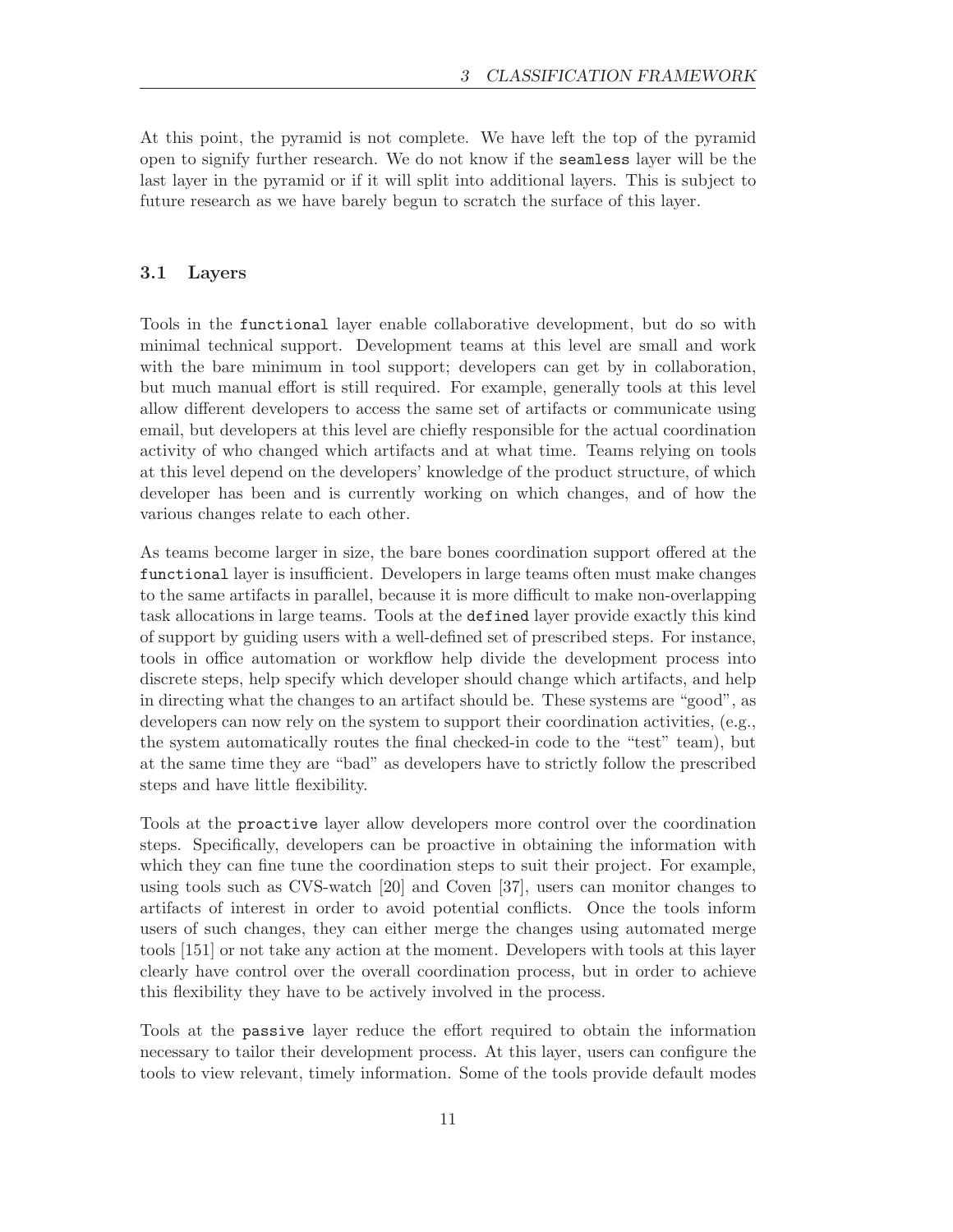requiring little to no configuration, yet provide important information at opportune times. Typically, the information is peripherally displayed in an unobtrusive manner, to create a subtle "awareness" of what activities are occurring in parallel. For instance, tools such as Palantír  $[194]$ , JAZZ  $[36]$ , and others  $[97, 109, 170]$  provide passive workspace awareness by displaying which developers are changing which artifacts. Developers can now realize which changes would affect them and with whom they should coordinate their activities. Tools at the passive layer allow developers to concentrate on their current development activity, knowing that they will be notified if there are pertinent changes. However, a drawback of the tools at this layer is that users have to typically run multiple applications, because each of these tools provides a different set of information (process support mechanism, awareness mechanism, conflict resolution mechanism, and so on) and each typically is a stand alone tool.

At the final layer in our pyramid, the seamless layer, developers no longer have to switch contexts while accessing different sets of information, as tools at this layer are built such that they can be integrated seamlessly to provide continuous coordination [218]. Research in environments such as Oz [19] and Serendipity [95] are investigating exactly these kinds of integration, providing a single tool for seamless task management, artifact management and communication (see Section 3.2 for each of these strands). Research in this area is still very much in progress, but the hope is that eventually there will be environments that allow developers to seamlessly use all necessary collaboration facilities within their development environment.

As we move up the hierarchy, tools change from supporting the minimal needs that barely enable coordination to providing full-featured, seamless coordination support that places a minimal burden onto the user. We note that this change has gradually occurred over time, but that layer development has not been strictly historical. Sometimes, research has jumped a level (as in the case of Portholes [64], see section 7.1.1) and sometimes research has returned to a lower level to spark evolution at a higher level (as in research in social navigation, see section 6.3.3, where research on email allowed subsequent development of recommendation systems [163, 166]).

We recognize that environmental factors impact research in collaboration. For example, a change in the problem domain or the team structure often creates different coordination needs. We consider two environmental factors, namely product structure and organizational structure, as factors that have shaped the collaboration capabilities of tools at each layer. An example of a change in product structure leading to new capabilities was the fact that programming evolved to include interfaces (promoting stronger separation of concerns), which has allowed easier impact analysis. An example of a change in organizational structure was the emergence of distributed teams that are geographically separated. This created a need for workspace and presence awareness tools that operate across time and distances. We describe the effect of these factors and the context as we introduce each layer.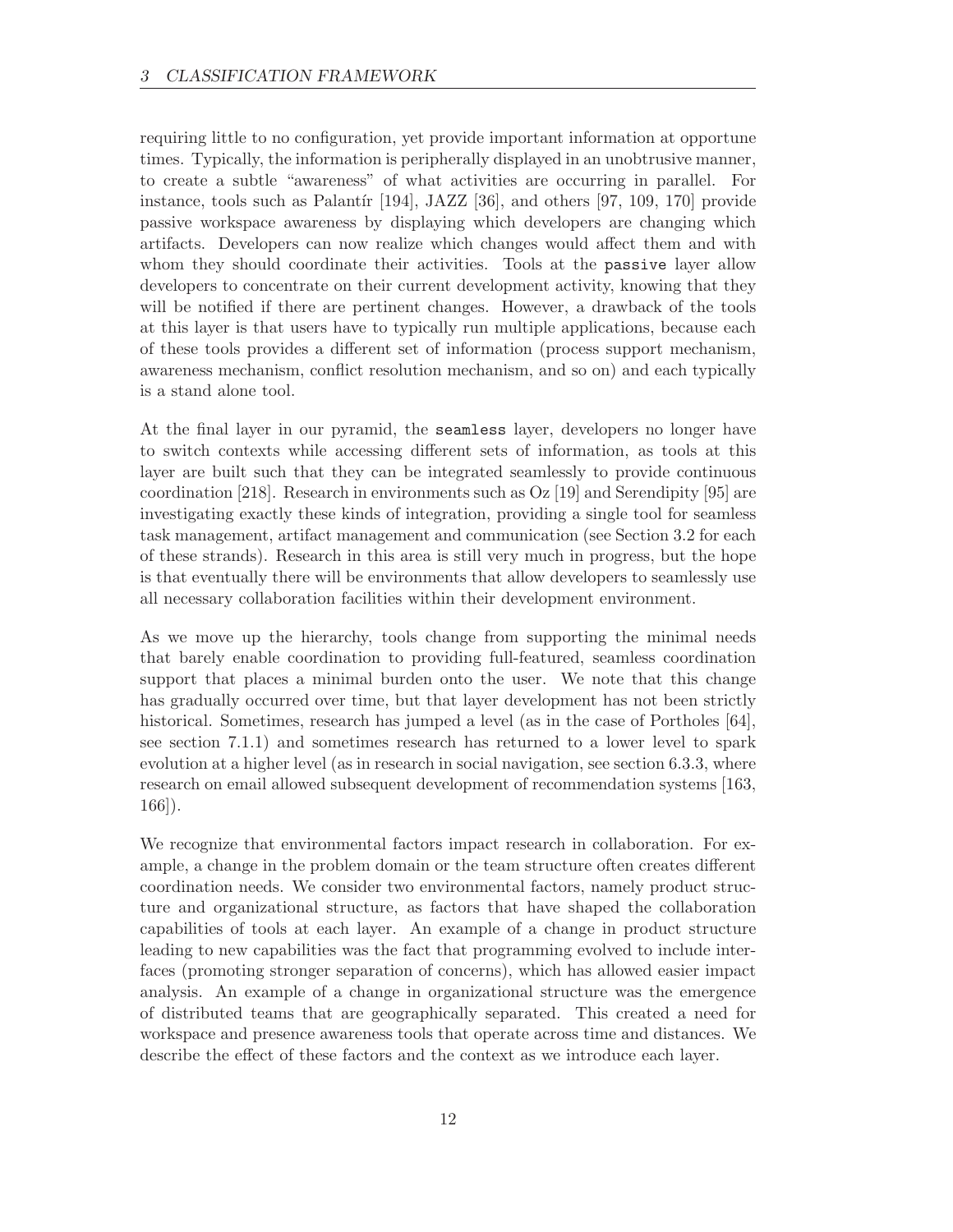

Figure 5: Three level interaction.

While creating the hierarchy of layers, we also consider experiences from tool usage that have influenced the needs for the tools at each layer. For example, when users become experienced with their current tools they feel the need for advanced features. By the same token, the approach taken by the tools in solving a particular need creates a newer set of needs that have to be addressed. This is illustrated by the relationship between needs, technology, and usage of technology in Figure  $5^1$ . Typically, researchers identify a set of needs and then create the technology that addresses those needs. Oftentimes the technological solution or the way users interact with the technology creates a newer set of needs. A new generation of tools is then created to address these additional set of needs, continuing the cycle.

For example, to address the coordination needs of a large software development team, SCM tools created workspaces [20, 44, 51]. These workspaces allow developers to make changes in private, and after completing their tasks, synchronize their changes with the repository. On the one hand, the isolation created by workspaces is "good", because it allows developers to make changes without being affected by others. On the other hand, this isolation is "bad", since it inhibits developers from being aware of their co-developers' activities. This was confirmed in a study of a software development organization, which revealed that developers planned their activities based on the activities of their colleagues [89, 90]. The users gained this information by querying the SCM repository to find out which artifacts had been checked out by whom. Another study [55] investigated the informal convention of using email that augmented the formal development process already in use. These activities around the repository clearly imply the need for workspace awareness. Such research is now in progress [194, 36, 157].

<sup>&</sup>lt;sup>1</sup>D discussion with Paul Dourish, professor, Informatics, UCI, Nov 2004.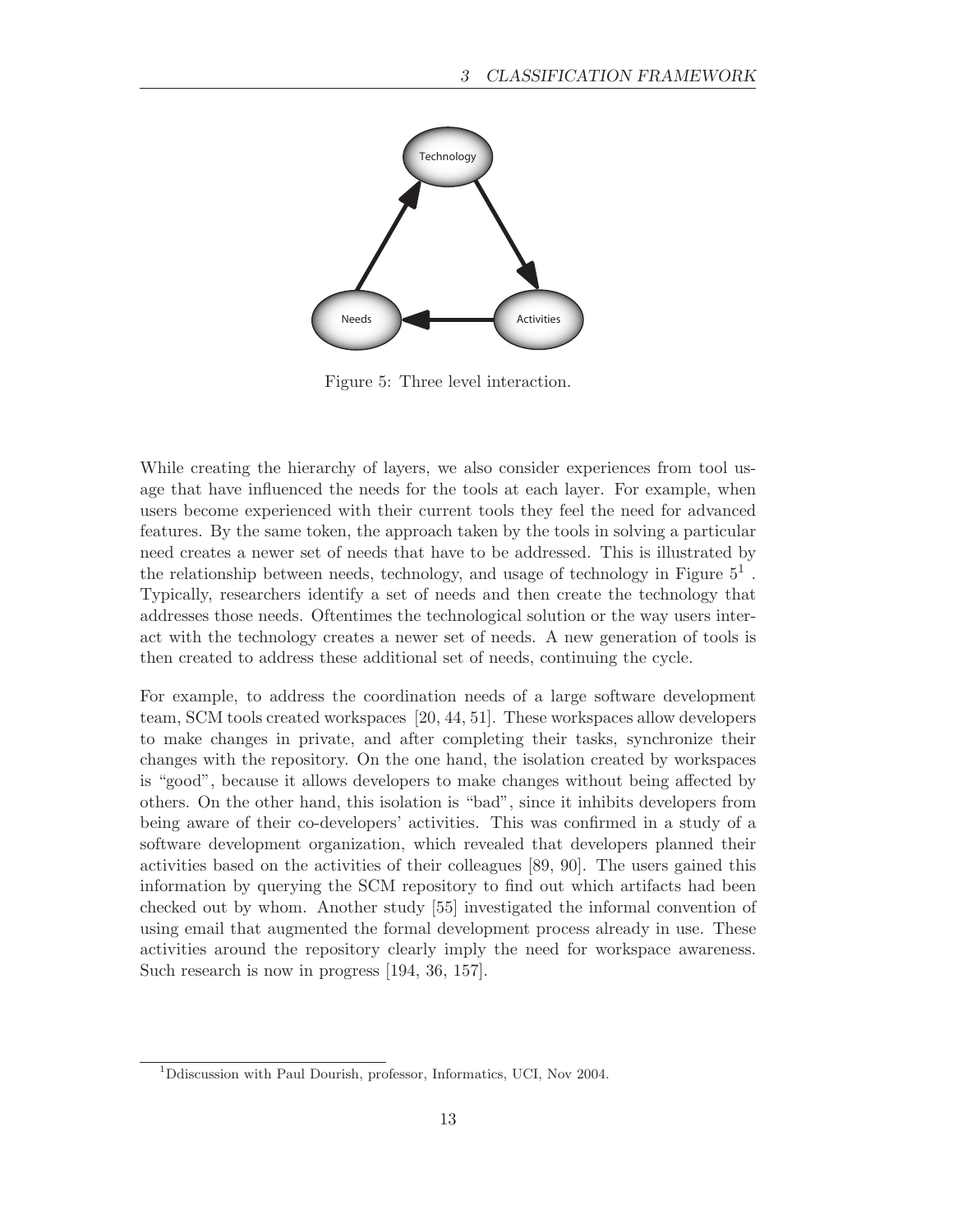### 3.2 Strands

The Cambridge dictionary defines collaboration as: "two or more people working together to create or achieve the same thing" [179]. In the domain of software development, collaboration involves the coordination of developers to create and maintain software artifacts. Broadly speaking, collaborative support in software tools must involve support for: (1) communication among team members, (2) artifact management, and (3) task management. We use these three aspects, which we call "strands", throughout the remainder of the paper as vertical slices of the pyramid.

Communication: Teams use communication to keep each other up to date with the tasks that have been completed, to communicate changes in schedules, to ask questions or provide solutions to problems, to schedule meetings, and numerous other purposes. When an organization does not have a good communication infrastructure, developers might hesitate to ask questions to colleagues whom they do not know, not communicate changes to an artifact that others might depend on, not be able to keep track of past communication, and so on. This lack of good communication in teams often leads to project delays.

Artifact Management: Artifacts in software systems are highly interdependent on each other. This interdependence implies that changes to software artifacts, be it code or other artifacts produced during the life cycle (e.g., a requirements specification, a design), need to be managed to ensure the correct behavior of the program. In large projects, it becomes impossible for developers to manage changes to software artifacts on their own. Developers therefore increasingly depend on tool support to version their code, coordinate parallel development, resolve conflicts, and integrate code, among other things.

We place artifact management as the central strand in our framework, since collaboration in software engineering primarily involves coordination of development activities around a set of software artifacts. As we move up the pyramid, we note that the distinction among the strands becomes blurred and that the other two strands slowly but surely intrude into the territory of artifact management. As we stated before, this is an explicit choice, namely to illustrate the change in research focus wherein research is increasingly drawing on all three strands to provide tool support. For example, in the proactive layer of the pyramid, developers can monitor changes to artifacts. In the event of a change, the system notifies developers who had registered interest on the artifact. Here, we see that "when" the communication is triggered or "who" the communication is sent to, depends on the artifacts in question.

Task Management: Task management in software development involves, among others, decomposing the project into smaller units, identifying developers with expertise, assigning tasks to developers, and creating a development schedule. In large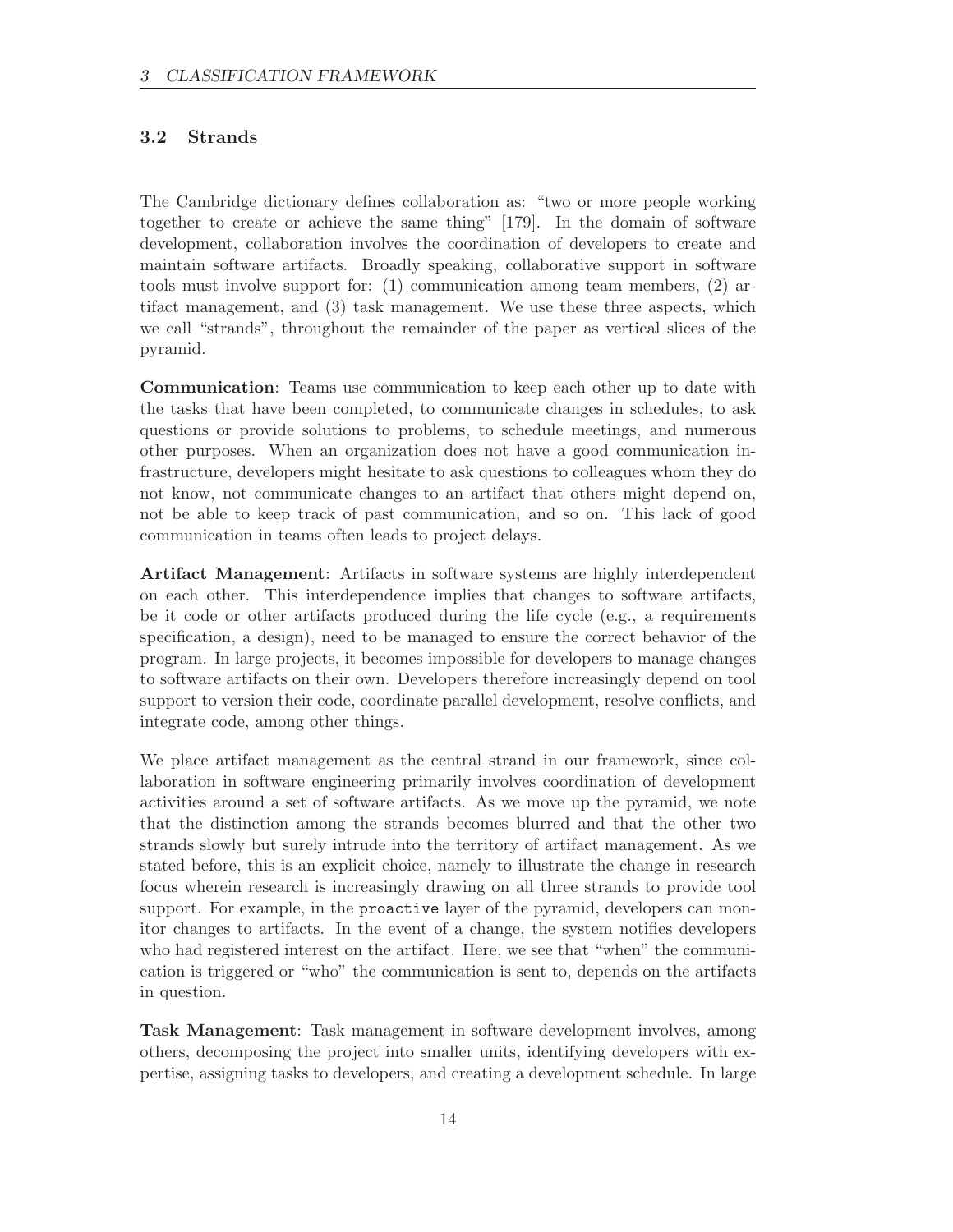projects, task management is a time-consuming and difficult task. Managers of large teams typically rely on project management tools to assign and monitor tasks. For instance, workflow systems split the development process into discrete steps and specify which developer should make what change to which artifact. Task allocation in large projects is seldom clean and managers rely on automated tool support to continuously coordinate the activities of developers with overlapping task responsibilities. For example, concurrent changes to the same artifact have to merged before they can be placed in the repository.

In the following sections, we discuss each layer and each of the three strands crosscutting a given layer. We begin with the functional layer and its communication, artifact management, and task management strands. This pattern is repeated through the first four layers of the pyramid (Sections 4 through 7).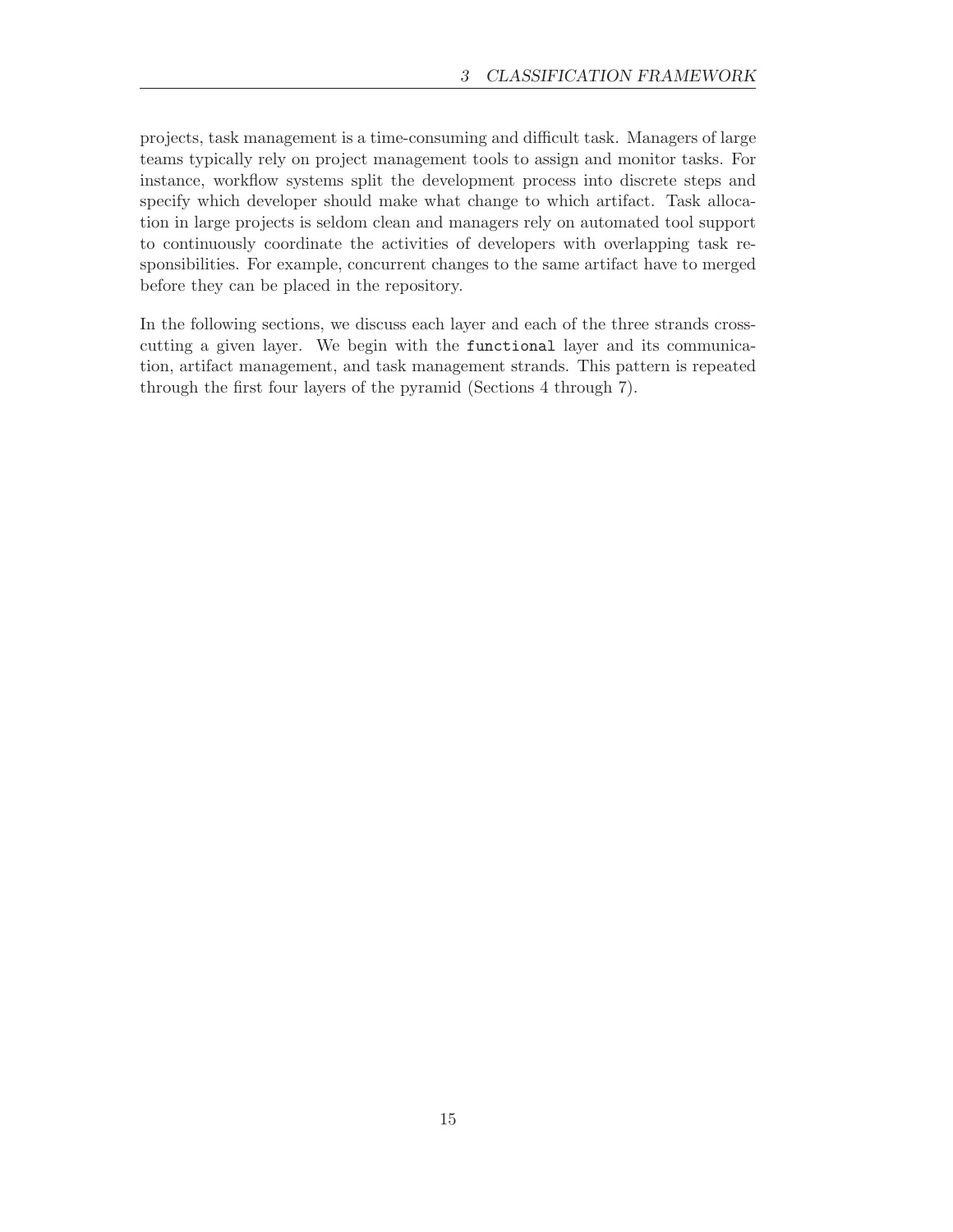# 4 The Functional Support Layer

The functional layer is the first layer in the pyramid and forms its base. It depicts the basic level of automated collaboration support provided by tools. Previous to the tools in this layer, collaboration was managed manually. The tools at this layer were promoted by the type of organization and product structure prevalent at that time. From the organizational and product structure point of view, tools primarily needed to support collaboration for small, "flat" teams working with structured programming languages.

Based on the aforementioned criteria, tools at this layer provide basic automated support for developers to communicate with each other, access and modify a common set of artifacts, and enable managers to allocate and monitor tasks. These tools form the transition from "no automated support" for collaboration to the "minimal automated support" necessary to allow a team to function.

# 4.1 Communication

Communication is one of the key factors in coordinating the activities of team members and has a big impact on how successful the team can be [123, 33]. Traditionally, face-to-face meetings were the typical means of communication in a team, with reports and memos being used for archival purposes.

As personal computers became popular, face-to-face communication was increasingly replaced by electronic communication, primarily email. Email was widely adopted as it allowed developers to asynchronously communicate over distances, refer to previous replies, reply to a group, record communication with little extra effort, and so on. Email has largely become popular because of its low learning curve and the ability to resolve problems without having to schedule meetings. Currently, there are a number of email clients, both commercial and open source [104, 142].

In addition to email, the open source community relies heavily on news groups and discussion forums for their communication needs. While email is more directive and chiefly used for point-to-point communications, news groups and discussion forums are more open and allow interested people to subscribe to the list [26, 66]. Discussions in these forums usually start when someone in the list posts a question or an interesting solution, that is then followed by discussion among other subscribers. Often times, complex solutions are attained in these discussion forums without members ever meeting face-to-face or sending personal email.

The open source community is an excellent example of a software development community that primarily depends on the tools in the functional layer for their collaboration support. Most of the team members never even meet each other faceto-face. The core development teams in open source projects are relatively small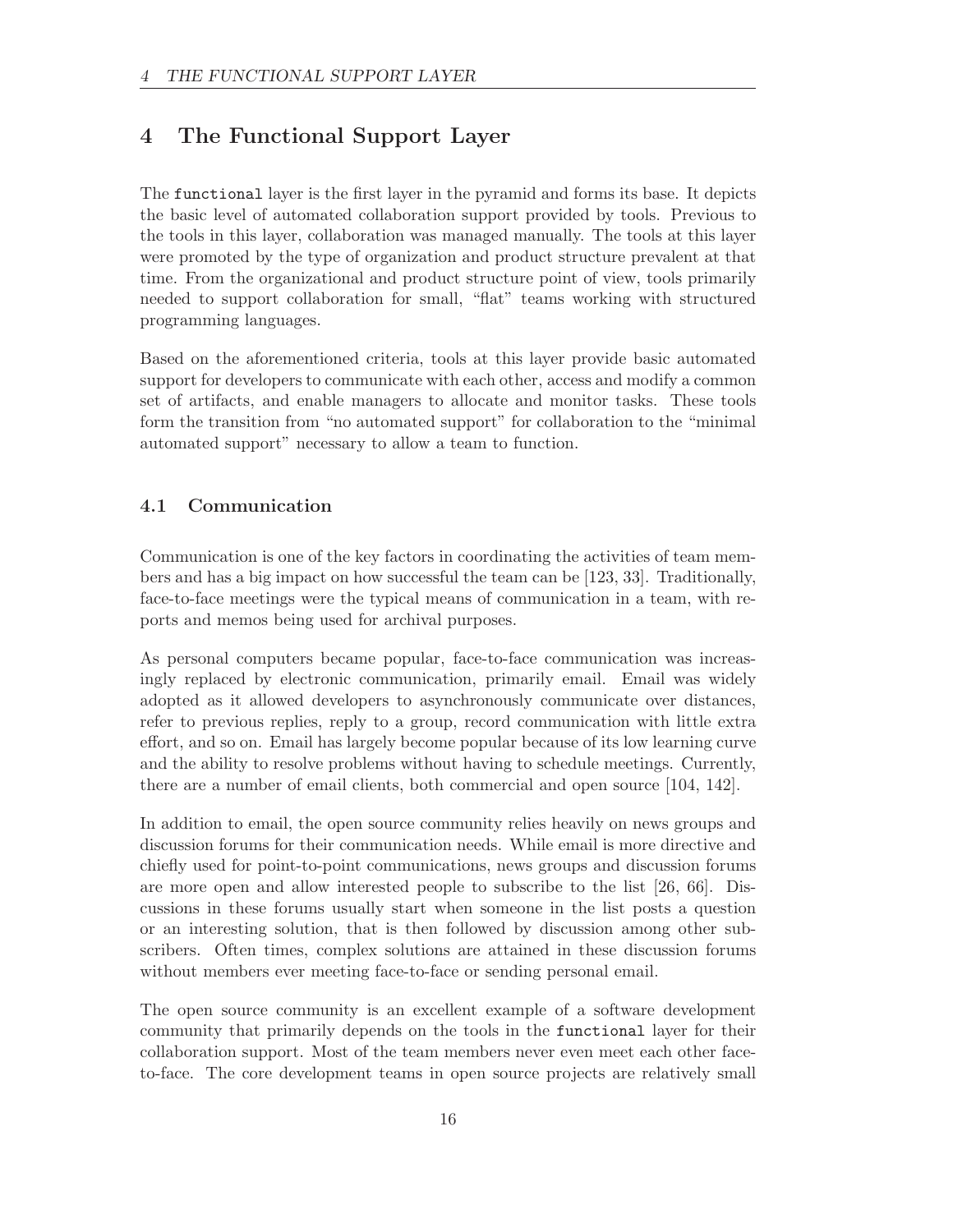[181] and use email or discussion forums for most of their communication needs. Successful projects produced by the open source community have demonstrated that groups can successfully collaborate by relying solely on the tools in functional layer [154].

### 4.2 Artifact Management

The basic support for managing artifacts in a collaborative software development environment involves: access to a common set of artifacts, private workspaces that allow developers to work uninterrupted on their tasks, and version control. Software configuration management (SCM) systems provide exactly this kind of functionality [215, 183]. Developers can check-out artifacts, in which they are interested, from a central repository into a private workspace. There, they can make changes without any interference from other developers. Once the changes are complete, they can check-in the artifact back into the repository, making the artifacts and the changes available to the rest of the team.

SCM systems also version artifacts such that changes can be made incrementally and rolled back should the need arise. The SCM repository creates a new version (a new identifier) for the artifact when it is checked-in. Versions are not directly accessible, but have to be checked out from the repository. This process ensures that artifacts in the repository cannot be changed directly and that changed artifacts are always given a new version number. SCM systems thus support the development process by maintaining the software artifacts, recording the history of the artifacts, providing a stable working context for changing the artifacts, and allowing a team to coordinate their changes to its artifacts [76].

The check-out/check-in model of SCM systems, as characterized by systems, such as SCCS [187], RCS [214], and DSEE [131], is mainly pessimistic in nature. In this model, once an artifact has been checked-out by a developer, it is locked by the repository and is not available for modifications by others, until the changes are checked back into the repository by the original developer and the lock is released by the repository. Pessimistic SCM systems ensure that there are no conflicting changes to the same artifact, but only ensure this by severely limiting the amount of parallel work.<sup>2</sup>

SCM systems were the first applications that handled artifact management and based on their success they have become the de facto system for managing software artifacts, especially code [74]. Some systems, such as BSCW [6] and Orbits [143], that manage artifacts by leveraging repositories. However, these tools are not as popular or widely used as SCM systems. We discuss some of these systems later, based on their advanced functionality in addition to basic artifact management.

 ${}^{2}$ RCS does allow merging (rcsmerge [214]), but this is a functionality that we will discuss in Section 6.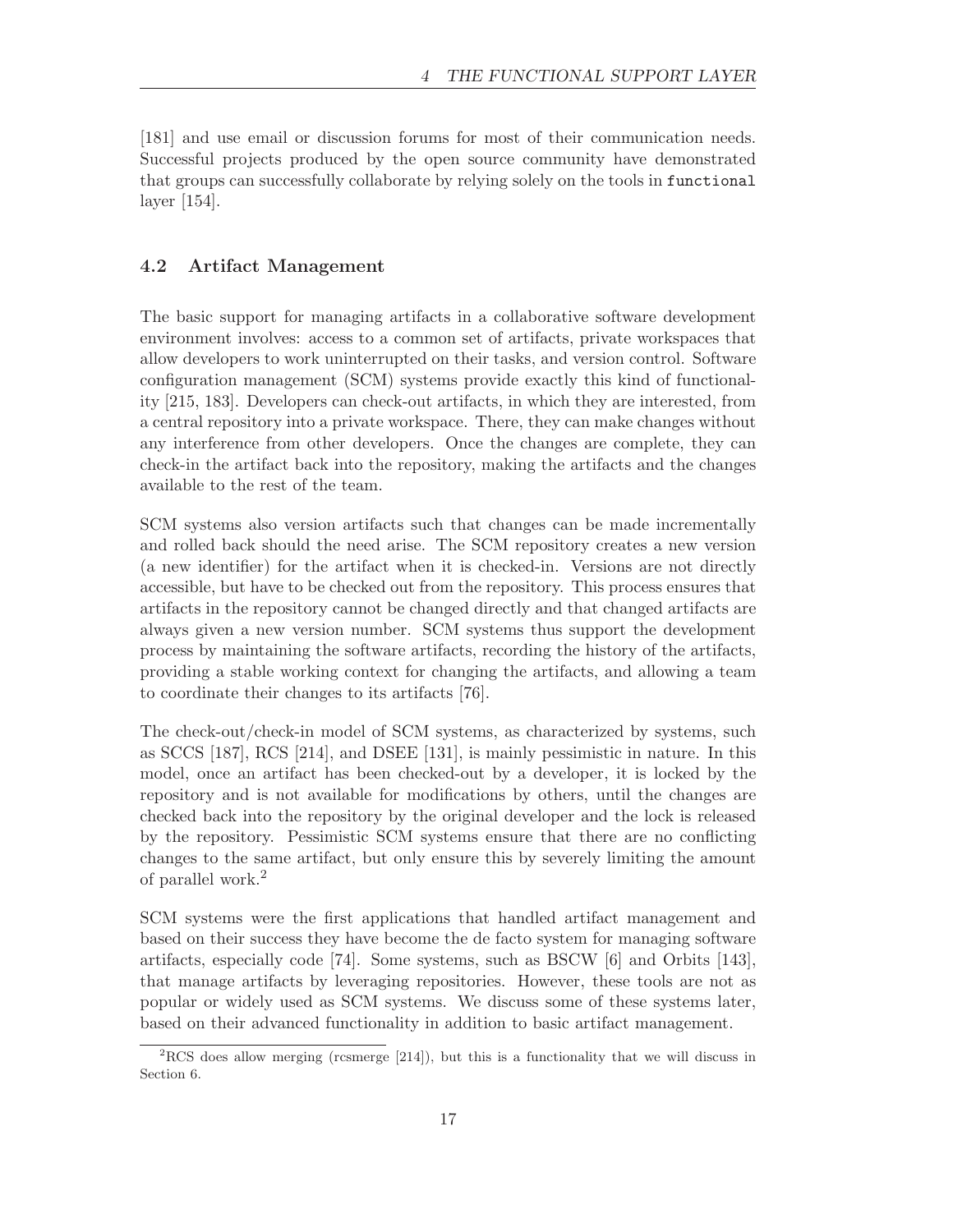### 4.3 Task Management

In the functional layer, task management involves task allocation and task monitoring. Managers allocate tasks based on expertise of developers and in a manner to avoid duplication of work or conflicting efforts [67]. Once tasks are assigned, managers continuously monitor the progress of team members to ensure that individual tasks are executed on time, to coordinate the activities of team members where responsibilities overlap, and to keep the overall development effort on schedule.

In the past this was a purely manual activity, with schedules on paper, meetings to assign tasks, status meetings for monitoring progress, and so on. The tools in the functional layer of the pyramid provide managers with rudimentary task management support. Early versions of nowadays well established project management tools like Milos [85], Autoplan [62], and MS-project [35] provided basic project planning and scheduling tools.

At this layer, we also include tools such as, email, basic SCM systems, and rudimentary bug tracking systems as they too help in scheduling and monitoring task assignments. Besides its critical role in communication among individual developers, email has come to play a central role in task management. It has been found that senior managers spend a majority of their time answering email [66, 18]. Email has become a popular management tool as it facilitates managerial activities like: assigning tasks, scheduling meetings with the help of calendering systems that track when a developer is busy, and placing reminders for themselves by flagging important email or with to-do lists [16].

Pessimistic SCM systems (e.g., RCS [214], SCCS [187]) and bug tracking systems (e.g., Mantis [144], Bugzilla [30]) serve as coordination tools for project management by allowing managers to monitor changes to artifacts. For example, a manager can query a SCM repository to detect which software artifacts are currently locked by which developers, bug trackers can be used to detect which bug reports have been closed and which are still open, and so on. Pessimistic SCM systems can also prevent task duplication considerably, as in this model only one developer can work on an artifact at any given time. This ensures that developers are always working with the latest changes in the repository and therefore will not duplicate efforts that have already been coded. As stated before, the open source community is a successful example of software development teams that mainly depend on email, SCM systems and bug trackers for their collaboration needs.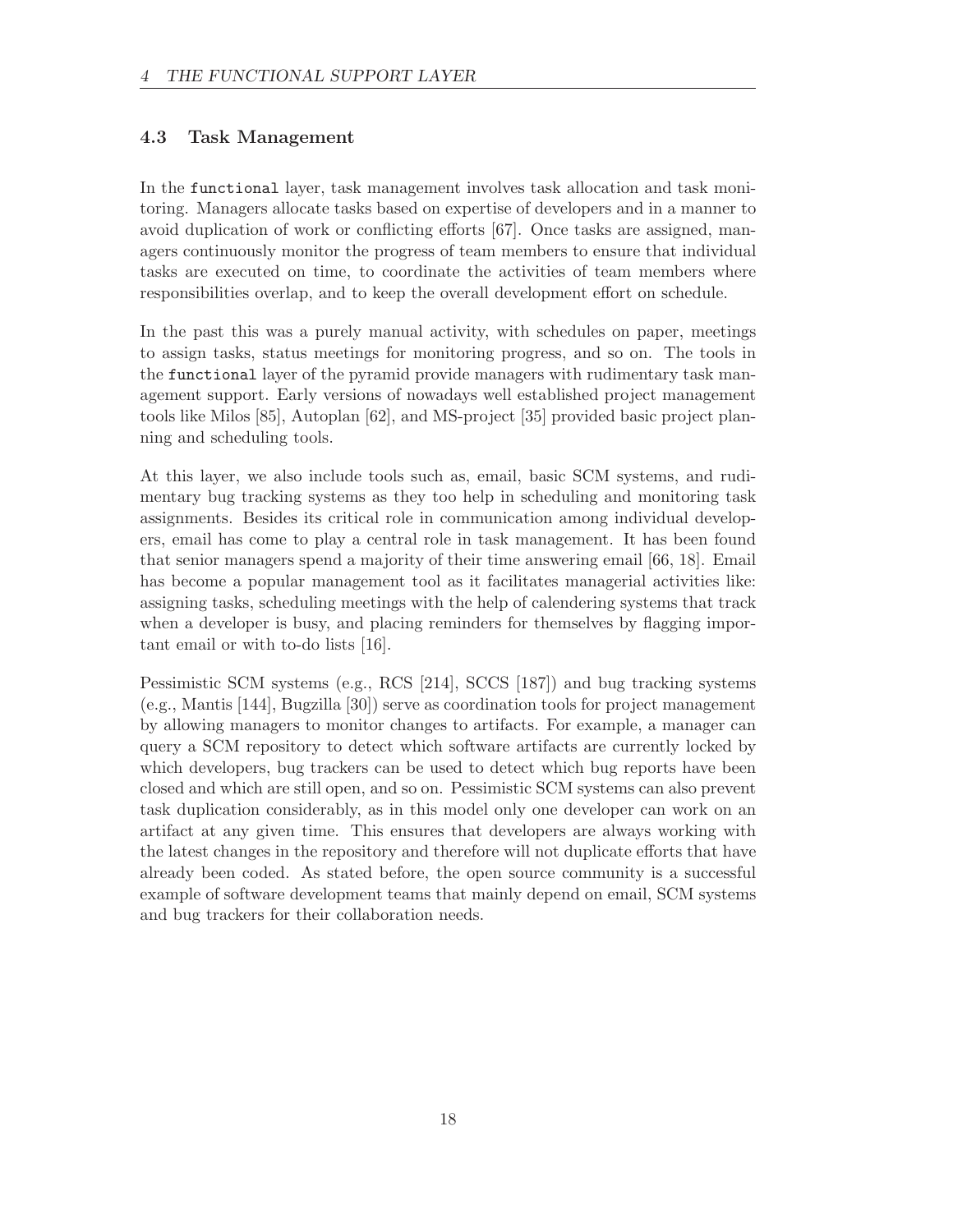# 5 The Defined Layer

The tools discussed in the previous layer, the functional layer, provide only rudimentary automated support for collaborative groups. They are sufficient for teams that are small, have minimum overlapping of tasks, and low interdependencies in functionalities. The structure of the teams changed as the field of software engineering matured and demand for software burgeoned, with different disciplines relying on software for their applications (e.g., medical community, automobile industry, telecommunication industry). Teams became larger in size and more structured in nature. Moreover, in order to stay competitive and reduce the development time and cost, parallel development was encouraged.

The tools at the functional layer can not handle these changed collaboration needs. Well-defined software processes are needed to coordinate the activities of members in a large team. The second layer in the pyramid, the defined layer, historically builds on the functional layer and includes tools that support such well-defined software processes to help in collaboration. The tools at this layer prescribe defined steps that advise developers which steps they are required to take and who to communicate which artifact with.

The birth of object oriented programming, in some ways, accelerated parallel development, as programs could now be broken down into smaller modules with different developers working on each module. Concepts like encapsulation allow modularization with well-defined interfaces that can then be integrated back [172].

Tools at the defined layer are characterized by their support for larger teams with clearly defined processes. An interesting observation regarding the systems discussed at this layer is that they primarily focus on task management. This is in accordance with the theme of this layer: prescribing defined coordination steps to help the team in effectively collaborating.

### 5.1 Communication

Email as the sole communication medium for large teams is inadequate, given the overwhelming number of email that are sent in a typical team. In such teams, email users quickly become inundated with the volume of email they receive per day and often end up scanning only the subject headers [86, 17]. Many times, users have to retrieve previously discarded email, email that seemed unimportant then. Retrieving old email, that may have been important, remains a daunting task in spite of the sort mechanisms and filters provided by email clients [142].

Communication that is recorded along with the artifact is easier to retrieve at a later stage than when archived separately (as in email). Artifacts such as project schedules and bug reports play a crucial role in coordinating the development activ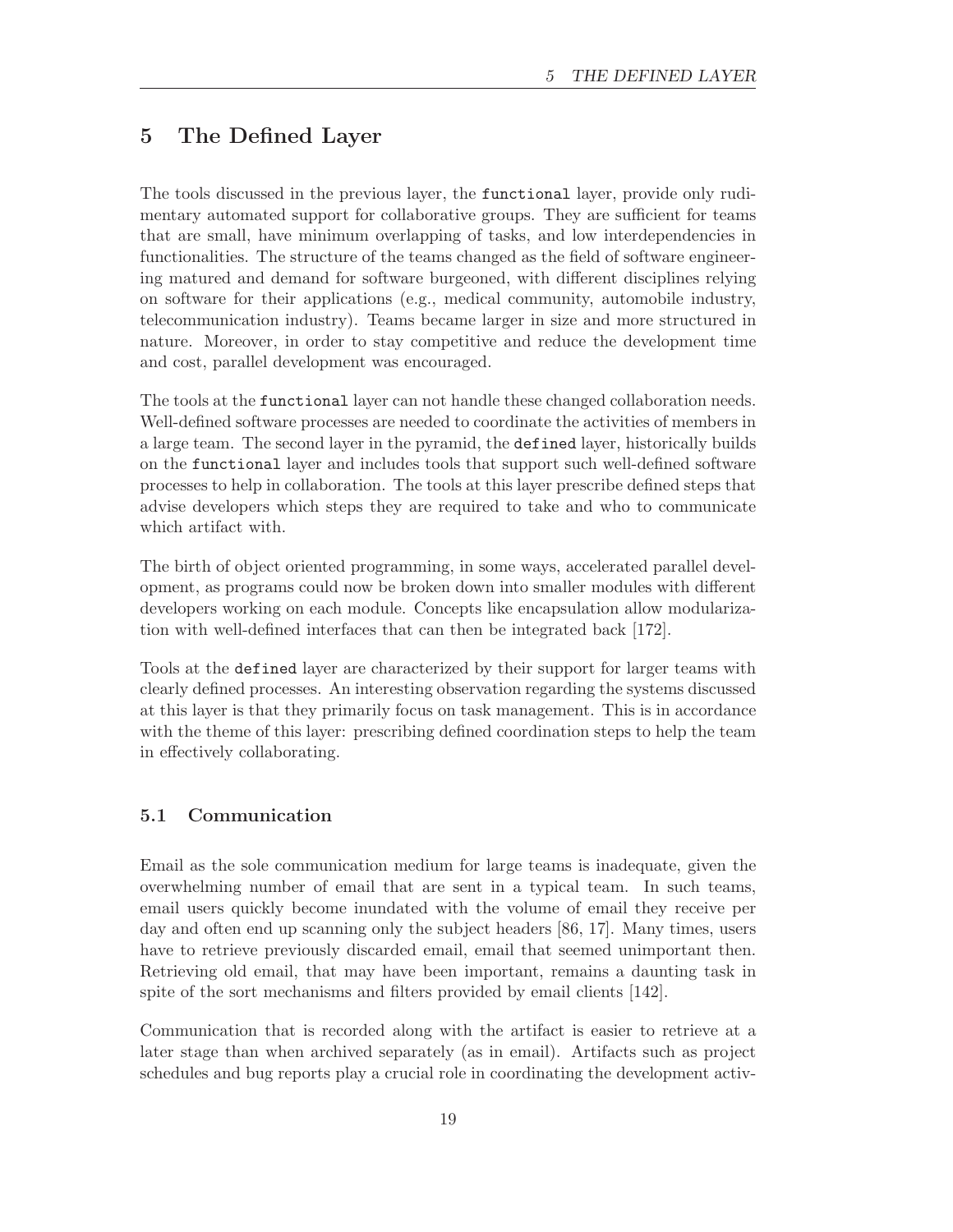ities [30]. Artifacts playing an important role in coordination is depicted by the slow migration of the communication strand into the artifact management strand at this layer (See Figure 4). Moreover communication records that are tightly associated with artifacts, such as bug reports [30] or check-in comments in SCM systems, allow better access mechanisms since artifact storage usually leverages access and query mechanisms of underlying database systems.

In addition to one-to-one communication, meetings are the next most common communication medium, but scheduling face-to-face meetings to bring the entire team together in a room often proves to be difficult. It is now a common practice to either teleconference or video-conference with team members who cannot be physically present in the same room [105, 108]. Some companies even have mobile units with conferencing facilities that allow developers to attend meetings when they are travelling. In addition to the tele/video conferences, users can use the internet to remotely login and use streaming video and audio to participate in meetings. Designers at the Jet Propulsion Laboratories frequently use web based conference calls to participate in design meetings with their design teams that are geographically separated [145].

We see that, at this layer, the technology has shifted from just email and informal communication conventions to communication that is recorded along with the artifacts as supported by process based environments.

# 5.2 Artifact Management

As discussed earlier, parallel development became necessary to reduce overall development time, which in turn made concurrent access to artifacts necessary. Coordinating parallel access to multiple artifacts is too complicated to handle manually. Teams need automated support to keep track of: which developers have access to which artifacts, which developer is working on which artifacts, which versions have been created that need to be integrated, and so on.

Parallel development can be either synchronous or asynchronous in nature. Groupware applications support synchronous editing, the majority of which deal with collaborative editing. These collaborative editors allow multiple users to simultaneously access and edit documents (e.g., text documents, software code, design drawings). To take a few examples, GROVE is a textual multi-user outlining tool [71]; ShrEdit is a multi-user text editor [150]; DistEdit is a toolkit for implementing distributed group editors [125]; and Flesce is a toolkit for shared software coding [60]. These editors ensure the consistency of simultaneous changes either by using locks or by ordering the editing events. Most of these editors also support shared views and shared telepointers (MMM [22], GroupSketch [87]). Shared views allow different users to see a part of the document in exactly the same manner as the other user using the WYSIWIS (What You See Is What I See) metaphor [203]. Shared tele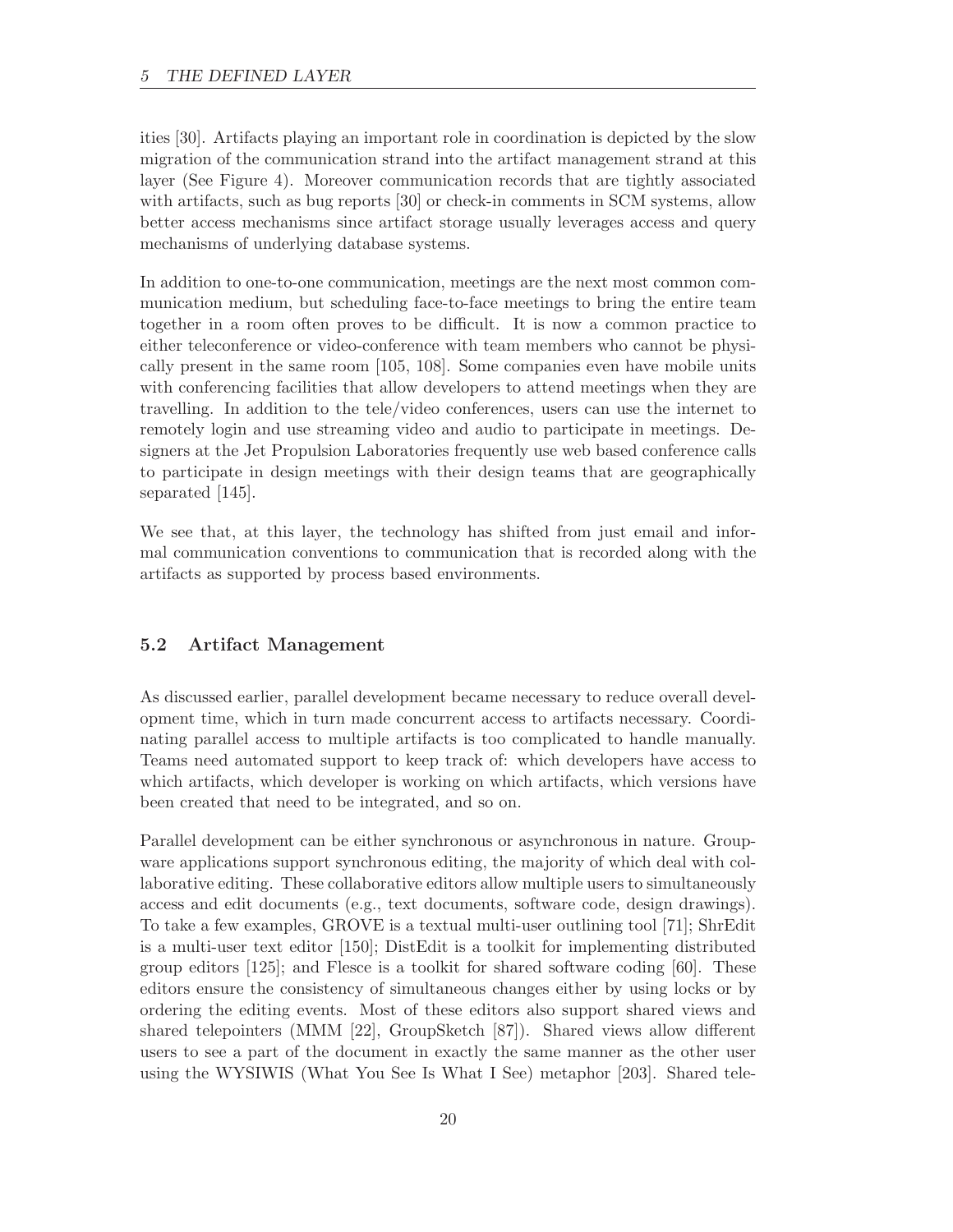pointers allow multiple cursors, one for each user, which are shown at all sites and updated in real time. The user interfaces of these applications are tightly coupled such that the views of the users are updated to reflect the action of every user. Some of these systems also provide support for speech and communication (GroupKit - a real time conferencing toolkit [188]).

SCM systems support asynchronous editing (primarily software code), where developers edit artifacts in their private workspace and then synchronize their changes with the repository [215]. SCM systems like CVS [20], Telelogic CM/Synergy [213], and Rational ClearCase [3] are optimistic in nature and allow concurrent changes to a common set of artifacts. Unlike the pessimistic SCM systems discussed in the previous section (Section 4.3), optimistic SCM systems do not place locks on artifacts when they are checked-out. The repository allows a developer to check-out an already checked-out artifact as long as the changes are later synchronized in the repository. In the optimistic model, developers who complete their changes first have the opportunity to check-in their code. The next person who tries to check-in has to ensure that their changes integrate with the latest version in the repository. Typically, this is supported by automated merge facilities [151]. Some SCM systems also can provide access rights to developers such that different developers have different privileges based on their role in the project [76, 51].

Overall, the level of support has risen from providing basic support in artifact management to managing parallel development and means of integrating these changes. The tools at the functional layer provided the basic infrastructure using which developers could access and modify artifacts that were stored in central repository. Tools at the defined layer provide enhanced support in artifact management and allow both synchronous and asynchronous parallel development.

### 5.3 Task Management

Task management is at the heart of this layer. Task management is where one really manages the steps in the process from creating project schedules to coordinating activities of developers. Historically there have been two approaches: workflow and process engineering. Both these approaches break the development process into steps and prescribe the computation required at each step and the coordination protocol between the steps. While initially they seem similar they are really complementary to each other. Workflow focuses on the unit of work that flows between the steps [165], whereas process engineering focuses on the development steps [171, 173].

#### 5.3.1 Workflow

The concepts and technologies involved in workflow systems evolved from work in the 1970s on office information systems. Workflow systems are mainly useful for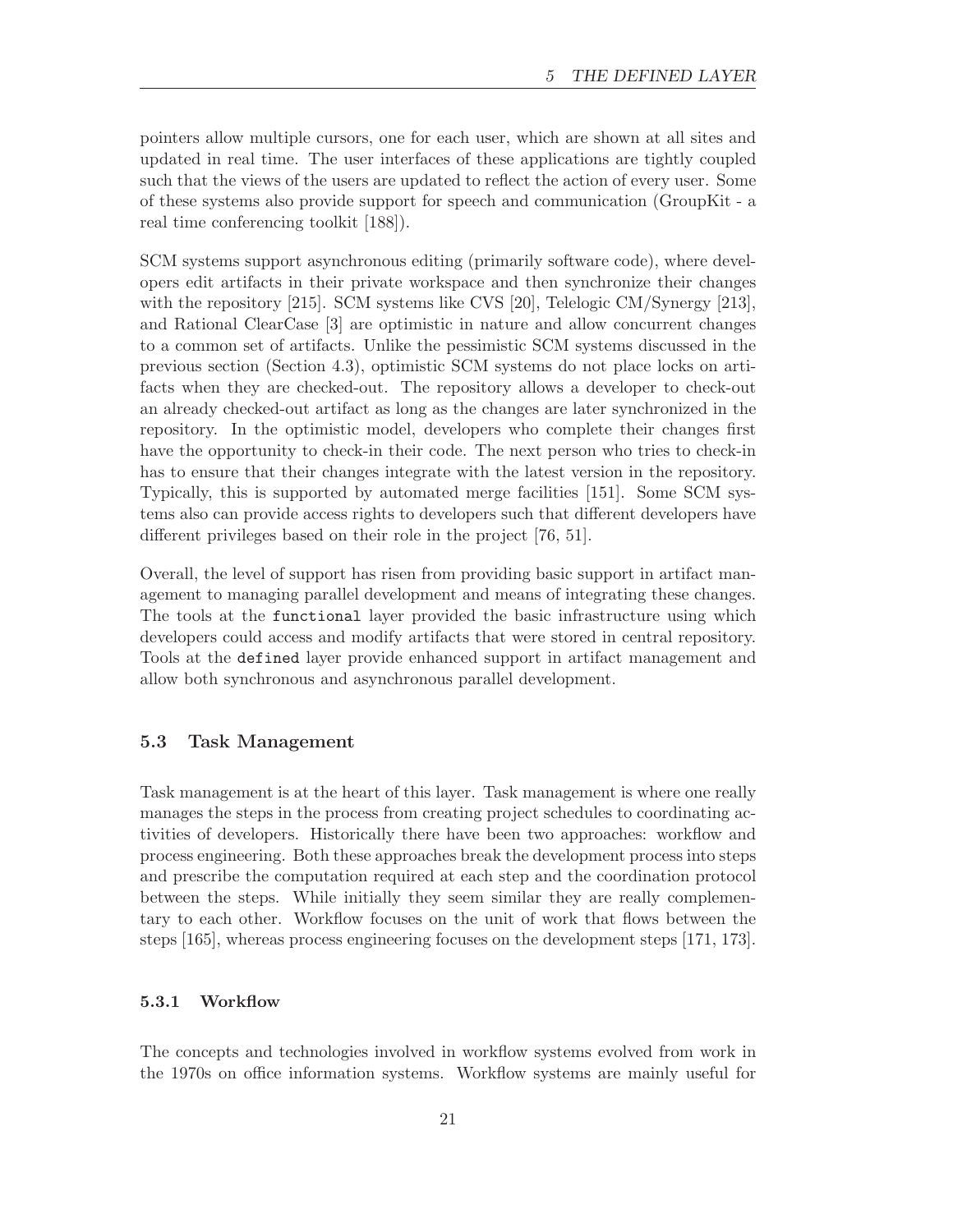domains that have standard procedures, for example office automation or inventory control. A workflow system is built upon a workflow model that describes the characteristics of the target system. The workflow model characterizes the target system by focusing on the critical characteristics of the system while ignoring the non critical ones.

The characteristics that a model considers critical depends to a large extent on the purpose of the model. For example, a model of a purchasing procedure created for teaching new employees the current procedure will focus on describing how authorizations are obtained, how people in purchasing interact with vendors, and so on. On the other hand, if the model is to be used to analyze the staffing requirements of the purchasing department, characteristics such as the distribution of purchase requests, and the amount of time required to identify a vendor would be critical [165].

The workflow model divides the work procedure in an organization into discrete steps with explicit specifications of what actions are to be taken at which step and how the unit of work flows through the different steps. A workflow language that describes the model, thus, contains constructs to define a set of steps to represent units of work. It does so with two languages, a sequential computation language [206, 135, 228] that provides an interpretation for each step, and a coordination language (E-nets [164], ICNs [70], Petri nets [119]) that defines how the unit of work flows among the steps.

A workflow model is created in a workflow modeling system such as IBM Flowmark [155, 135], Filenet Visual Workflo [68], or PIF [134]). These modelling systems are editing environments that provide facilities for creating and browsing a representation model (describing how a particular step is accomplished for the benefit of human users), for applying algorithms to an analysis model (quantifying the various aspects of a step's execution), and for collaborative interaction and information archival for design models (capturing requirements, constraints, relationships, and algorithms for implementing an individual component).

Once a workflow model has been formulated it needs to be enacted, an operation in which the model is encoded into a set of directives that will be executed either by humans or computers in a workflow management system. Workflow enactment systems establish the order in which steps should be executed for each work unit and identify the software modules that would implement each step in a workflow management system (e.g., FlowPath [31], FlowMark [135, 155], and InConcert [146]).

#### 5.3.2 Process-centered Software Engineering Environments

Process-centered Software Engineering Environments (PSEEs) are environments that provide a process model (a representation of the process) to support development activities. These environments support the process designer in analyzing the existing process, designing a process model, and enacting the model to create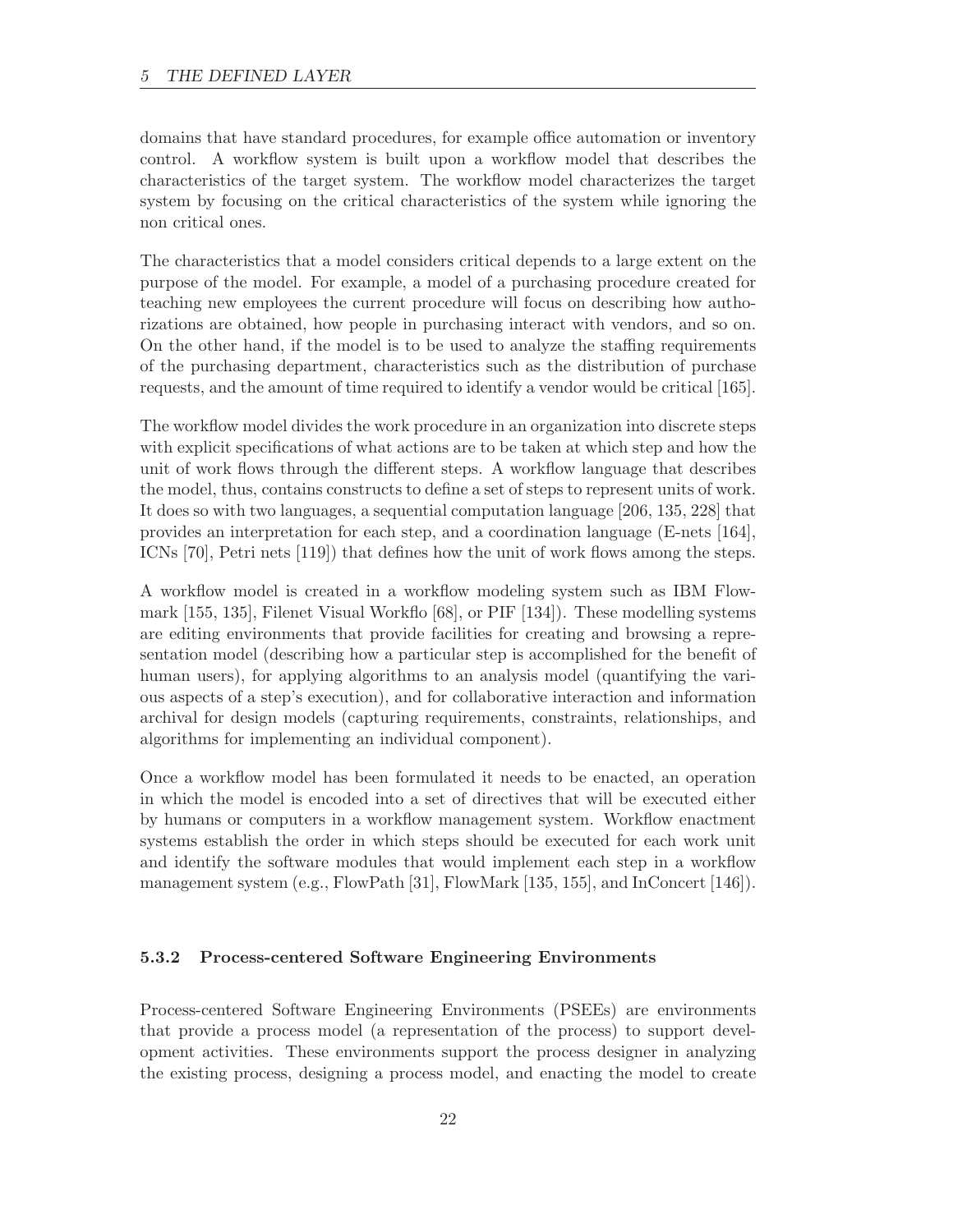directives that are then executed by the team and the computer system.

The heart of the process environment is the process model, as it is the model that determines the accuracy of the process, its flexibility, and whether the process can deal with exceptions. The process model describes the process to be used to carry out a development task, the roles and responsibilities of developers, and the interaction of tools needed to complete the tasks. Process models are usually expressed in a formal notation, so that they can support process analysis, process simulation, and process enactment. Different paradigms exist that different process modeling languages follow, such as state oriented notations (Petri nets [177]), rule-based languages [77], or logic languages [77].

Once the process model is defined, the environment enacts the model and provides a variety of services, such as, among others, automation of routine tasks, invocation and control of software development tools, and enforcement of mandatory rules and practices. Several PSEEs are currently available, each with a slightly different focus. We illustrate a few representative environments here.

- *OIKOS*: OIKOS is a research project [160] whose main goal is to ease the construction of a PSEE. It is an environment to specify, design, and implement PSEEs. It also helps in the comprehension and documentation of software processes. It has been developed in Prolog [40] and is built in two separate languages, Limbo [4] is for the requirement specification and Pate [5] for its implementation.
- EPOS [42] has chiefly been designed to provide flexible and evolving process assistance to multiple software developers involved in software development and maintenance. Its process model is expressed in SPELL [43], an objectoriented, concurrent, and reflexive modelling language. It has its own versioned database called EPOS-DB which is used to store the process models.
- The *SPADE* project [12] was created as an environment for software process analysis, design, and enactment. SPADE adopts extended Petri-nets [177, 161] and augments them with specific object-oriented constructs to support product modelling.
- Arcadia [212] was built with the goal to create an environment that was tightly integrated yet flexible and extensible enough to support experimentation with alternate software processes and tools. The environment is comprised of two complementary parts. The variant part consists of process programs and the tools and objects used and defined by these programs. The other, fixed part, or infrastructure, supports the creation, execution, and changes to the constituents to the variant part. The infrastructure part is composed of a process programming language and interpreter (Appl/A [103]), object management system (PGraphite [224], Cactis [114]), and user interface management system (Chiron [227]).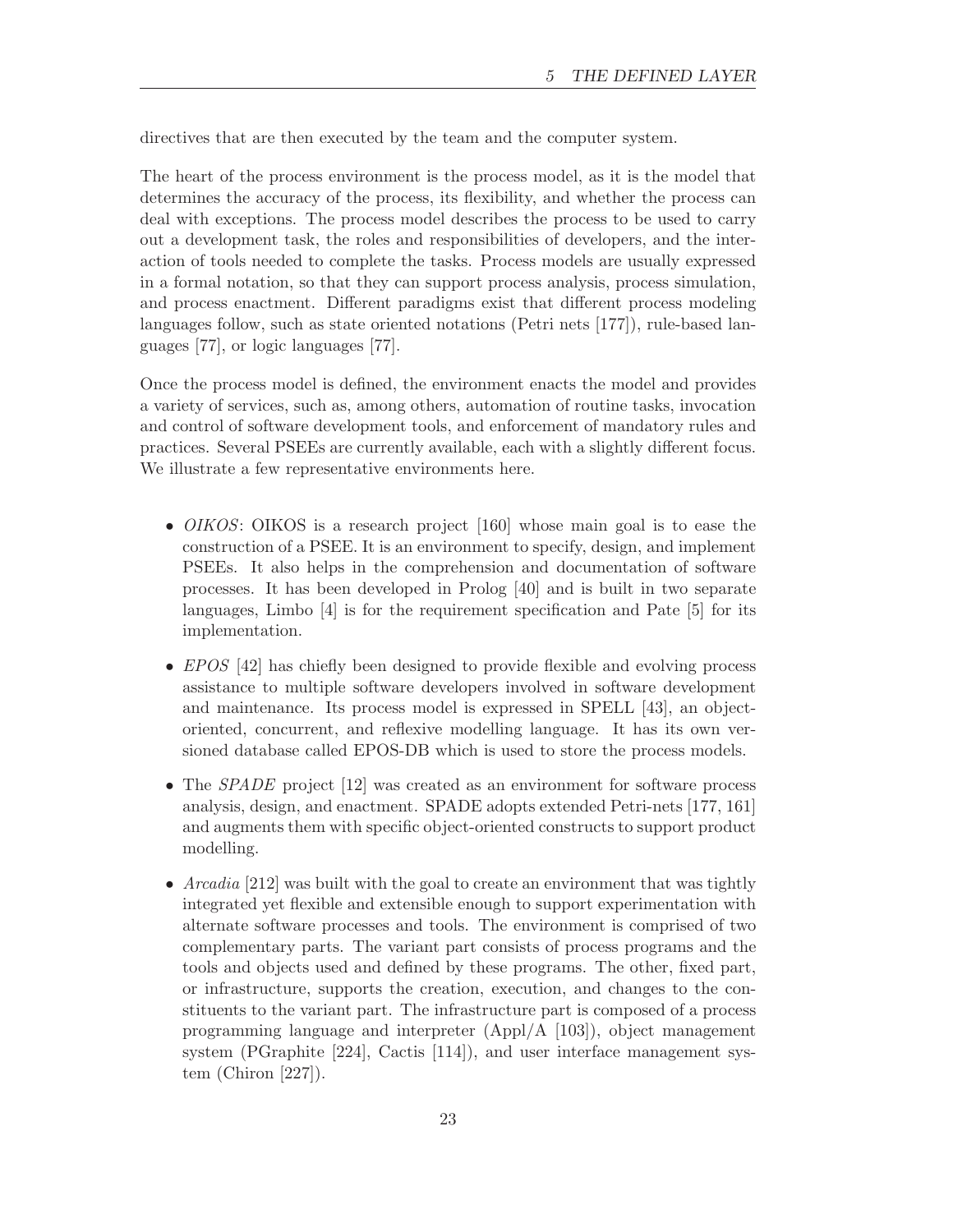In addition to a well defined coordination process, managing changes to software artifacts is an integral component in software development [215]. The importance of SCM has been widely recognized by the software development community ("Indeed, SCM is one of the few successful applications of automated process support" [74]). Its importance is also reflected in particular in the Capability Maturity Model (CMM) developed by the Software Engineering Institute (SEI) [175]. CMM defines levels of maturity in order to assess software development processes in organizations. Here SCM is seen as one of the key elements for moving from "initial" (undefined process) to "repeatable" (project management and quality assurance being the other two).

### 5.3.3 Summary

To summarize, workflow and process environments have changed the picture as with respect to the previous layer from bare bones support in task management to sophisticated systems that prescribe the development steps and the coordination protocol required. Tools at the functional layer provided only rudimentary support in task scheduling and task assignment. Compared to them, the tools at the defined layer are sophisticated system that prescribe the ideal development process for an organization and provide directives to enact it.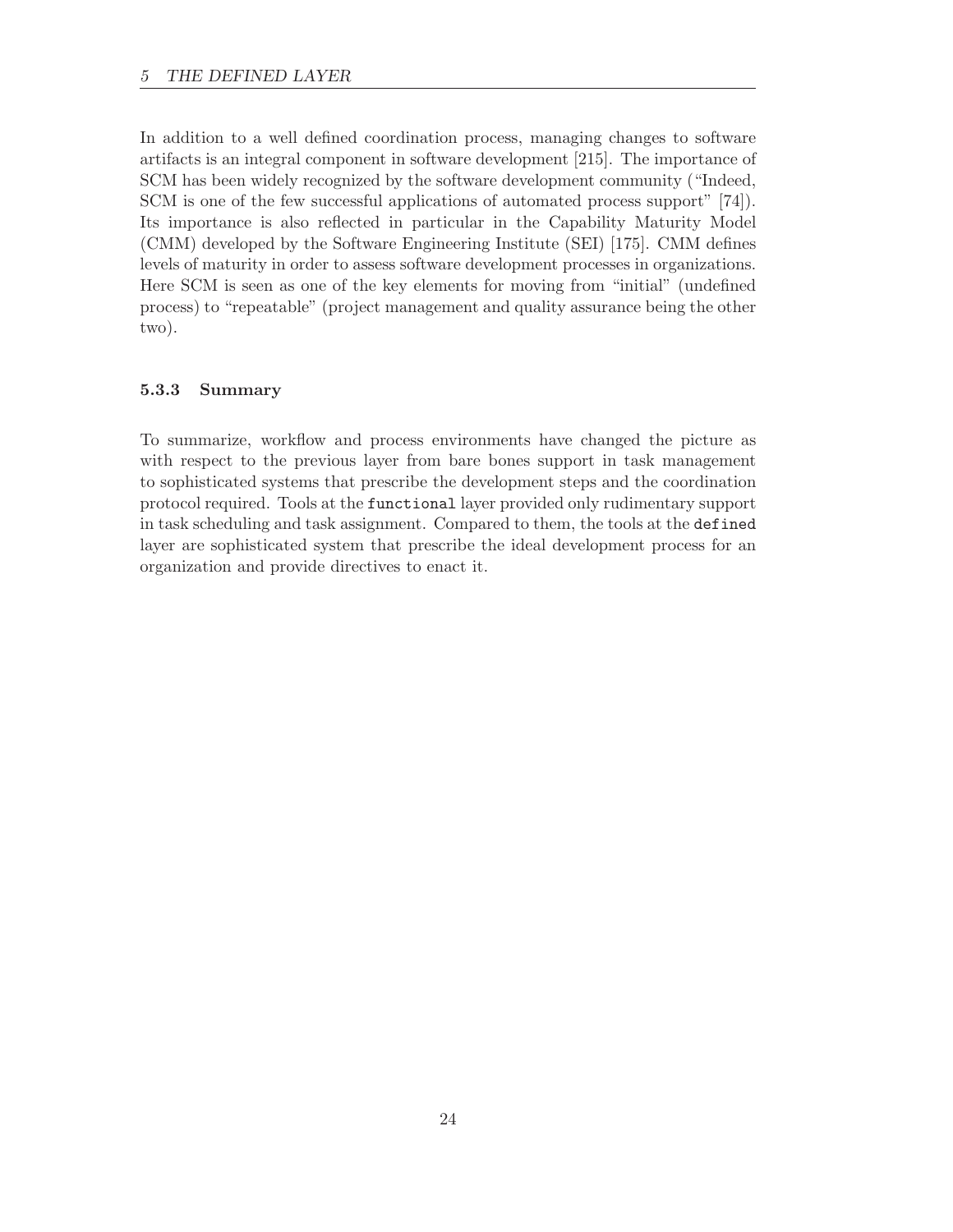# 6 Proactive

While tools at the defined layer are useful and effective in breaking the development process into smaller steps and coordinating developers' activities between the steps, developers using these tools soon realized that these systems made the development process very rigid. As a result of the prescribed rules of coordination, developers no longer had any flexibility in the development process. To work around these strict rules, developers often cheated the system by creating their own ad-hoc coordination processes. For instance, it was found in a study [55] at NASA/Ames, that developers followed an informal convention where in they sent email to the developers' mailing list before checking-in their code. This email described their changes and its impact on others thereby preparing others for the change. In another study [89], it was found that developers in a software development company used the information about who has currently checked-out what artifacts to coordinate their activities outside of the provided and otherwise used SCM system. A flexible coordination infrastructure was thus needed, one that recommends the desired coordination steps, but is flexible enough to allow developers to change the process if necessary.

Tools at the third layer of the pyramid, the proactive layer, satisfy this need and allow developers to be proactive by giving them more control over the development process that they follow. These tools primarily allow developers to obtain information regarding the state of the project to help them detect potential conflicts. The critical advance in tools at this layer is that developers are no longer bound by strict rules, but have the flexibility to take decisions to change the process if necessary.

### 6.1 Communication

In accordance with the theme of this layer, the communication tools at this layer allow developers to be more proactive. They achieve this by: (1) allowing developers to communicate with their colleagues in real-time, such that they no longer have to wait for the other party to reply, and (2) by allowing developers to monitor changes to their project space, such that they are informed when other developers change artifacts of interest.

#### 6.1.1 Synchronous Communication

In asynchronous communication, such as email, users do not have any control over when their colleagues would reply. Sometimes email discussions can stretch over days, with each party asking questions and waiting for answers. This waiting time can be eliminated with synchronous communication, such as Instant Messaging (IM). Here, similar to email, users have to initiate a conversation and wait for the other party to respond, but once the person responds, users can immediately start con-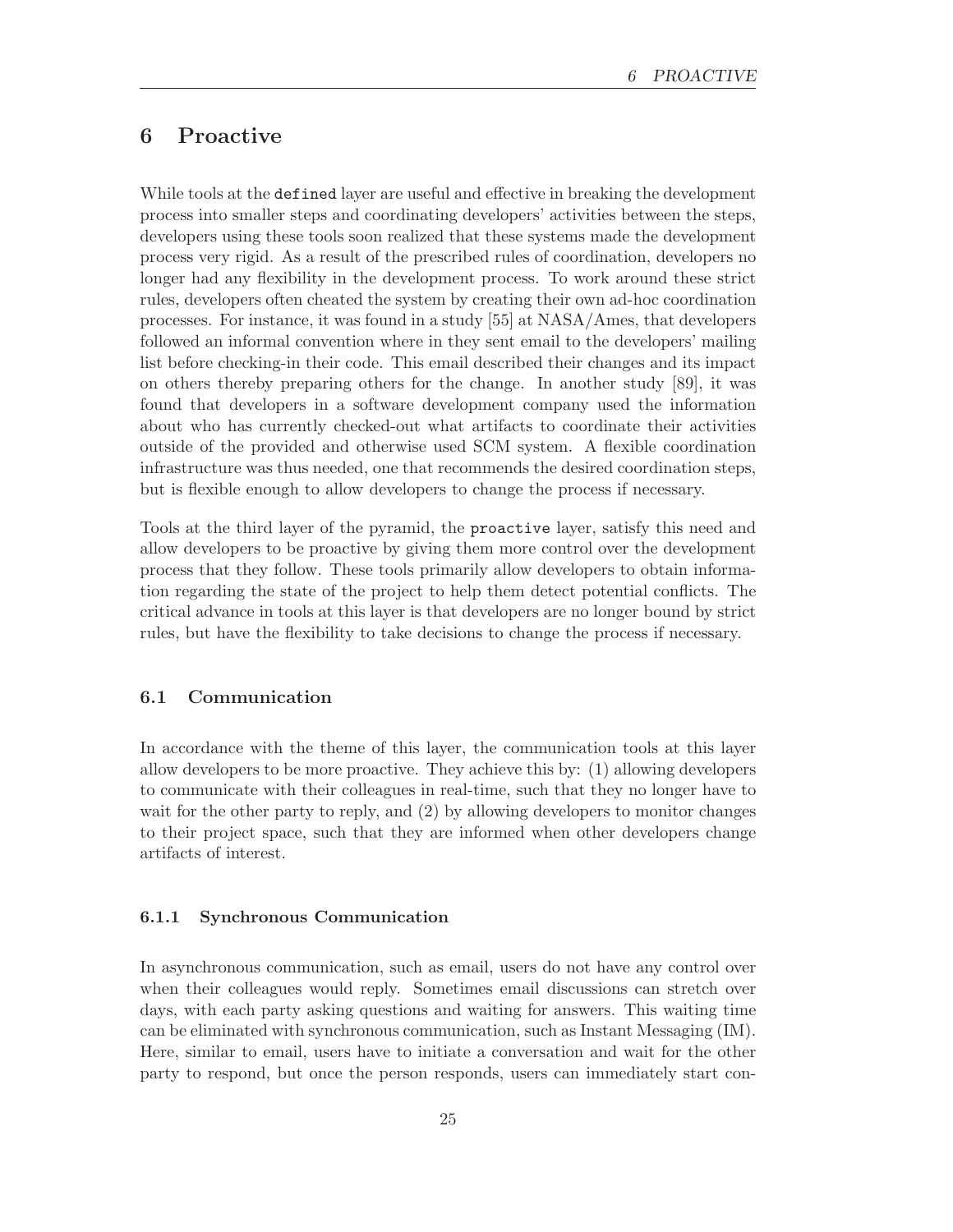versing in real-time. Since IM is akin to having a conversation, it is much easier and faster to discuss the issues involved with a particular problem and resolve it. Compared to email, IM is much more informal, which allows users to quickly draft messages and not worry about formalities [162, 26].

Users generally configure the IM environments to indicate whether it is an appropriate time for others to approach them or not [162]. Most IM environments provide a standard set of status messages, such as away, idle, and busy for this purpose. Some environments (e.g., Yahoo) allow users to personalize the status messages to make them better suited to the current situation (e.g., in a meeting, on the phone). Researchers are currently investigating the effect of embedding emotions in IM environments [121, 184], such that users can better express their mood, which in turn would reflect their emotional availability.

Instant messaging has been widely used for informal communication over the internet, but only recently has been adopted by businesses as acceptable means of communication [104]. Researchers are now studying the effects of IM on employee productivity [104] and interruption management techniques to help developers manage the continuous interruption caused by IM [56, 50]. IM environments also allow users to archive their IM conversations that can then be later investigated. Currently IM archives are not widely used yet, but it is a resource that might be tapped in the future. JAZZ [36], an awareness tool, is integrated with an IDE that allows developers to start chats from the IDE and in the context of the code that they are involved in. JAZZ then annotates the part of the code that was discussed with the relevant chat message.

#### 6.1.2 User Initiated Artifact Monitoring

The tools at the previous layer mostly coordinated development activities by isolating developers in private workspaces and synchronizing their changes at specific synchronization points. Even though this isolation was needed, it often lead to conflicting changes. Developers thus felt the need to break this isolation and be aware of development activities around them, such that they could detect potential conflicts before they become large and difficult to resolve.

Tools at this layer allow developers to monitor the artifacts that they are interested in, but only if they explicitly register interest (tools at the next layer can provide semi-automated monitoring, see Section 7.1.2). In the event of a change to an artifact, the tool notifies those developers who have registered interest in the artifact. Being notified of changes as they are occurring allows developers to gain an overall understanding of their project, with respect to what changes are being made to which artifacts and by which developer. This awareness helps developers understand others' changes and how that might affect them. Even though these tools require manual registering of interest they are an advancement over tools at the previous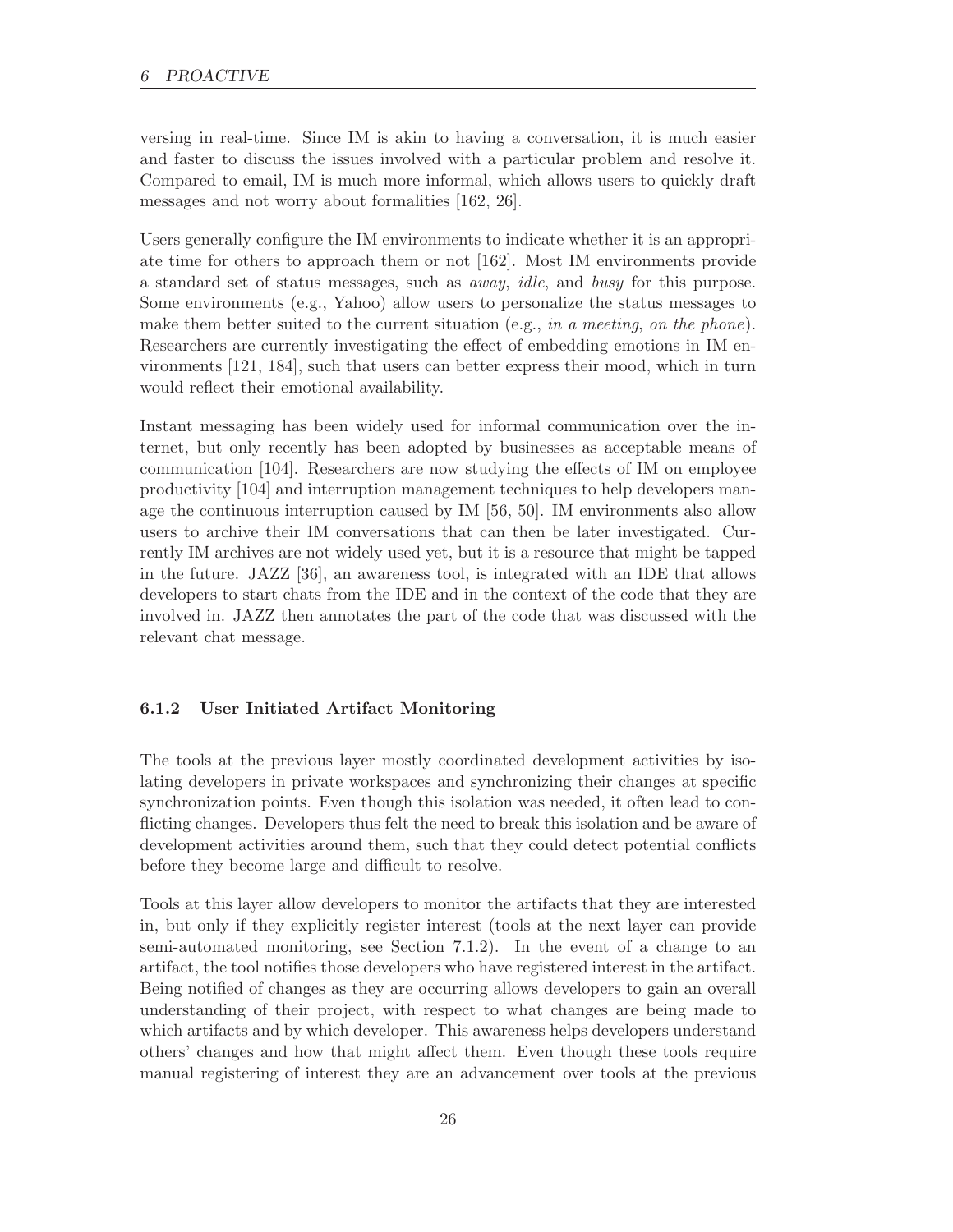layer, where developers had no flexibility and were prescribed what steps to follow, when to follow, and how to follow.

Since Software Configuration Management (SCM) systems continuously log which developer has accessed or modified which artifact in the repository, these systems are well suited for providing capabilities for monitoring artifacts. Whereas SCM systems of the previous generation (tools at the defined layer) allowed developers to access information regarding which developers are changing which artifacts by manually querying the repository, SCM tools at this layer (e.g., Coven [37], CVSwatch [20]), allow developers to obtain this information at real-time by registering their interest on specific artifacts with the repository. Clearly, registering interest in artifacts is an advantage only if it is easy to set the monitors or is a one-time effort, otherwise it amounts to expensive user effort and will never get adopted by the development community [92]. An interesting observation is that the next layer, the passive layer, is the epitome of this, because in the passive layer we place tools that aim to have no set up time whatsoever.

Most of the tools that build on SCM systems monitor artifacts that are stored in the repository. Developers thus know when an artifact has been checked-out for modification and when changes have been completed. However, they have no idea of what changes are taking place in the workspace. Being aware of changes as they are taking place in the workspace can be more important and timely in avoiding conflicts, than when changes have already been made [97]. Only recently has research in SCM started investigating monitoring changes at the workspace level [195, 170]. There are a number of CSCW applications that provide workspace awareness, but they usually present this information in a passive format and we place those tools in the next layer.

Some systems, like COOP/Orm [140, 139] and State treemaps [157], do not support notification of changes, but allow developers to monitor changes to artifacts by presenting them, as part of their regular interaction, with a view of parallel activity in an easy to understand graphical format. We notice that these notifications of changes are currently a very active mechanism in SCM. We could add the CSCW tools that have similar features, but it turns out that most of these tools tend to be more passive in nature and we therefore will discuss them in the next layer. For example, in BSCW [6] there are query mechanisms akin to the SCM tools, but it also provides some automated visualizations that display the information when a user browses the repository.

#### 6.1.3 Summary

To summarize, tools at the previous layer provided the process infrastructure that defined the coordination protocols that developers were required to follow (who to coordinate with and when). Developers were required to strictly follow these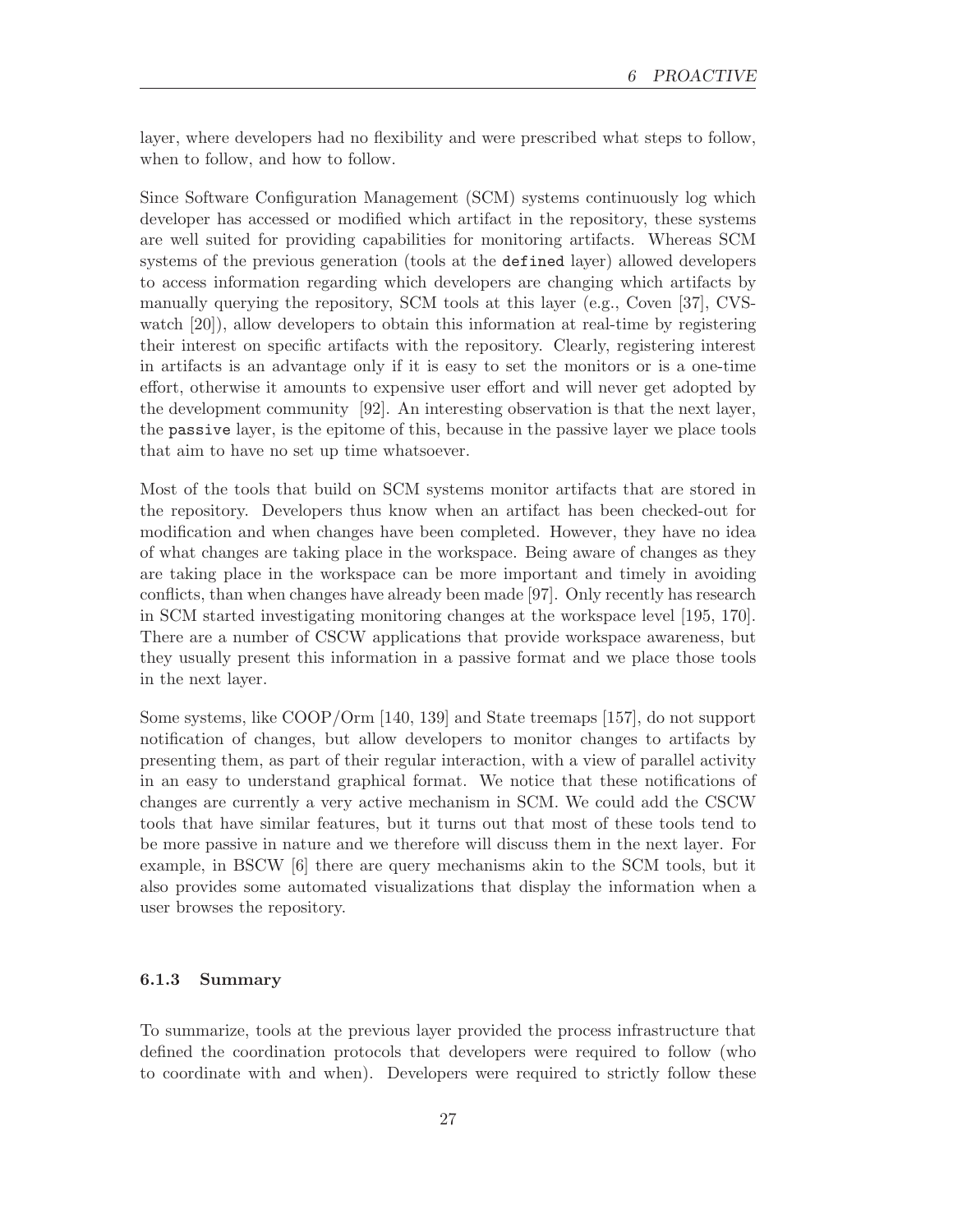prescribed steps. We note that the tools at this layer allow developers to be flexible and represent the intertwining of the strands. Developers can be more flexible in the way they handled their development process by using the communication tools of this layer (e.g., IM and artifact change monitors). Developers no longer have to depend on asynchronous communication media, but can directly chat with their colleagues to quickly resolve problems. Another instance of this flexibility is that developers can break the isolation promoted by workspaces and monitor development activities in their project. Even though tools at this layer require users to explicitly set up the monitors and actively investigate the notifications, they are still an advancement from the isolation enforced by tools at the previous layer.

#### 6.2 Artifact Management

Tools that support artifact management at the proactive layer allow developers to avoid conflicts either by versioning artifacts at a lower granularity (smaller than the source file level) or by allowing developers to share intermediate changes. In addition to these mechanisms, which help developers avoid conflicts, tools at this layer provide sophisticated conflict resolution support to help developers resolve conflicts that cannot be avoided. We once again focus our discussion on SCM tools, as SCM systems have been the forerunners in artifact management ("Product management forms the core functionality of SCM systems" [74]).

### 6.2.1 Fine-Grained Versioning

SCM systems of the previous generation (e.g., RCS [214], SCCS [187], CVS [20]) version artifacts at the "source file" level, the file being the smallest unit in the repository. But versioning at the file level often is not the best solution [139, 74]. In pessimistic SCM systems (RCS, SCCS) artifacts are locked to avoid conflicting changes to the same artifact. Since the lock is applied to the entire source file, developers who intend to make changes to non-conflicting sections of the file have to wait for the lock on the file to be released. In large teams, waiting for locks can quickly become a bottleneck, increasing the time and cost of development. Even though optimistic SCM systems (CVS [20], Subversion [216]) do not suffer from bottlenecks due to locking, versioning at the file level still makes it fairly cumbersome to extract change histories of smaller units (e.g., a particular method or function) from the version history of the source file containing the method/funtion.

Fine-grained versioning avoids these bottlenecks and difficulties in allowing access to smaller software constituents. Most software artifacts can be broken down into smaller units. For example, software programs are composed of functions that can be further broken down into declarations and statements; text documents are composed of sections and paragraphs; and so on. Software changes usually affect more than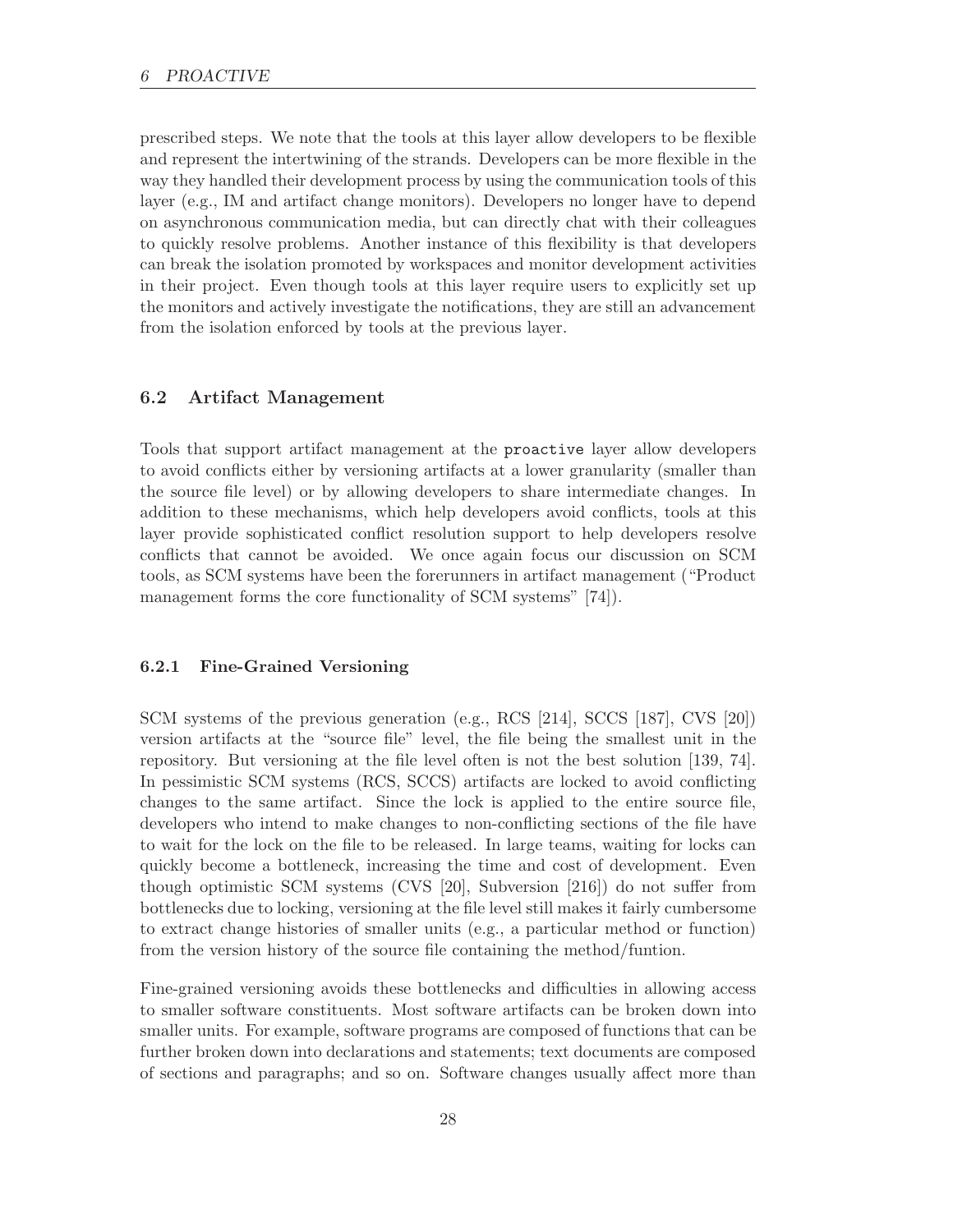one file [176], but "it is often the case that a change affects only a small part of a document" [139]. Owing to encapsulation of concerns in methods, changes to software artifacts are usually contained in smaller logical units, and most of the times developers only change a specific method and do not touch other parts of the program [140]. Empirical data collected by Perry et al. further supports this observation [176].

Fine-grained versioning of artifacts takes advantage of this characteristic and allows multiple developers to change different parts of the same artifact (e.g., methods, collections of statements). Systems such as Coven [37], COOP/Orm [139], and Desert/Poem [182] provide fine-grained versioning. Each of these systems version and manage configurations directly in terms of functions, methods, or classes in the source code with the goal to increase software reuse and collaborative programming [136].

# 6.2.2 Conflict Management

Task allocation can seldom ensure that task responsibilities do not overlap. This overlapping of task responsibilities, more often than not, results in conflicting changes. Tools in areas such as CSCW and Workflow attempt to avoid conflicts by locking artifacts. SCM systems that allow parallel development attempt to alleviate this problem by supporting fine-grained versioning and providing awareness of parallel activities. However, conflicting changes are still very much a reality and organizations lose time and money in resolving them [176]. Considerable research on conflict detection and resolution has been done in the area of SCM [151, 44], since developers are required to merge their changes and resolve any conflicts before they can checkin their artifacts into the repository. These merge tools can be classified along two dimensions, the ancestry of the artifact considered and the semantic level at which merging is performed.

Three main merging techniques, based on whether the tool considers the parent of the version or not, exist. Raw merging simply applies a set of changes in a different context. For example, consider a change  $c_2$  that was originally performed independently of a previous change  $c_1$  to an artifact. In raw merging,  $c_2$  is later combined with  $c_1$  to produce a new version. Source Code Control System (SCCS [187]) supports raw merging. Two-way merging compares two versions of an artifact  $a_1$  and  $a_2$  and merges them into a single version  $a_3$ . It displays the differences to the user, who then has to select the appropriate alternative incase of a conflict. A two-way merge tool can merely detect differences, and cannot resolve them automatically (Unix diff  $[116]$ ). *Three-way merging* compares two versions of an artifact in a similar fashion to two-way merging, but consults a common baseline if a difference is detected. If a change has been applied in only one version, the change is incorporated automatically, otherwise a conflict is detected, which then needs to be resolved manually. Compared to two-way merging, this resolves a number of 'supposed' con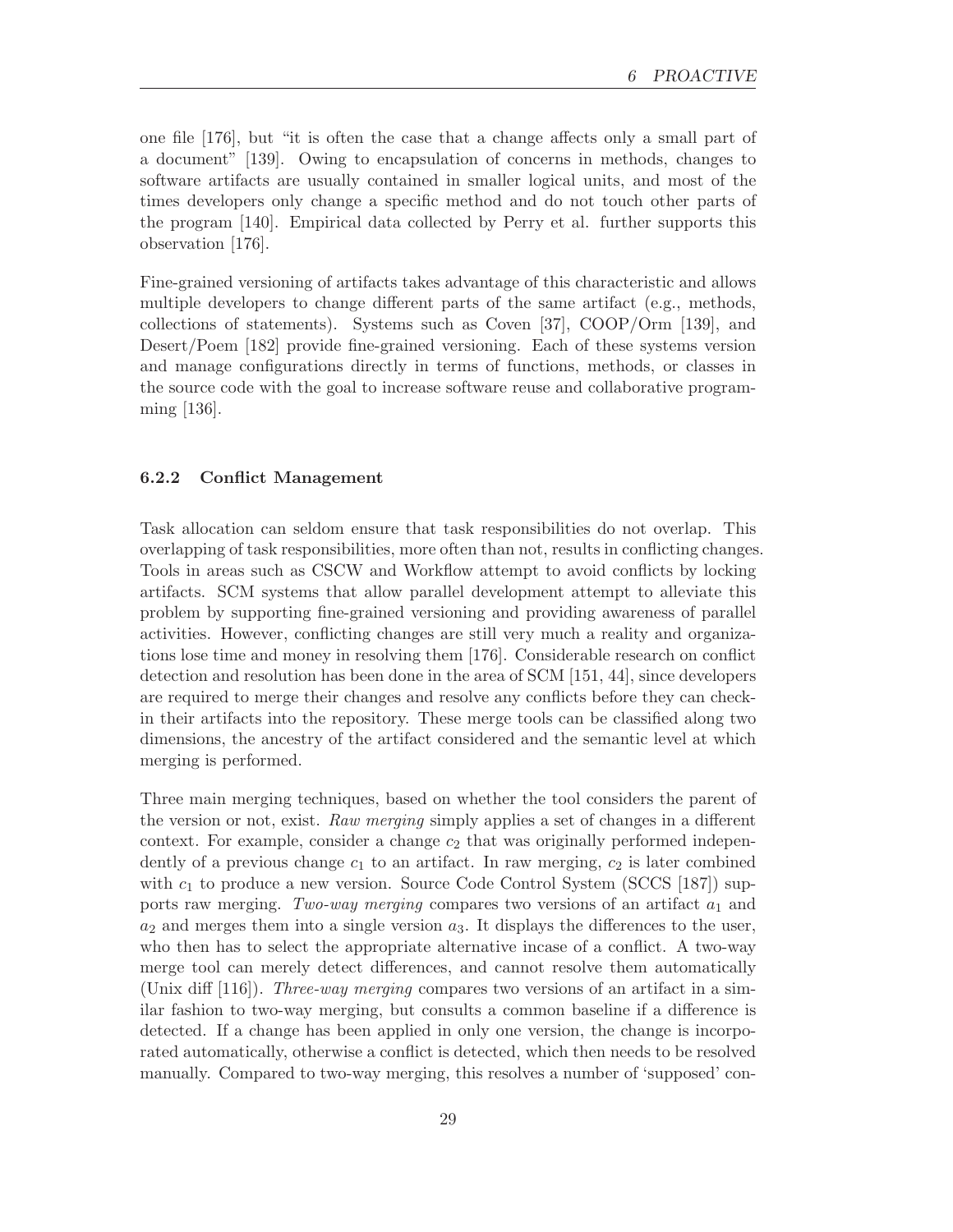flicts automatically (false positives) [151]. Aide-de-Camp [118] offers a three-way merge tool in addition to raw merging.

Crosscutting the various ancestry-based merge techniques is the semantic level at which merging is applied [44]. Textual merging considers software artifacts merely as text files (or binary files). The most common approach is line-based merging, where each line is considered an indivisible unit (rcsmerge [214]). This approach can detect when lines have been added or deleted, but cannot handle two parallel modifications to the same line very well. It has been found in an industrial case study that three-way, line-based merge tools are most popular and can resolve 90 percent of changed files without any need for user intervention [176, 130]. Syntactic merging [29] is more powerful than textual merging as it recognizes the syntax of the programming language, which in turn allows them to perform intelligent decisions. Syntactic merging ignores conflicts due to differences in formatting or commenting and guarantees the syntactical correctness of the merge result. However, syntactic merging is not trivial and has been implemented by only a few research prototypes [29, 222]. Semantic merging builds on syntactic merging and takes the semantics of the software program into account [21, 23, 111]. Semantic merge tools perform sophisticated analyses in order to detect conflicts between changes. The exact definition of a semantic conflict is a hard problem to solve and the merge algorithms developed so far are applicable to only simple programming languages. In addition to the basic merging techniques discussed above researchers are also investigating structural, state-based, change-based and operation-based merge techniques. Mens [151] provides a detailed discussion of these aforementioned techniques.

Researchers in areas other than traditional SCM have also investigated conflict resolution. We briefly describe some of the proposed solutions here. Asklund et al. [9] in COOP/Orm use the structure of the program in its visualizations to help users make merge decisions. The tool automatically performs a three-way, line based merge and the user needs to interact with the tool only for conflicts that it cannot automatically resolve. In such cases the tool helps users make merge decisions by presenting them with a version graph of which developer has changed which artifacts. The artifacts in the graph that have conflicts are highlighted (Figure 6, top panel). The editing panel of the tool annotates artifacts that have merge conflicts with " $\lt$  -  $\gt$ " (the parent window is showing a conflict in stack.java) and displays changes from both the files. Changes that are conflicting are color coded. For example the bottom middle panel displays the conflict in the code for stack.java, and shows two variations for the assignment statement for the variable curr. The user then has to choose the changes that should be preserved.

Molli et al. investigate synchronization problems arising when changes are executed in parallel. They have produced a number of prototypes (e.g., COO [156] and divergence metric  $(158)$  that attempt to coordinate parallel activity. The COO<sup>3</sup> environment supports synchronization of development activities by encapsulating

 $3COO$  stands for cooperation and coordination in the software process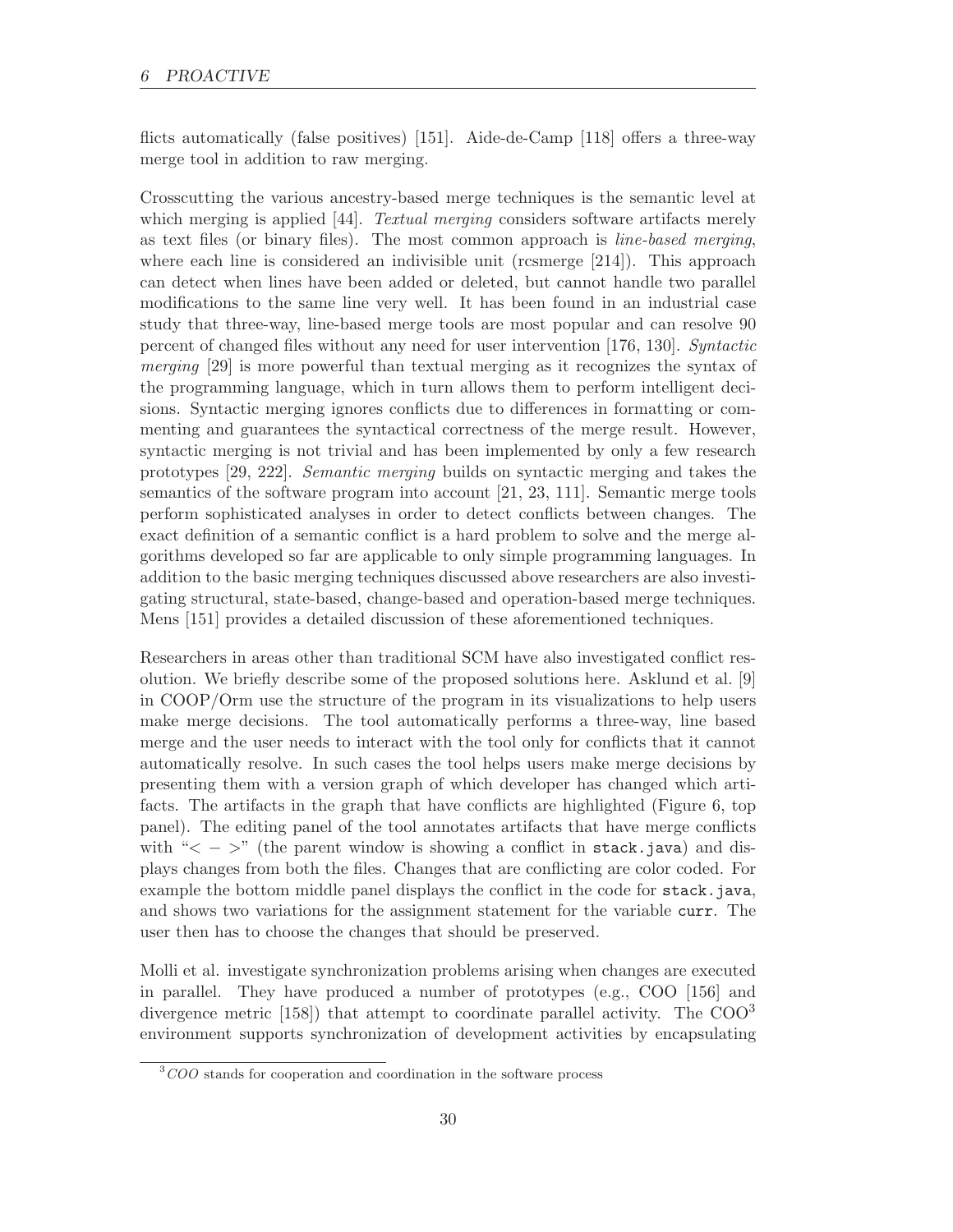

Figure 6: COOP/Orm merge UI [9].

the activities as COO transactions. COO transactions relax the isolation property enforced by traditional ACID<sup>4</sup> transactions while maintaining the other properties. The COO environment allows developers to share intermediate results. In COO each developer works on their local copy of the artifact, makes changes and can place an intermediate version of the artifact in the repository that can then be used by another developer. COO creates a final stable version of the artifact based on the order in which the transactions were performed [156]. In other research, the authors investigate the divergence that can occur in an artifact when developers concurrently change the same artifact. They calculate this divergence based on the operations that have been made to the artifact (operational transformation algorithms) and present the calculated divergence metrics as graphs. The aim of the tool is to enable users to better understand the divergence that has emerged as an indication of the effort involved in its resolution, which needs to be resolved.

### 6.2.3 Summary

Compared to the previous layer in our pyramid, artifact management has advanced from just providing the infrastructure for allowing parallel development to providing automated support for integrating parallel changes. The focus of the tools at the previous layer was to create protocols that would allow multiple developers to access and modify artifacts synchronously or asynchronously. If the protocol allowed an artifact to be modified simultaneously by two or more developers, it was the respon-

 $4ACID$ : Atomic, Consistent, Isolation, and Durable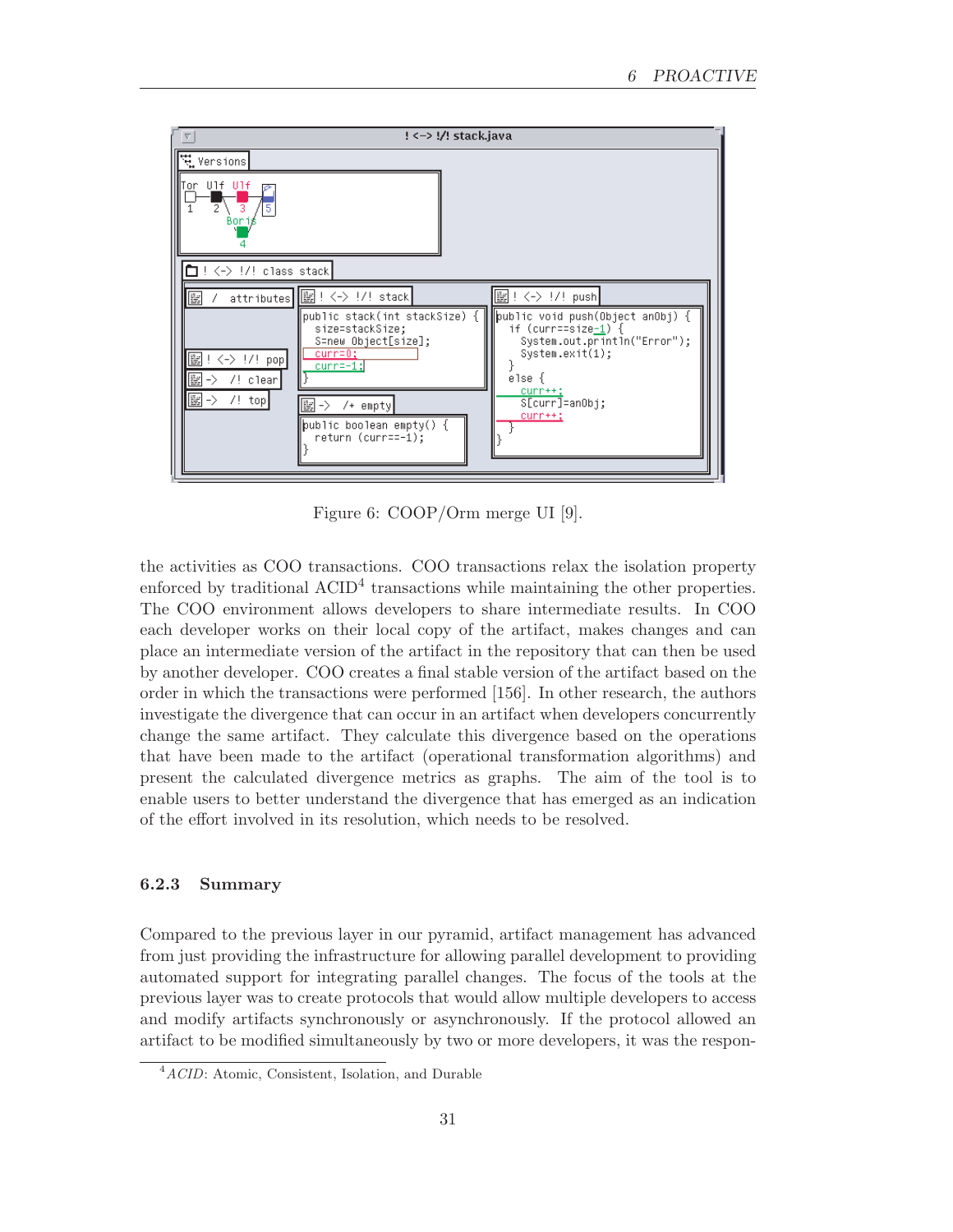sibility of the developer to integrate the parallel changes. This is problematic, as it was found in a study that the amount of parallel work is proportional to the number of conflicts in a project [176]. Tools at this layer therefore focused on helping developers to deal with conflicts arising out parallel development.

# 6.3 Task Management

The tools at this layer support task management mainly by drawing upon the extensive knowledge base that is already available in the repository archives, such as change logs, design documents, check-in comments, and so on. The tools analyze this information and display the results as visualizations (e.g., which developer has changed which artifact, how many lines of code have been changed by a particular developer) or provide recommendations to developers (e.g., which developer can help me, which artifacts are important for the task at hand, who has worked on similar projects).

A thing to note is that these tools are useful to both managers and developers. In fact many of the tools that we discuss here have been designed more for the developer than the manager (e.g., Hipikat, a tool that allows new developers to be productive faster). Another observation is that these tools support task management by mining information from archived artifacts, which is a clear example of the blending of artifact management and task management strands of the pyramid.

#### 6.3.1 Visualizing Software Evolution

Managers need to maintain a comprehensive view of the status of their projects along with the interdependencies between the software modules, so that they can make informed decisions. Managers usually make these kind of decisions based on their expert judgement, but as software systems become more complex in nature and larger in size, keeping track of the software and its components becomes more difficult.

Research in information visualization aims to represent software systems, their evolution, and interdependencies between its constituents in an easy to understand graphical format, such that users can better understand the project space and thereby make informed decisions. Some of these visualizations concentrate at the code-level (Augur [82], Figure 7), while others take a broader outlook and visualize the software system at the structural level (Evolution Matrix [129], Figure 8). Some systems are currently exploring displaying these visualizations at a central place using multiple monitors [169]. Storey et al. [205] have surveyed such visualizations that support awareness of development activities. We briefly describe a few such systems here.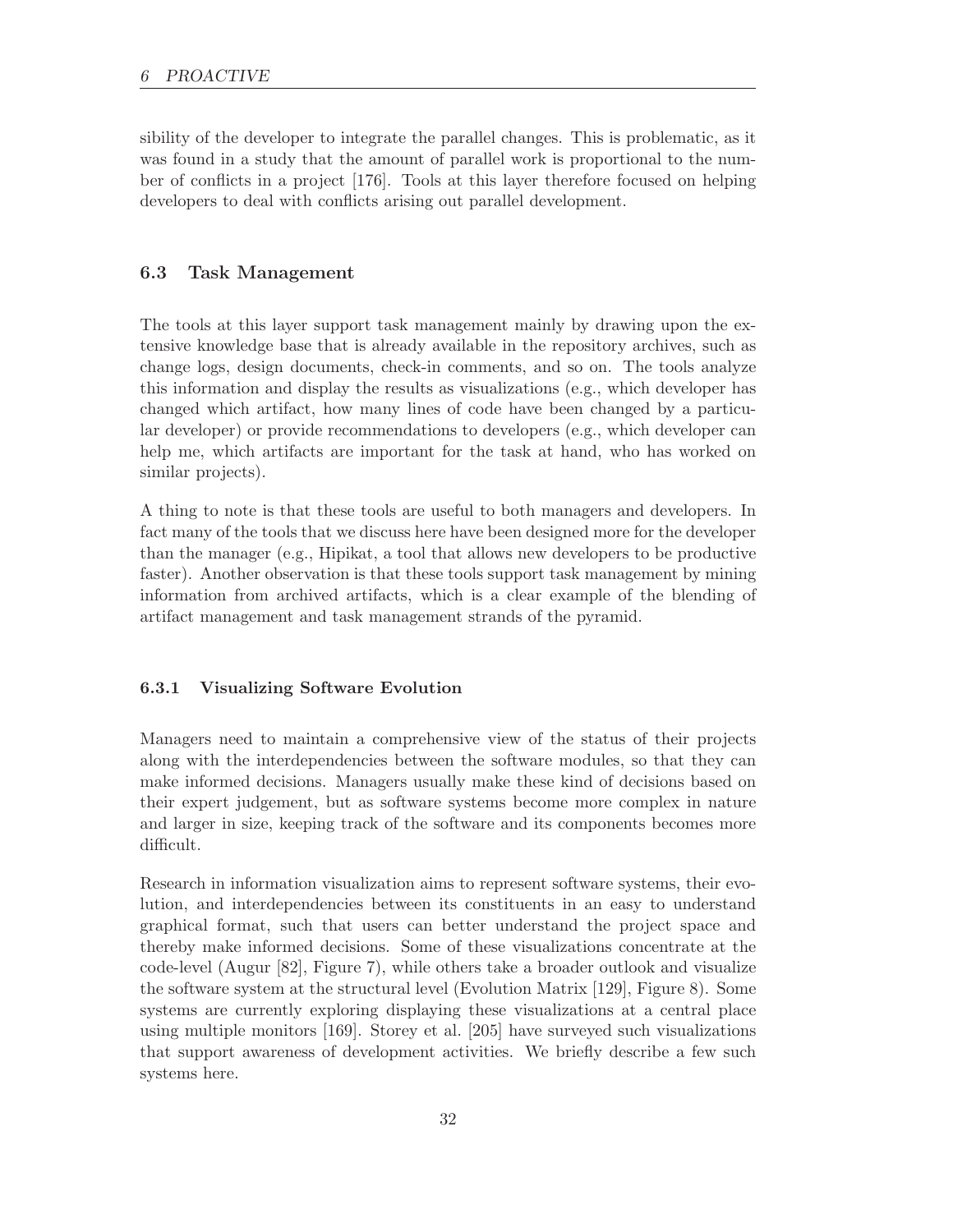SeeSoft [69] and Augur [82] use the software code maintained in a SCM repository to display the number of lines that a particular developer has changed in a particular file. Figure 7 illustrates Augur's multi-pane interface, with the central pane displaying lines of code that are color coded to represent changes by different developers (lines of code changed by a particular developer are colored in a single color). This metric helps managers comprehend the contribution of each developer, the evolution of the system, and existence of code decay. When code gets old (e.g., legacy systems), eventually there are parts of code and issues involved with them that people forget. As the code keeps getting modified, its architecture degrades with bits of code never being used or being duplicated. Code decay represents this degradation of code that makes subsequent maintenance of the system or addition of new functionalities a difficult task.



Figure 7: Multi-Pane Interface of Augur [82].

Hill and Hollan modified the ZMACS editor to create the Edit Wear and Read Wear tool [110]. This tool displays documents with scroll bars placed in the margins. Scroll bars indicate how many times a particular line has been read or edited. Additional information regarding the authors who have modified the document is also presented as meta-data along with the scroll bars. This system can therefore graphically answer which sections in a document are most stable (changing the slowest) or unstable (being edited rapidly).

Evolution Matrix [129] focus on the architecture of the system to represent the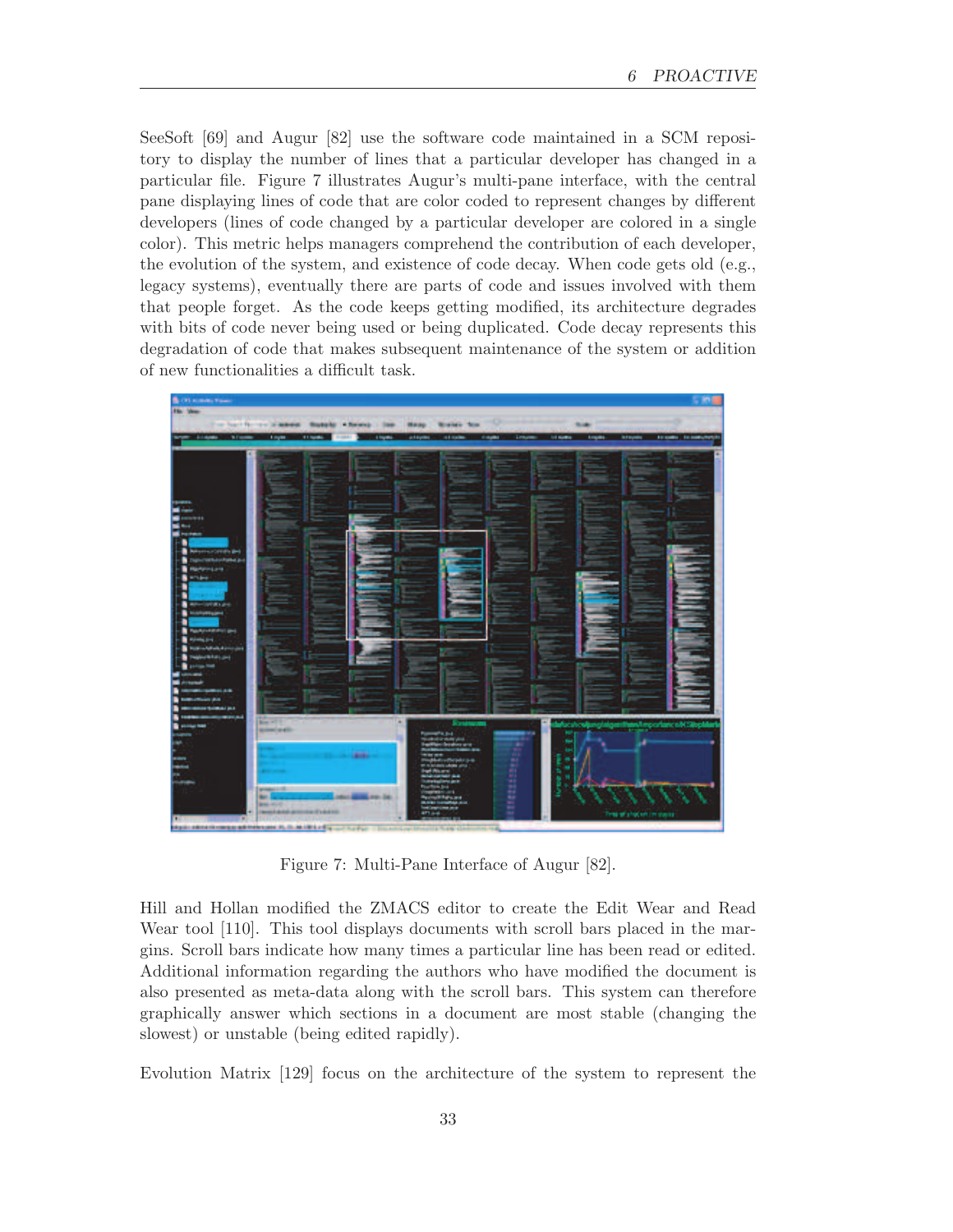evolution of the system. The Evolution Matrix considers classes that have been added, modified, or deleted in different versions and creates a 2-D matrix, where each cell in the matrix represents a class. Figure 8 shows the code structure of MooseFinder [204] as visualized by the tool. The rows in the matrix represent the number of classes and the columns the versions of the artifact. The evolution of the system (e.g., when have classes been added to the system, when the system has been stagnating) can be easily understood by simply looking at the evolution matrix.

|                                                                                                                                                                                                                                                                                                                                                                          |                                                                                                                                                                                                                                                                                                               | CodeCrawler                                                                                                                                                                                                                                                                                                                                                                                                                                                                                                                                                                                                                                                                                                                                                           | $\overline{\mathbf{x}}$                                                                                                             |
|--------------------------------------------------------------------------------------------------------------------------------------------------------------------------------------------------------------------------------------------------------------------------------------------------------------------------------------------------------------------------|---------------------------------------------------------------------------------------------------------------------------------------------------------------------------------------------------------------------------------------------------------------------------------------------------------------|-----------------------------------------------------------------------------------------------------------------------------------------------------------------------------------------------------------------------------------------------------------------------------------------------------------------------------------------------------------------------------------------------------------------------------------------------------------------------------------------------------------------------------------------------------------------------------------------------------------------------------------------------------------------------------------------------------------------------------------------------------------------------|-------------------------------------------------------------------------------------------------------------------------------------|
| File<br><b>Views</b><br><b>Selection</b><br><b>Highlighting</b><br><b>Transformation</b>                                                                                                                                                                                                                                                                                 | Colors<br><b>Extras</b><br><b>Evolution</b><br>Help                                                                                                                                                                                                                                                           |                                                                                                                                                                                                                                                                                                                                                                                                                                                                                                                                                                                                                                                                                                                                                                       |                                                                                                                                     |
| Item: Class MSEMooseFinderUI   <(NOM: 5U)(-: U)> <(-: U)> <(-: U)(-: U)>   belongs to model MooseFinder1.U99a.xml                                                                                                                                                                                                                                                        |                                                                                                                                                                                                                                                                                                               |                                                                                                                                                                                                                                                                                                                                                                                                                                                                                                                                                                                                                                                                                                                                                                       |                                                                                                                                     |
| e.le.al<br>տրօ անա<br>.adulai<br>İ<br>Ë<br>$\mathbb{L}$ all $\mathbb{L}$<br>.aadala.<br>Indealls<br>.aadala.<br>Ē<br>Ξ<br>555<br>Ī<br>ŗ<br>Ŧ<br>$\frac{1}{2}$<br>F<br>÷<br>÷<br>i<br>F<br>į.<br>an Jan<br>ial.in.<br>in Links<br>Ē,<br>è<br>F<br>F<br>ItIIIIIIIIIIullo<br>IIndHutturando<br><b>FIRST VERSION</b><br>٠<br>Illinitiesilli<br>Illinialises of los<br>LEAP 1 | .a.allalla.<br>.a.allalla.<br>.a.adala.<br>.aadala.<br>-n-adala.<br>.ես ժեմե.<br>.a.alalla.<br>٠<br>iii.iii<br><br>ad.in.<br>ad.in.<br>al.in.<br>들<br>"미<br>i<br>₩<br>₽<br>Ξ<br>F<br>F<br>IIllindaada<br>IIllinilian and ha<br>Uluadaala.<br>UUuduada<br>Illinilian and a<br>Ununaada<br>L<br>liniliana adlaa | adead ballad<br>alullui.<br>$_{\text{alodlo}}$ .<br>Ē<br>Binall<br>ll <sub>ool</sub> l<br>Ē<br>F<br>F<br>$\Delta$ , $\Delta$ , $\Delta$ , $\Delta$<br>$\mathbb{P}$<br>.1.1.1<br>naadala.<br>.a.alula.<br>.aadula.<br>Ξ<br>۳<br>$\blacksquare$<br>$\ddot{\dot{}}$<br>$\equiv$<br>۰<br>$\epsilon$<br>$\bullet$<br>٠<br>$^{\circ}$<br>٠<br>ad.ta.<br>in Lin.<br>in Links<br>od.to.<br>ad.in.lir.<br>i<br>I<br>I<br>I<br>I<br>Ē<br>od.r<br>Ē<br>Ē<br>Ξ<br>Ξ<br>F<br>Ē<br>Ξ<br>≒<br>F<br>₹<br>F<br>Ξ<br>₹<br>F<br>F<br>F<br>F<br><b>Lee Alaalassadas</b><br><b>Lindhama</b><br>IUlliadiaada.or<br><b>Lee Altertains and all and</b><br>lIllindiaadi<br><u>leed Unitidaes des des s</u><br>- Hindian a and a a<br>ilinin an an and<br>llininia<br>lhadaaad<br>۳<br>$\equiv$ | i dland<br>$\frac{m}{2}$<br>$\overline{\mathbb{P}}$<br>å.<br>÷.<br>ö<br>Ξ<br>Ξ<br>Ξ<br>$\equiv$<br>PERSISENT CLASSES<br>Ξ<br>Ξ<br>Ξ |
|                                                                                                                                                                                                                                                                                                                                                                          |                                                                                                                                                                                                                                                                                                               | inset<br>llosoll<br>Ë                                                                                                                                                                                                                                                                                                                                                                                                                                                                                                                                                                                                                                                                                                                                                 | Ĺ<br>$\mathbb{L}$<br>$\mathbb{I}^{\mathsf{new}}$                                                                                    |
|                                                                                                                                                                                                                                                                                                                                                                          |                                                                                                                                                                                                                                                                                                               | 믕<br>g<br>Ξ<br>Ξ<br>믕<br>Ξ<br>Ξ                                                                                                                                                                                                                                                                                                                                                                                                                                                                                                                                                                                                                                                                                                                                       | 5<br>Ξ<br>Ξ                                                                                                                         |
|                                                                                                                                                                                                                                                                                                                                                                          | <b>STAGNATION</b>                                                                                                                                                                                                                                                                                             | Ō.<br>onno<br><b>DIDIO</b><br>$\frac{a}{2}$<br>틟<br>Ē<br>anne<br>anna<br>onlo<br>anne<br>allia<br>anna<br>ann <sub>o</sub><br>ğasas<br>÷<br>ոնտուննա<br>անուշուն<br>linial<br>linesl<br>ilises<br>passes<br>:<br><b>DAYFLIES</b><br>î.<br>-<br>Ξ<br><b>Security</b><br>Ē<br>Ξ<br>Ξ<br>Linia<br><b>RENAMED PULSAR</b>                                                                                                                                                                                                                                                                                                                                                                                                                                                  | a Ollo<br>ooo<br>onno<br>$\blacksquare$<br>-<br>į<br>g<br>۰<br>Ë,<br>ī<br>÷                                                         |
|                                                                                                                                                                                                                                                                                                                                                                          |                                                                                                                                                                                                                                                                                                               | Issaudar.lana.lan<br>laa.laaa.laa<br>lag.loo.<br>LEAP <sub>2</sub><br>Ē                                                                                                                                                                                                                                                                                                                                                                                                                                                                                                                                                                                                                                                                                               | ումությունունոումնա<br>and a and and an alone. Under<br>ridianalalalol000.<br>in ill                                                |
| 3252 Nodes, 0 Edges                                                                                                                                                                                                                                                                                                                                                      |                                                                                                                                                                                                                                                                                                               |                                                                                                                                                                                                                                                                                                                                                                                                                                                                                                                                                                                                                                                                                                                                                                       | 100%                                                                                                                                |

Figure 8: Evolution Matrix Showing Code Structure of MooseFinder [129].

SeeSys [11] is a visualization system that uses state treemaps [120] to display software code. The state treemap visualization maps hierarchical information of directories and files onto a rectangular 2-D display. In this method, nodes whose attributes are of more importance are given a larger display area. SeeSys further uses color and animation (zoom in and zoom out) to show historical changes to the system.

#### 6.3.2 Organizational Memory

New developers need to understand the design, the architecture, and any existing code of the system before they can become productive and start coding. Most companies assign an experienced developer as a mentor to the new developer. The mentor guides the new developer in understanding the design constraints of the system and any other relevant information that is necessary to understand the current task. Initially, the new developer requires more help from their mentors but as the developer gains experience these interactions reduce. It has been found in a study [108] that developers are more inclined to help their colleagues who are collocated than colleagues who are separated [91, 107]. Therefore, when teams are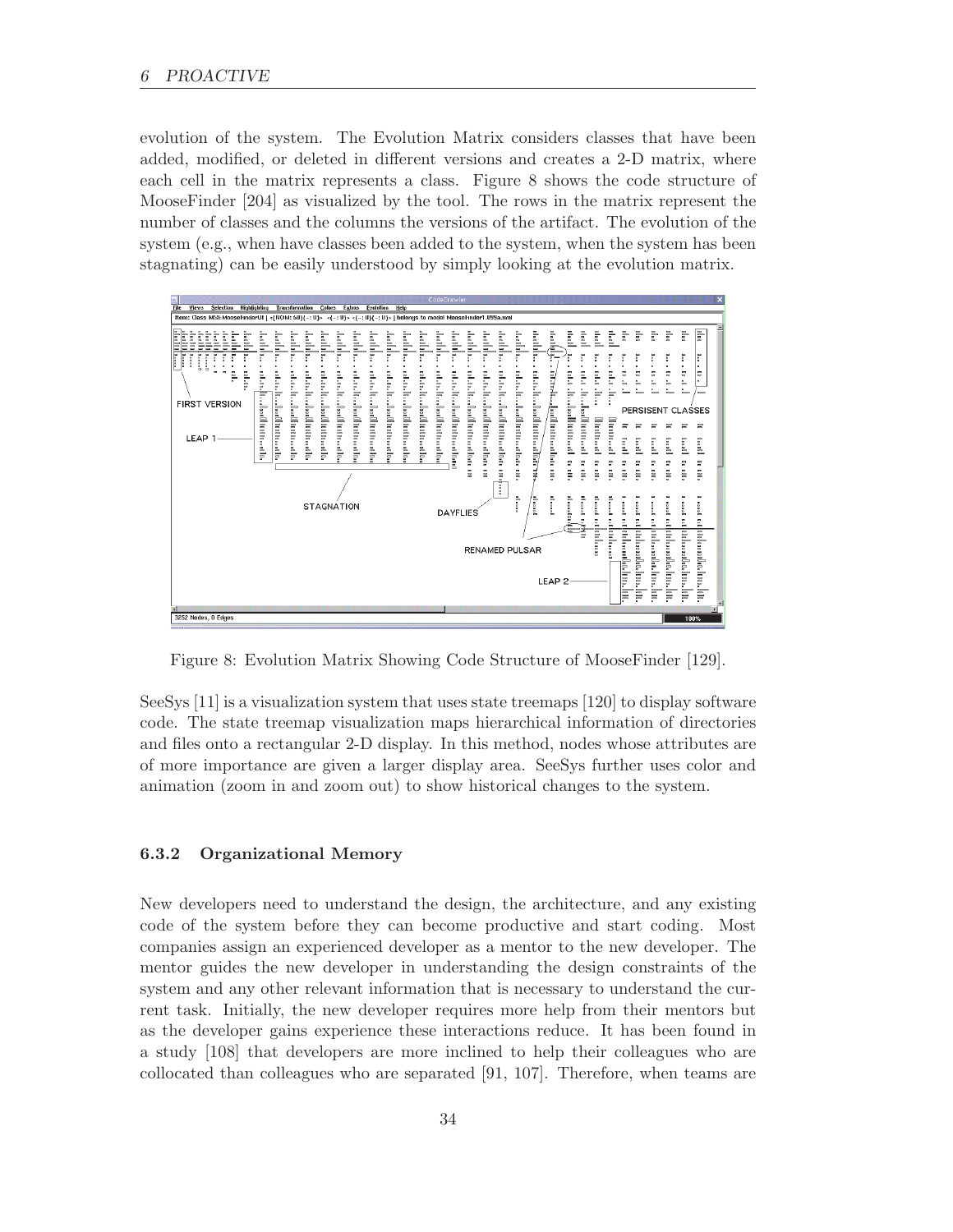distributed in nature (e.g., virtual teams), new developers cannot always get the advantage of having a mentor. In cases were new developers are on their own, they have to spend a considerable amount of time getting acquainted with their project and organization before they can be productive [46]. In this section, we discuss tools that utilize the product and organization information already existing in the software archives to help developers be up-to-date with their task. New developers can use these tools to recommend the correct design practices, experts in a domain, required artifacts for a given task, and so forth.

Software critics are used in design environments (ArgoUML [185], ArchStudio [52]) to help developers maintain the design specifications of the software system. Software critics are active agents that support decision-making by continuously and pessimistically analyzing partial designs or architectures. Critics analyze the changes made by developers and compare these changes with the architecture of the system. If the design violates any constraints it immediately notifies the developer. Since critics are continuous and pessimistic in nature, these environments allow the critics to be switched off so that developers are not distracted in their design exercise. Developers can start the critics to check their entire design once they have completed their task.

Recommendation systems can be used for recommending either domain experts (e.g., Expertise Recommender [148], Expertise Browser [153]) or artifacts (e.g., Hipikat [46, 47], Codebroker [226]) that are essential for the current task. Artifact recommenders help newcomers become productive quicker by recommending existing artifacts from the development set that are relevant to the task at hand. For example, Hipikat [46] uses two techniques to help newcomers. First, the tool infers links between artifacts that may have been apparent at one time to members of the development team but that went unrecorded. Second, using these links the tool acts as a mentor and suggests relevant information that would help the newcomer with their task.

Expertise recommenders on the other hand use data from SCM systems to locate people with desired expertise. They help locate developers who have expertise in a particular domain or have worked extensively in a specific product. The Expertise Browser [153], for example, quantifies the past experience of developers and presents the result to the user. This enables a manager to easily distinguish a developer who has only worked briefly in a particular area from someone who has extensive experience. In addition to locating developer expertise, the tool also helps managers discover expertise profiles of organizations.

#### 6.3.3 Social Navigation

Social relationships are a strong factor in determining who collaborates with whom. Social networks are used by groupware designers to provide a means of visualizing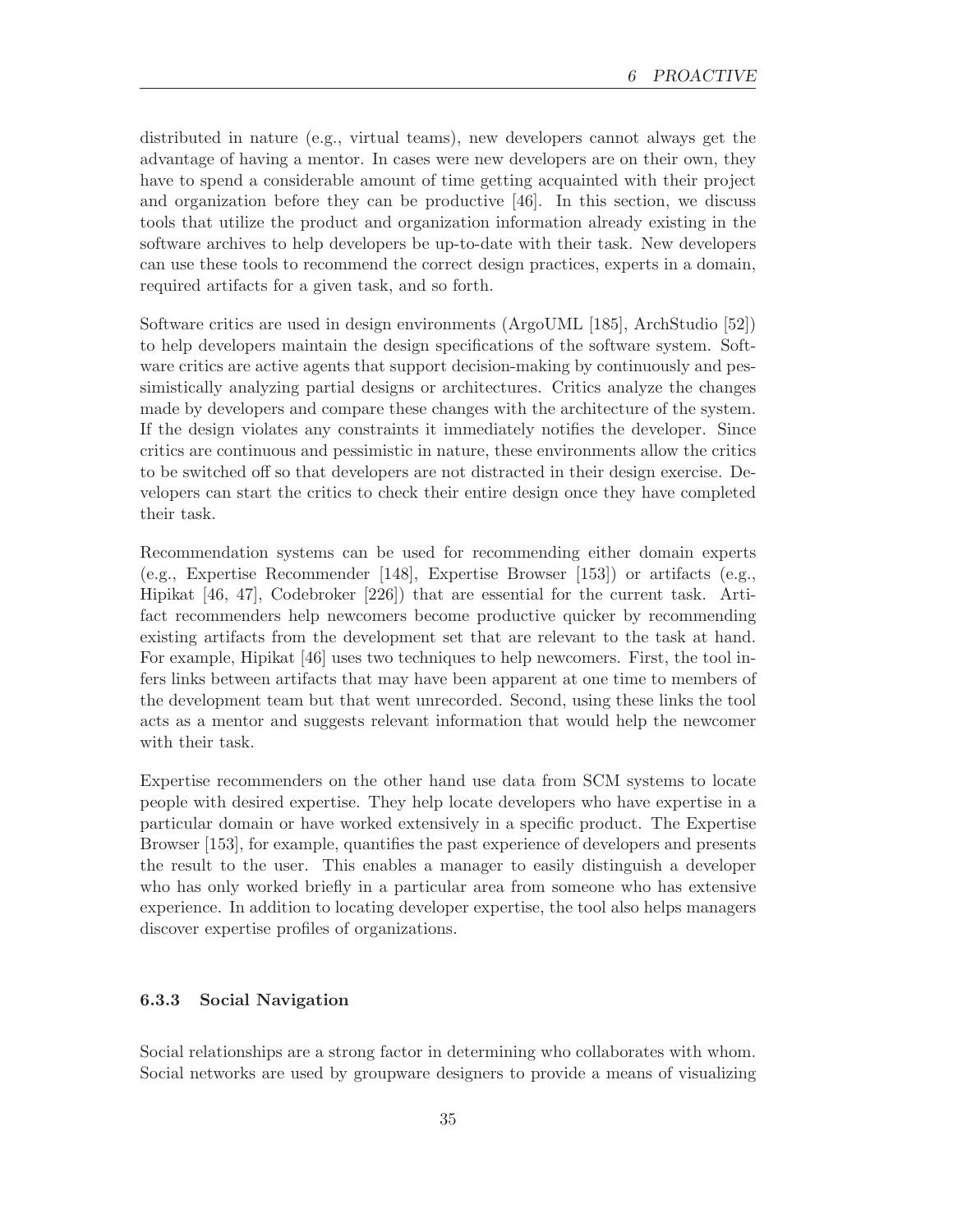existing and potential interaction in organizational settings [147]. Social networks should ideally make software development environments more sensitive to social situations and guide users toward effective collaborations.

Social networks typically represent groups of people and the connection among them. A common approach is to use social network visualization as an overview of group participation or group membership. Social network visualizations (e.g., Conversation Map [192], PeCo [166], Contact Map [163]) mainly analyze the communication medium among developers. Conversation Map [192] provides a content visualization by analyzing the message content and displays the network of participants. Ogata et al. [166] use PeCo to facilitate finding the person with whom to collaborate by mining and analyzing email exchanges among individuals. Contact Map [163] is a personal communication and contact management system. It mines the email exchanges and allows the user to arrange their contacts based on people with whom they interact more regularly or deem important.

#### 6.3.4 Group Decision Support Systems

Managers spend a considerable amount of their time in meetings. When starting a new project or if a project is behind schedule managers meet to discuss the potential problems that the group faces and generate potential solutions to solve them. These meetings usually involve multiple stakeholders who have to agree on the solution and the way it would be implemented. The members in the meeting may not always be collocated which makes the decision making process even harder. Group Decision Support Systems (GDSS) [126] provide automated support that help managers in their decision making process.

GDSS combine computing, communication, and decision support technologies to facilitate formulation and solution of unstructured problems by a group of people [58]. GDSS improve the process of group decision making by removing common communication barriers, providing techniques for structuring decision analysis, and systematically directing the pattern, timing, and content of the discussion. Technological advancements, such as electronic boardrooms, broadband local area networks, teleconferencing, and decision support software, have spurred research in this area. The availability of advanced GDSS coupled with the fact that managers have to participate in meetings while they are away has made decision-related meetings more frequent and more effective [112].

### 6.3.5 Summary

In conclusion, task management at the previous layer focused on encoding the development process such that the system could generate the coordination protocol that is required for the team. Effort was mainly concerned with correctly analyzing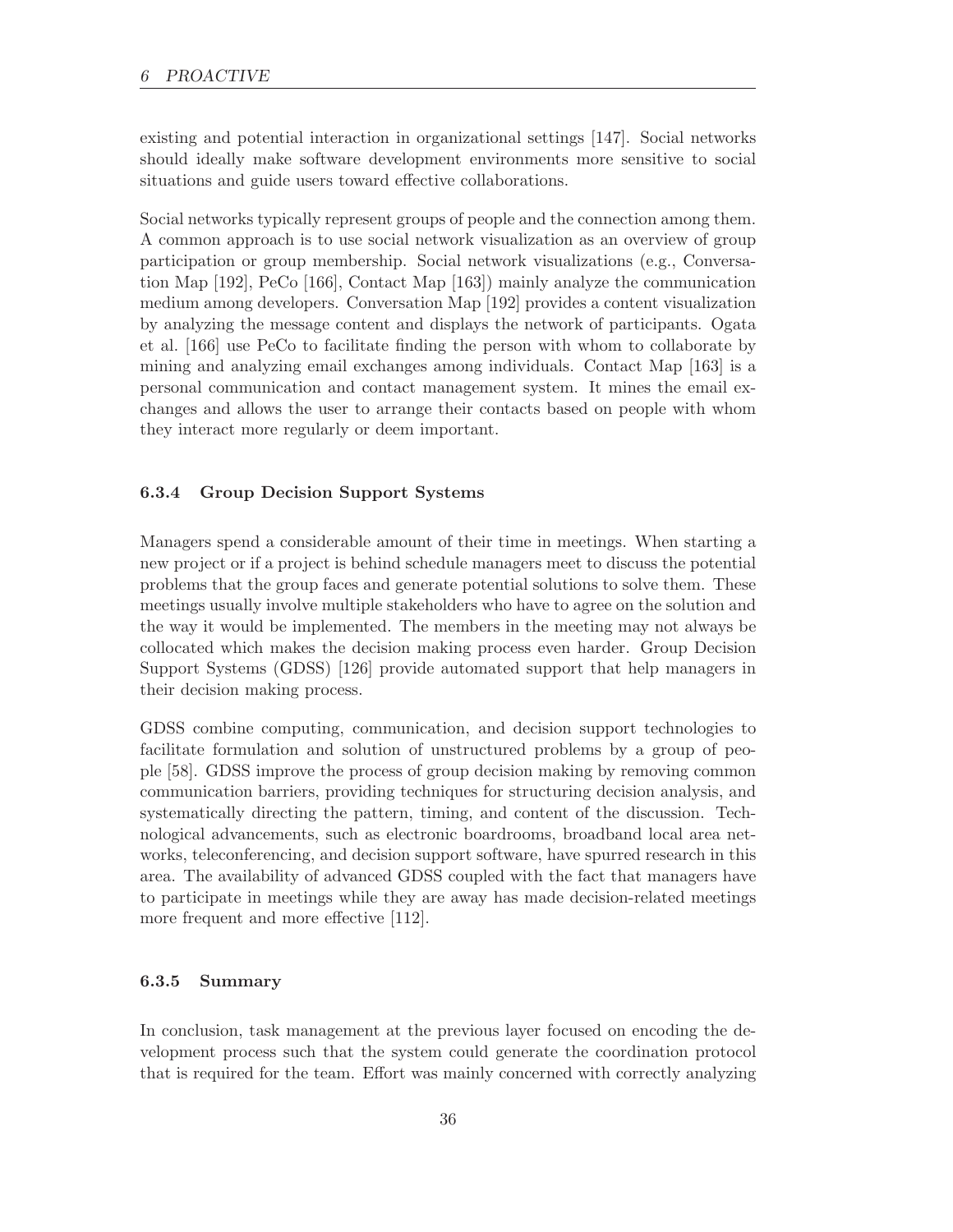the current process and enacting it. Exceptions to the prescribed rules were not well handled. The focus of the tools at this layer is to complement the existing process infrastructure by providing further information about development activities, such that developers and managers alike can monitor the project space. The goal of these tools is to make developers aware of development activities around them such that they can detect potential conflicts and take steps to avoid them. In addition to providing information of development activities, the tools mine the already existing organization memory [1, 2] to help developers in their task. These tools mainly help developers by recommending the correct design practices, experts in the field, or artifacts required for tasks that the developer is involved in.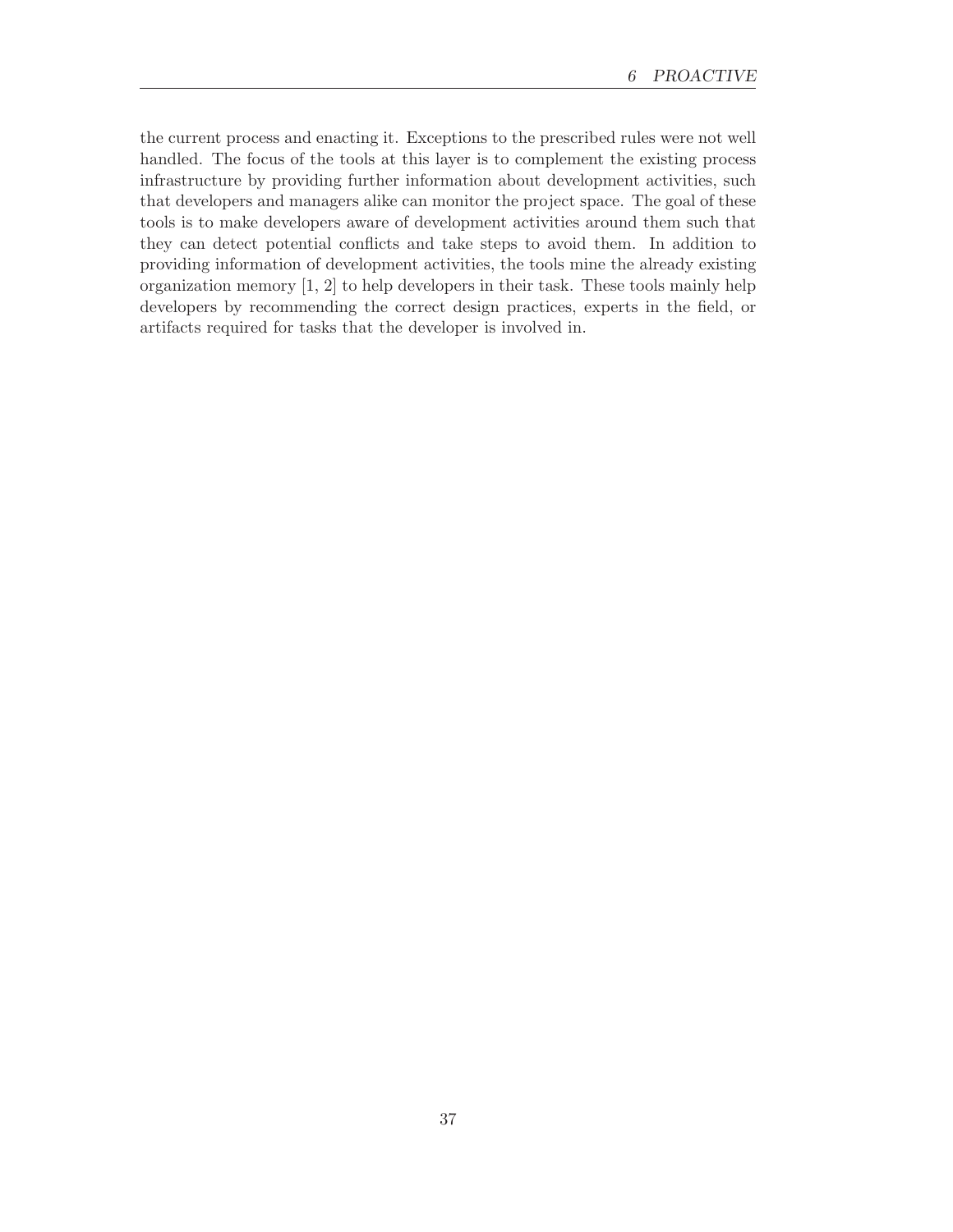# 7 Passive

The tools at the previous layer allow developers to monitor development activities around them and be proactive by resolving potential conflicting situations before they become real. However, these tools require explicit user involvement in setting up the monitors, investigating notifications (usually sent via email), or understanding the visualizations [205]. Moreover, barring a few, most of these tools are stand alone applications and require users to switch contexts from their development task to the visualizations. The tools at the seamless layer focus on reducing this load on users by providing awareness to users in a passive format, such that they are not distracted from their tasks. The tools further reduce the overload on users by providing filtering mechanisms that allow developers to view only relevant information with minimal or no configuration requirement.

The advance in Integrated Development Environments (IDE) facilitated the integration of awareness widgets into the IDE, thus reducing the context switch required in monitoring activities. For example, tools such as Palantír  $[194]$  and JAZZ  $[36]$  use the Eclipse plug-in development features [39] to create passive workspace awareness embedded in the IDE.

In a study at a commercial development site, Sawyer and Guinan [196] investigated the development practices of forty teams to assess the effects of production methods and social processes on software product quality and team performance. Findings of the study indicate that production methods, such as use of software methodologies and automated development tools, provide no explanation for the variance in either software product quality or the team performance. Social processes on the other hand, such as the level of informal coordination and communication, the ability to resolve intragroup conflict, and the degree of supportiveness in the team, can account for 25 percent of the variations in software product quality. Heath and Luff, in their seminal study [102, 101], investigated how collocated team members coordinate their actions by monitoring the physical cues and actions of their colleagues. Developers generally subconsciously monitor the ambient noises (e.g., people arriving or leaving, phone ringing, conversations in the hallway) in the environment to coordinate their actions [80].

Teams that are distributed cannot take advantage of these environmental cues making communication and coordination even harder [108]. However, distributed development has become the norm in technology companies. Organizations frequently operate teams that are geographically separated to leverage expertise located elsewhere, spread development across time zones, and reduce development costs [67, 106]. This new development practice exacerbates the already existing problems in communication and coordination [28], with developers having to work across different time zones, languages, and cultures [167, 107]. Researchers in collaborative development have started investigating ways to provide collocation benefits to distributed teams [72]. These awareness tools mainly focus on providing aware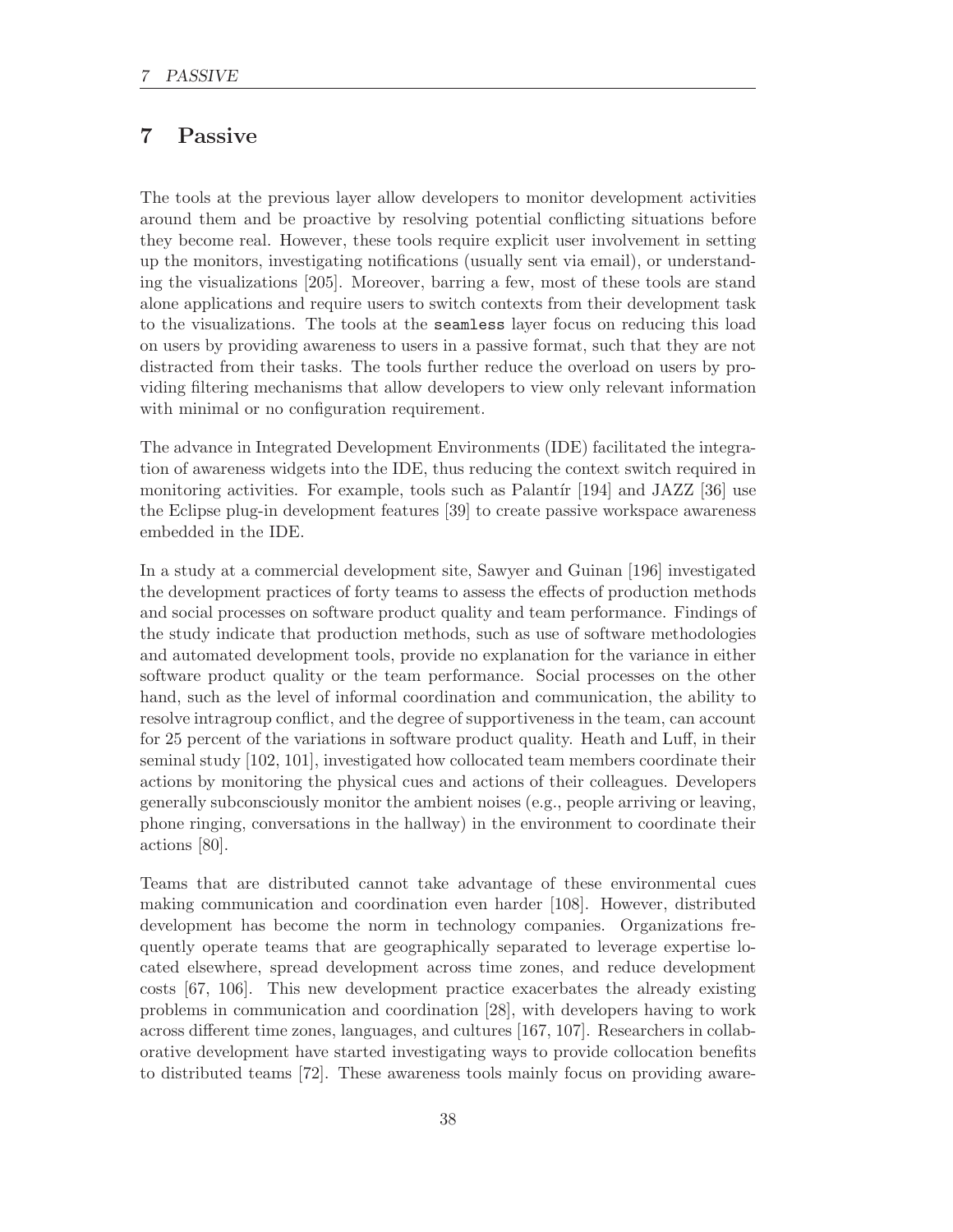ness of user presence and activities to help distributed users collaborate; other areas are still to be addressed.

The tools in the fourth layer of the pyramid, the passive layer, mainly focus in providing awareness of co-developers and their development activities in a nonintrusive, relevant, and timely manner. The tools at this layer provide further evidence of the three strands slowly but definitely merging into each other to provide tools a well-rounded approach to collaboration.

# 7.1 Communication

Tools at the previous layer enabled developers to be proactive by allowing them to monitor development activities and communicate at real time. However, users had to be actively involved while using these tools. Tools at this layer attempt to reduce the user effort involved in collaboration. The awareness tools at this layer provide information of parallel activities in a passive format (Tukan [198], Elvin [80]) so as to reduce the effort and context switch that users have to undertake to monitor the changes to artifacts. Some of these awareness widgets (JAZZ [36], Palantir [194]) are integrated with the development environment to further help developers avoid the context switch between their development task and monitoring others' activities. Notifications services (Siena [34], Yancees [199, 200]) allow developers to filter out information in which they are interested thereby reducing the information overload.

#### 7.1.1 Awareness

Awareness can be defined as "an understanding of the activities of others, which provides a context for your own activity" [64]. This context allows developers to ensure that their contributions are relevant to the activity of the group as a whole. Research in promoting awareness in shared work has been widely recognized in the CSCW community [80] and currently is being investigated by researchers in software engineering.

Awareness applications can be broadly classified into three categories based on the type of awareness that they provide [178]. Task-oriented awareness focuses on activities performed to achieve a specific shared task. This kind of awareness is usually provided by information on the state of an artifact in a shared workspace or changes to it. This information can then be used to coordinate activities of developers around the shared object (GroupDesk [83], Tukan [198]). Social awareness presents information about the presence and activity of people in a shared environment (Portholes [65], Social Awareness@work [217]). Systems focusing on social awareness provide information about who is present in a shared environment and about the activities the users are currently engaged in. The difference between task-oriented and social awareness is the shared context. The shared context for a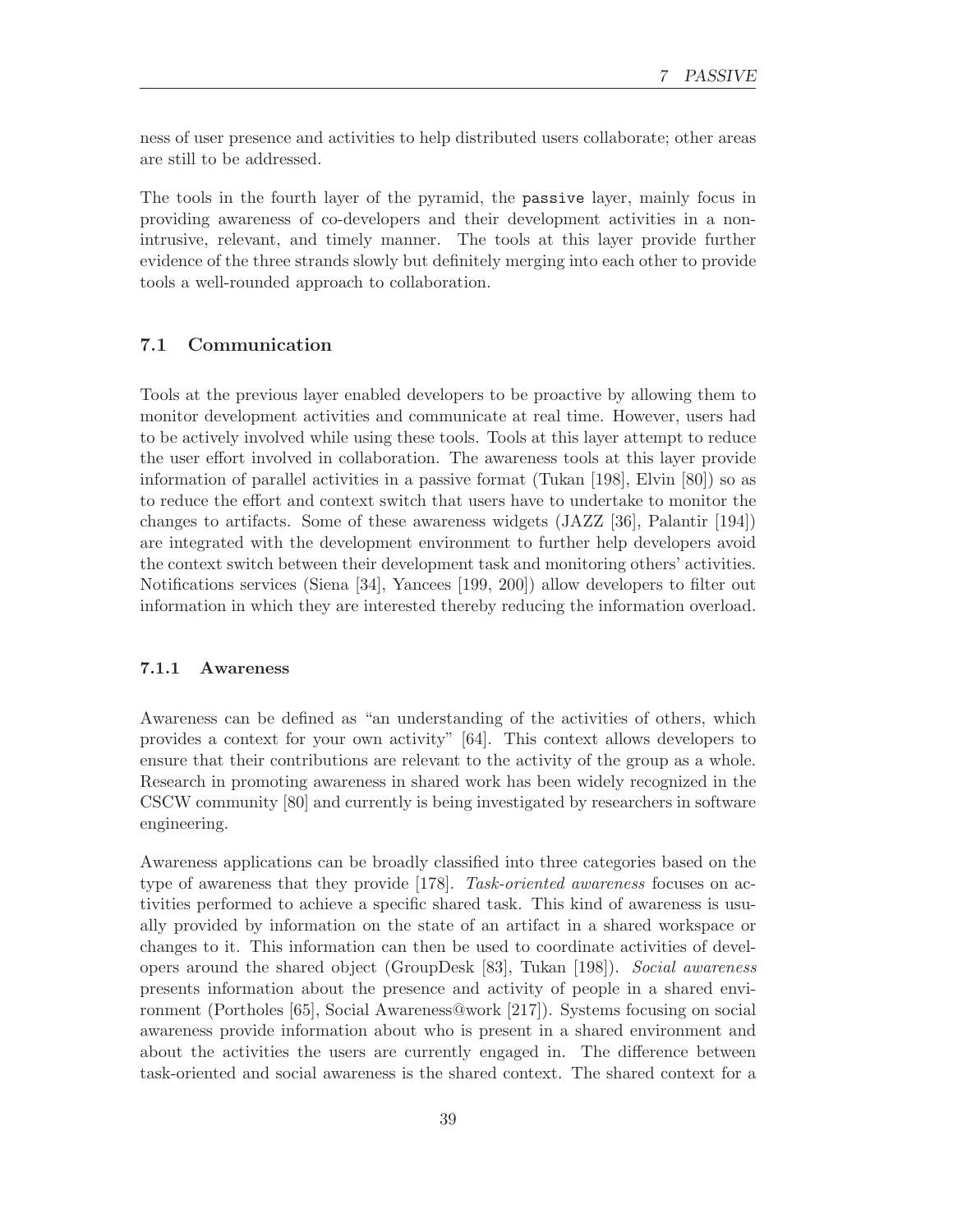task-oriented awareness system is established by the artifact that is part of a collaborative process, whereas for social awareness it is the environment that is inhabited by the users. The third approach, room based awareness, integrates the aforementioned approaches. In systems following this approach, virtual rooms provide a shared location for the organization and collection of task-oriented objects (Team-Rooms [189], Diva [201]). For example, users who collaborate on a particular task share a room and information of someone working on a shared artifact contributes to task-oriented awareness. Whereas, the mere presence of the person in the shared environment represents social awareness.

An interesting observation is that tools that provide awareness are difficult to distinguish based on the strand in the pyramid that they support best, because these tools largely encompass all the three strands in some way or another. For instance, the same tools can be used to support collaboration in communication, artifact management, task management or a combination thereof. This illustrates the fact that, as research has matured, tools have taken a broader scope in supporting collaboration. However, tools at this layer have not blended the three strands completely yet, but lay the foundation for the tools at the next layer (the seamless layer) to do so.

Task-Oriented Awareness: The chief purpose of tools that provide task-oriented awareness is to enable developers to have an idea of the development activities of others so that they can coordinate their tasks accordingly. The amount of awareness information that is required for a particular task is based on the nature of the task in which the user is involved. For example, synchronous editing requires the users to be aware of every mouse-click and key-stroke of their co-authors, whereas the awareness details required for asynchronous or semi-synchronous applications are much more coarse (e.g., a developer has finished working on an artifact, a user has started work). Semi-synchronous applications allow users to work in both synchronous and asynchronous mode and therefore the awareness information required for these applications is dependent on the mode of collaboration in which they are currently engaged. For example, a developer might code in asynchronous mode when they need to concentrate on their task, but work in synchronous mode while debugging to obtain help from their colleagues. There are a number of applications that support each of these modes of collaboration (GroupDesk [83], ShrEdit [150], SUITE [59], [88]) and a few that allow developers to change their modes (Tukan [198], Sepia [100]). Tools that allow users to change their mode of collaboration are discussed in Section 7.3.

Awareness tools can also be categorized based on the manner in which they present awareness information. Some attach this information along with the artifacts, which the users then need to investigate (already discussed in the proactive layer), while others present this information in a passive unobtrusive display [197]. There are a number of approaches that tools have investigated to disseminate information in an effective but unobtrusive manner. The most common approach is to provide awareness widgets that are small and stay in the background, but change their ap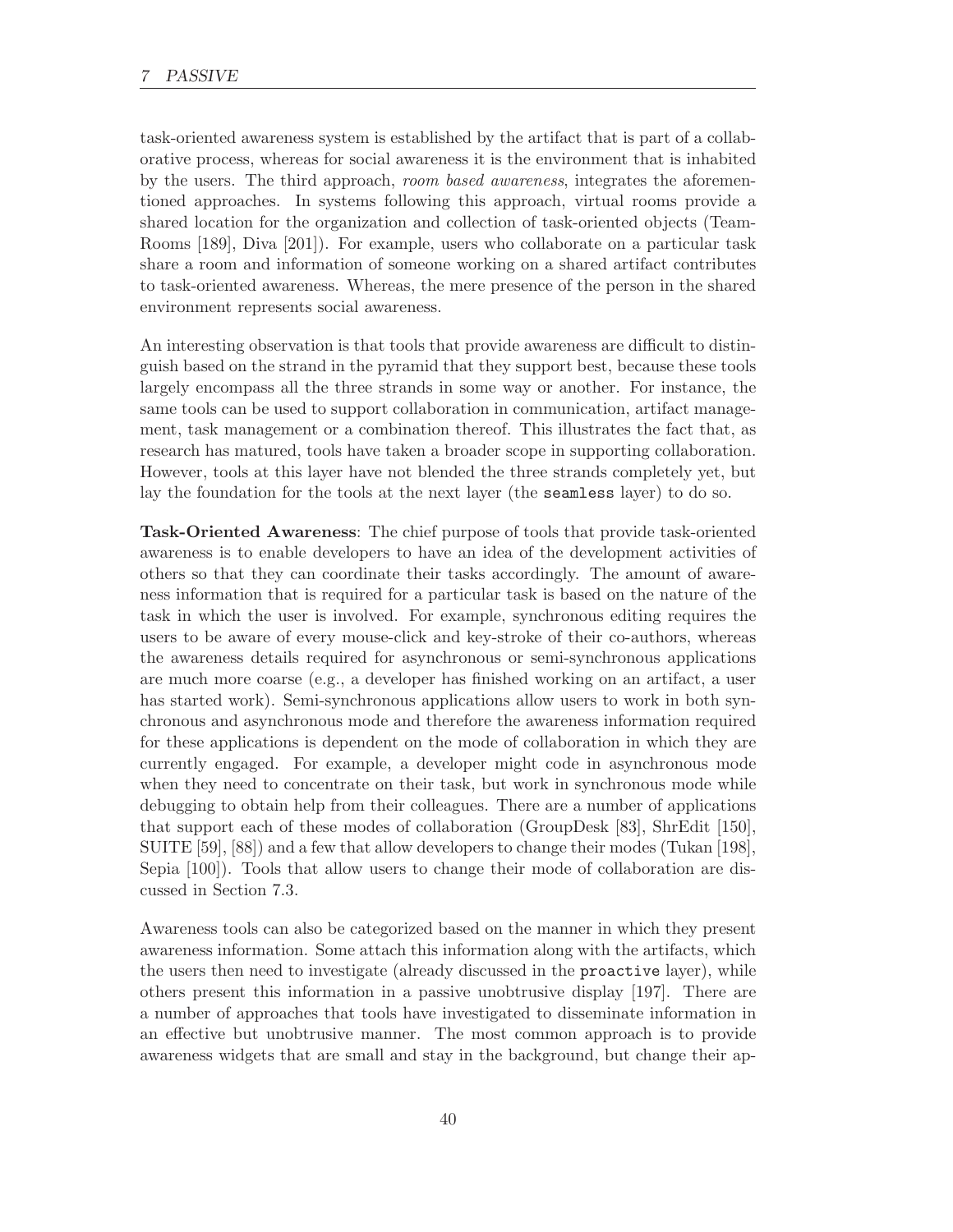pearances to draw the attention of the user (desouza99, fritzpatrick02). Some tools emulate the development interface with which the user is familiar to embed awareness information (Groupdesk [83] uses the desktop metaphor, PoliAwac [202] uses the windows explorer interface), while others embed this information directly in the development environment (JAZZ [36], Palantír [194]). Many tools are investigating media outside the desktop. Some of these media includes separate display screens, multiple monitor displays, 3D display of artifacts, ambient devices (ambient globes), and ambient noises (whirring of the fan, thud of mail dropping) [80, 178, 169].

Traditionally, CSCW applications have focused on providing workspace awareness (gutwin96, GroupSketch [87], Quilt [78]) while SCM based tools have focused on repository based awareness (Cover [99], State TreeMaps [157]). This was so, because the nature of work in the two communities differed, with CSCW applications typically supporting synchronous activities and SCM tools supporting asynchronous activities. Currently this division is getting erased with some CSCW applications investigating repository based information [6, 143], while SCM based tools are exploring workspace awareness [97, 194, 170]. A thing to note is that repository based tools are better suited to provide a history of past actions [198, 194] than tools that support synchronous activity and workspace awareness.

Social Awareness: Collocated teams members are often aware of activities around them by subconsciously monitoring cues from the environment (e.g., conversation in the hallways, the humming of printers, people passing by offices). Presence awareness tools support distributed teams in taking advantage of these environmental cues by representing activities of developers in the organization, both distributed and remote, in a digital format. Tools such as Portholes [65] and Polyscope [25] use video technology to capture activities in public areas and offices and present them as regularly-updated digitized video images on workstations. Glance [210], another video monitoring tool, follows a slightly different metaphor and provides the electronic analog of strolling down a hallway and intentionally glancing into people's office.

Use of video technology raises privacy concerns among users (see Section 7.3.1). To avoid privacy issues of users, some tools do not use video technology. These tools monitor user activities and presence by monitoring activities, such as when developers are working on their computer, the kind of activity in which the developer is involved (read/edit), whether the developer is present in a shared area (physical or digital), and so on (Work rhythms [15], awareness monitors [32, 113]). In addition to monitoring the presence of users to ascertain when is the best time to contact a developer, these tools also help in community building via a shared space [81]. A more popular and lower bandwidth solution to presence awareness are IM messages (Section 6.1.1). JAZZ [36], a collaborative development environment, enhances the information that IMs currently provide by adding context information about the task in which the user is currently involved, making the application more suitable for development teams.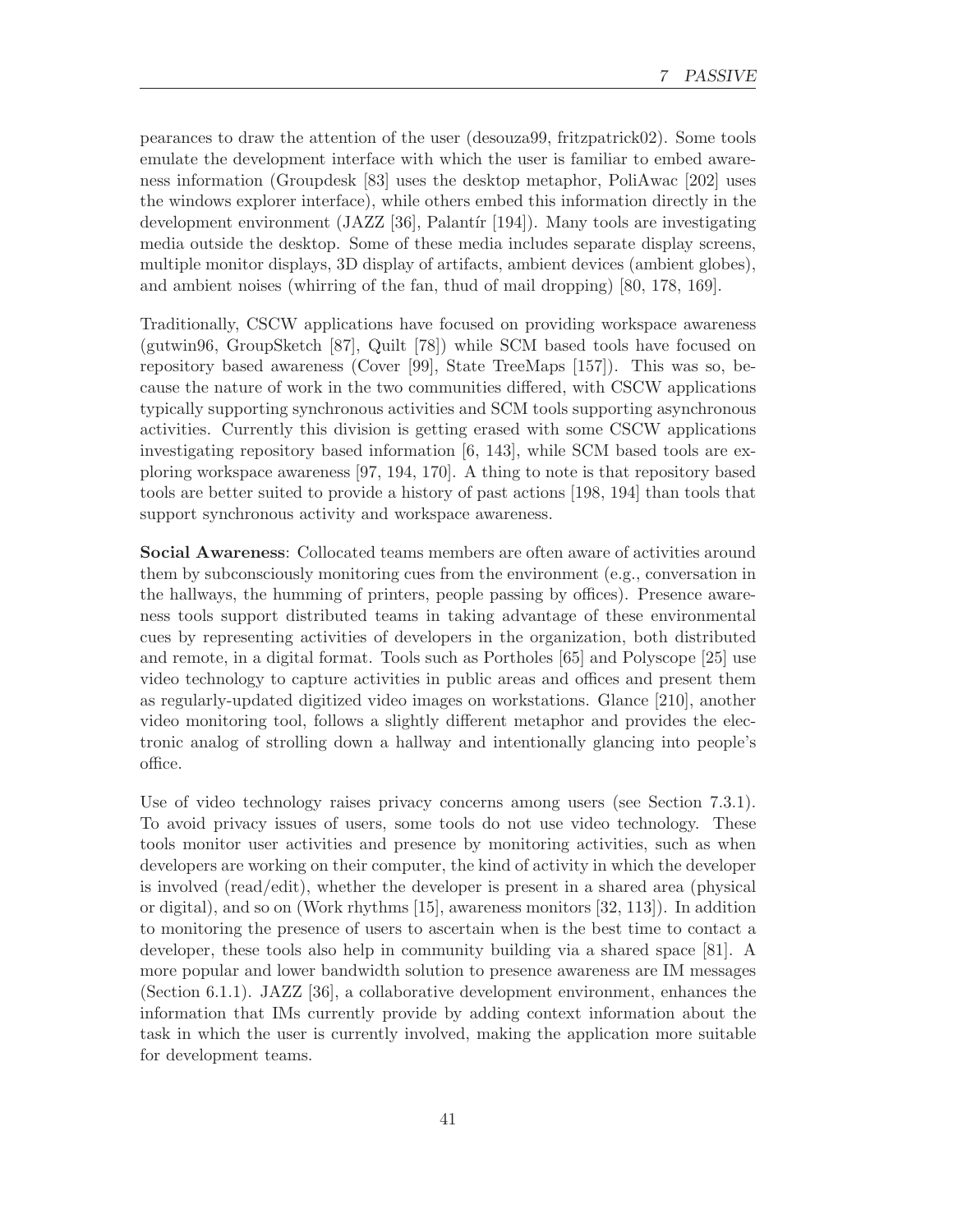#### 7 PASSIVE

Room-based Awareness: In collocated software development teams physical conversation spaces are indispensable to conduct meetings, review design documents, resolve conflicts, disseminate information or just converse informally [53]. Organizations usually designate a permanent shared space to be used by the team, serving as a meeting room, work area, a place to store documents that are needed by the teams projects, and more generally, as a focus for communication within the group [189, 201]. Traditional team rooms have relied on the physical proximity of the team members and their easy access to the room. However, as teams get increasingly distributed and chances for face-to-face discussions reduce, team members turn to virtual team spaces for their communication needs [117].

Research in CSCW has resulted in virtual rooms [189, 201] that support the team room concept for virtual teams. Using these systems, teams that are distributed can still get a feeling of belonging to the group, monitor which artifact has been changed by which developer, be able to access team related documents, or start electronic discussions with team members. BCSW [6] provides similar kinds of information (which developer has last viewed an artifact, which artifact has been viewed the most, who is currently working on shared artifacts) but in a web-based format. Some room-based systems allow developers to interact with the artifacts and other developers in the shared room in a 3D environment allowing developers to experience the benefits of collocation [63, 27]. The main drawback of such room-based awareness systems is that they are non-contextual. These systems are created as separate applications and developers have to switch from their development environment to view activities in these rooms. Moreover, when developers belong to multiple rooms it becomes difficult to monitor activities in different rooms or search for a particular artifact in a particular room.



Figure 9: The Three-Layer Model of Orbit [143].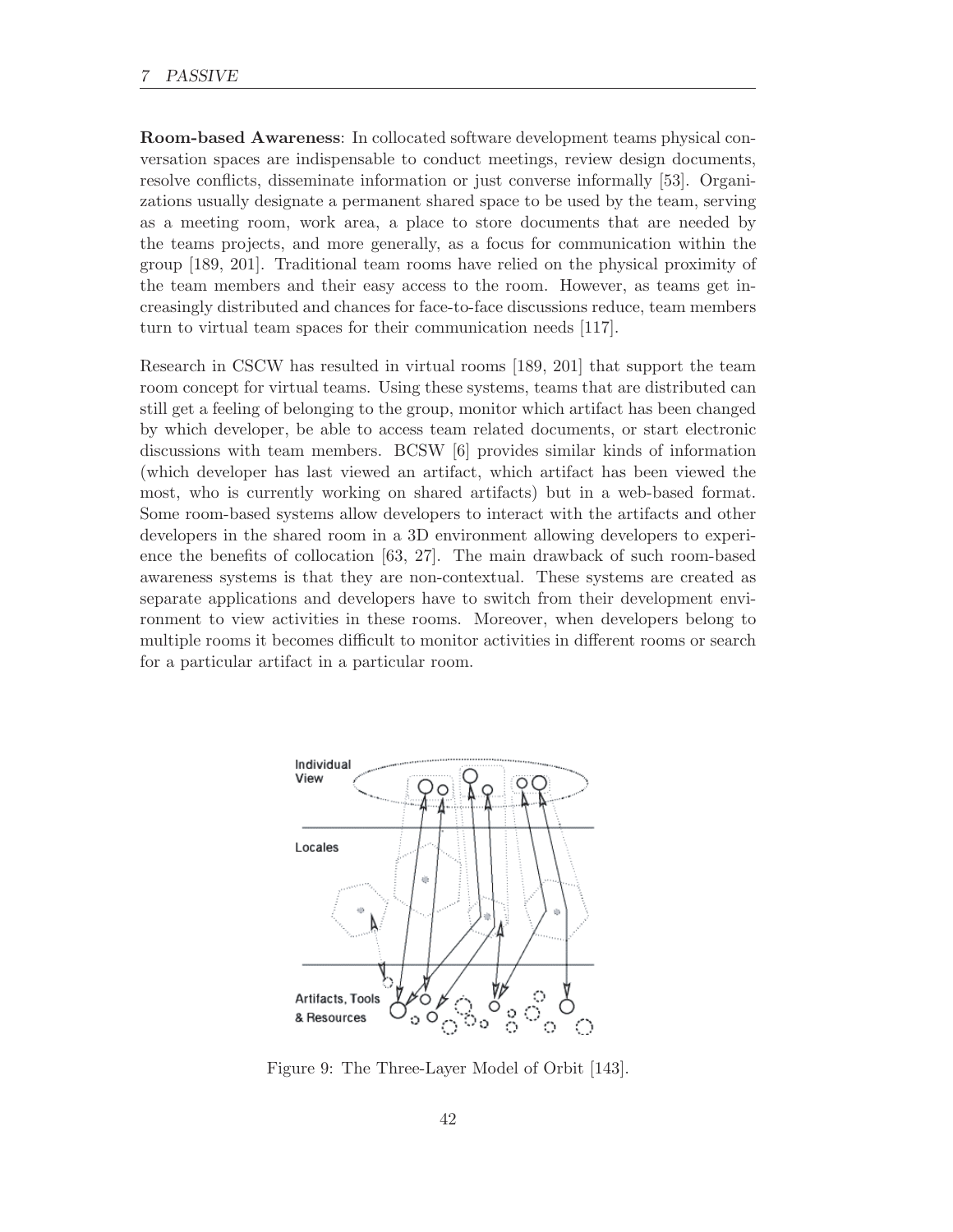Researchers have started investigating making team rooms better by avoiding the aforementioned drawbacks [117]. Orbit [143, 79], a collaborative environment, is based on the notion of locales, a conceptual place where groups of people come together to work on a shared activity. Orbits implements locales by using a threelayer model (Figure 9). The bottom layer contains artifacts, tools and resources to be used by the organization. The middle layer defines locales based on specific collaborative activities. Each locale is then mapped to the artifacts, resources, and tools in the bottom layer that are relevant to it. The top layer signifies the individual layer, where individuals can belong to more than one locale and access artifacts with respect to the locale that they are currently working in.

#### 7.1.2 Event Notification Systems

One of the primary responsibilities of awareness tools is to notify users of events in which they are interested (an artifact getting modified, a developer exploring the shared space, a discussion in the shared space). A drawback to the awareness tools is the amount and complexity of information that a user is forced to process to take advantage of the benefits of awareness. When users are not able to process this large amount of information they simply ignore it, sometimes ignoring important information. Traditionally, users set filters to streamline the information to suit their needs [17, 18], but it is not the perfect solution, since users have to manually set the filters up and the filters are not flexible enough.

Event notification services work based on the publish-subscribe model, which helps reduce the information overload on the recipients while making information distribution easier for the sender [138]. In order to leverage this advantage many awareness tool builders have started using event notification services for their information distribution needs, instead of creating their own event distribution network. A secondary, but important benefit of using notification services, is that they allow information from disparate sources to be integrated [54]. There are a number of notification services currently available [180, 190]. Here, we discuss some characteristics of notification services that are important for creating collaborative tools.

- Subscription type: whether the subscription matching is content based or channel based. Content-based subscription [80, 34] matches the content of the event with the subscription expression and forwards only those events that satisfy the expressions. Channel-based subscriptions [168, 209], on the other hand have predefined named topics or channels that must be specified by both the producer and the consumer.
- Pull vs Push: whether it is a pull-based or a push-based mechanism. In the pull-based mechanism [138, 122], clients poll the event server and retrieve matching events, whereas in the push-based mechanism [80, 34] events are sent to clients as soon as they occur.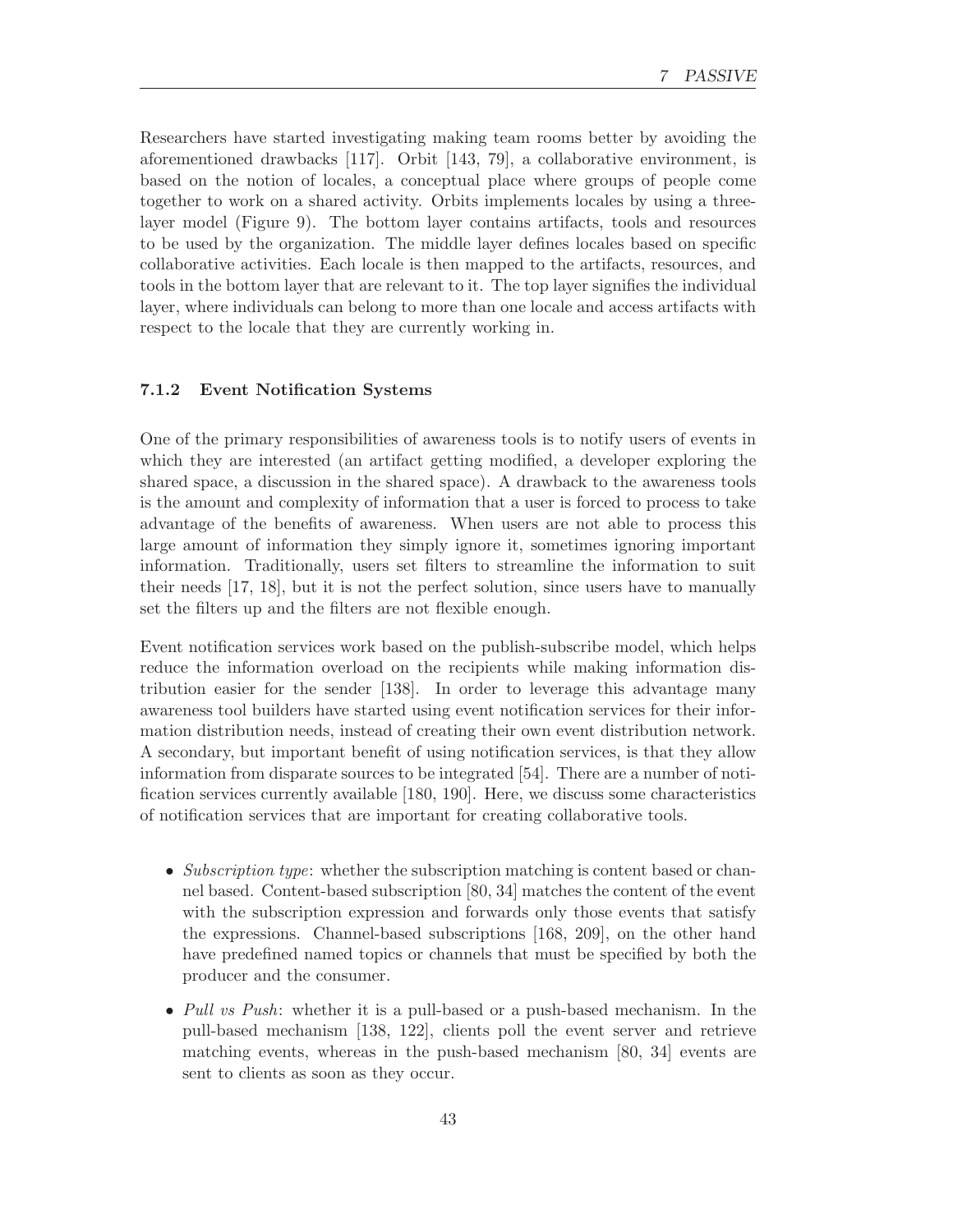- Persistency: whether the service stores the events persistently for later retrieval [138, 122] or loses the events once they have been delivered.
- Federation: whether they work in a federation of multiple servers [80, 34] to increase the load bearing capabilities and provide wide-area scalability or work with a single server [122].
- Infrastructure: whether they are strongly coupled with a collaborative tool [174] or provide a notification infrastructure [178]. Researchers are currently investigating making notification infrastructures more versatile [200].

Awareness tools have built on different notification services based on which characteristic is important for the specific tool. For example, federation of servers is suitable for large applications, content-based subscription matching provides more flexibility, and so on.

#### 7.1.3 Summary

To summarize, tools at the previous layer allowed developers to be proactive, but this required active user involvement either when communicating with their colleagues (IM conversation) or for monitoring development activities of others (explicitly set up the monitors, interpret the visualizations). The tools at this layer concentrate on reducing the user effort in acquiring the information and processing it. The tools present awareness information in a passive unobtrusive format, reduce the information overload that developers have to face, and allow developers the flexibility to configure the amount and type of information that they want to view.

# 7.2 Artifact Management

Conflict resolution is a time consuming and tedious effort that reduces the productivity of teams [176]. Researchers have investigated different methodologies to help reduce conflicts ranging from programming paradigms (separation of concerns, encapsulation of functionalities) [172] to conflict detection tools [36, 129, 6]. However, despite these tools and methodologies, conflicts are still very much a reality in commercial software development. Indeed there are a slew of conflict resolution and merge tools that are currently available (Section 6.2.2). It is a well known fact that the earlier a conflict is detected the less expensive it is, therefore researchers have focused on creating sophisticated tools that help detect and resolve conflicts before they become large and difficult to resolve. Tools at the previous layer enabled developers to understand and visualize the changes to artifacts, such that, based on their experience and domain knowledge, they could identify potential conflicts and take steps to avoid them. Tools at this layer analyze the changes to an artifact and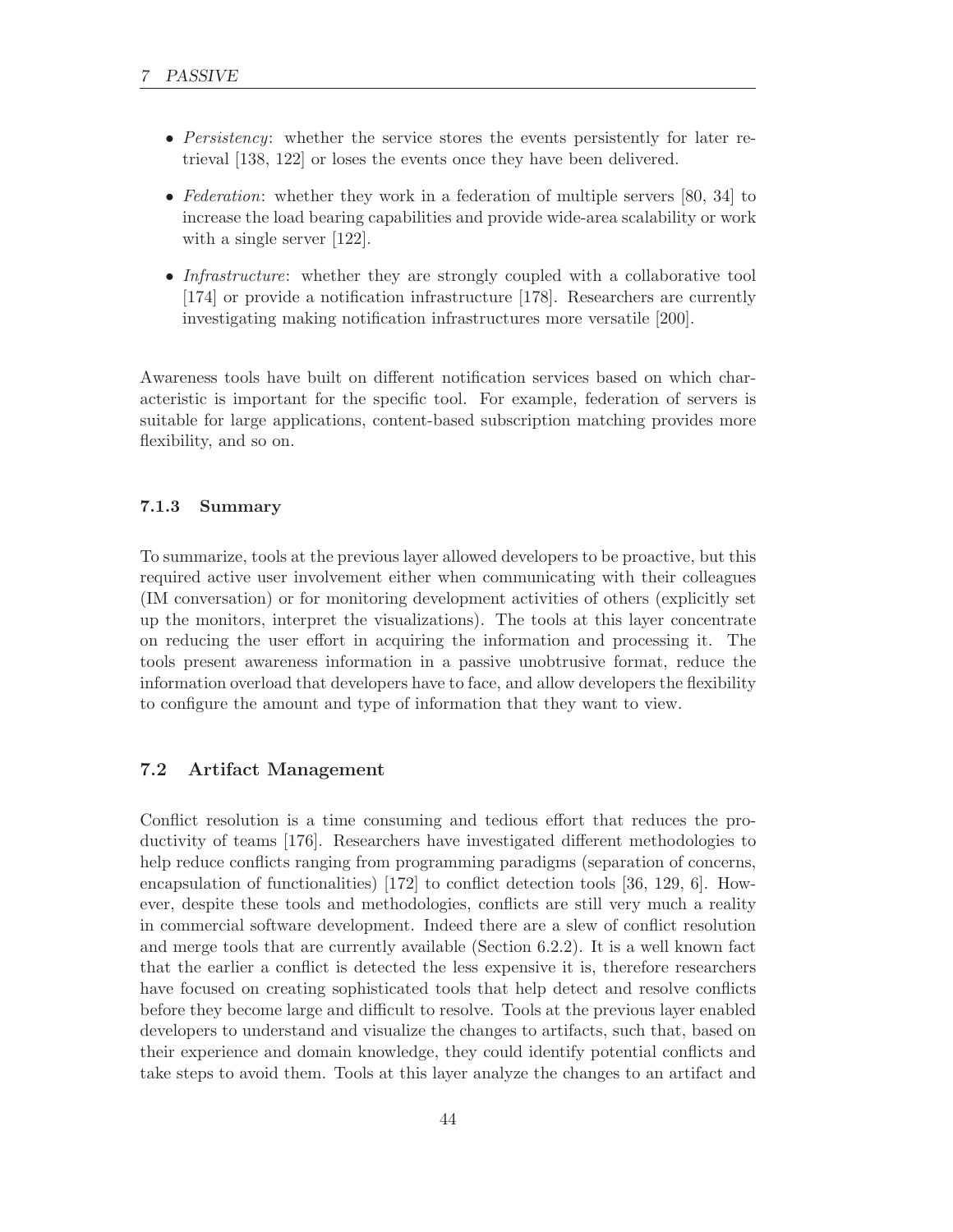its effect on other artifacts based on program analysis. These tools, thus, aim to provide more accurate conflict detection and at the same time reduce the user effort required.

#### 7.2.1 Change Analysis

Software change impact analysis helps users to understand and implement changes in large systems by a providing detailed examination of the consequences of changes in software [8, 7]. A major goal of impact analysis is to identify the software artifacts that would be affected by a proposed change. Developers can then use this information to evaluate and implement the proposed changes, potentially in a way that causes less impact.

Dependency analysis and traceability analysis are the two main schools of thought that constitute impact analysis. Dependency analysis [137] involves examining detailed dependency relationships among program entities (e.g., variables, logic modules, methods). It provides a detailed evaluation of dependencies at the code level, but does not provide any support for other artifacts created in the software life cycle such as requirement specifications, design documents, test suites, and so on.

Traceability analysis [38] examines dependency relationships among all artifacts that are created in the software's life cycle. For instance, it can relate requirement specifications with associated design components or components in the architecture to software code. Although traceability covers many of the relationships among artifacts that a software repository stores, these relationships typically are not very detailed.

The aforementioned impact analysis methods are not new and have been extensively used in program comprehension. However, these techniques have largely not been used by collaborative tools. Research in collaboration has only recently started investigating the impact of changes made by a developer on another [198], sarma03]. These tools attempt to inform a developer of the effect of others' change on their current task. Being aware of this effect, developers can take appropriate actions to coordinate their activities with others to avoid any conflicting situations. A secondary benefit of the impact analysis is that it helps developers identify the people that they need to collaborate with.

#### 7.2.2 Artifact relationships

As discussed in Section 7.1.1, developers need to have constant awareness of the activities related to a shared product while collaborating. These activities are mainly related to the parts of the product on which a developer is directly working, but a developer may also need to be informed about activities related to other parts of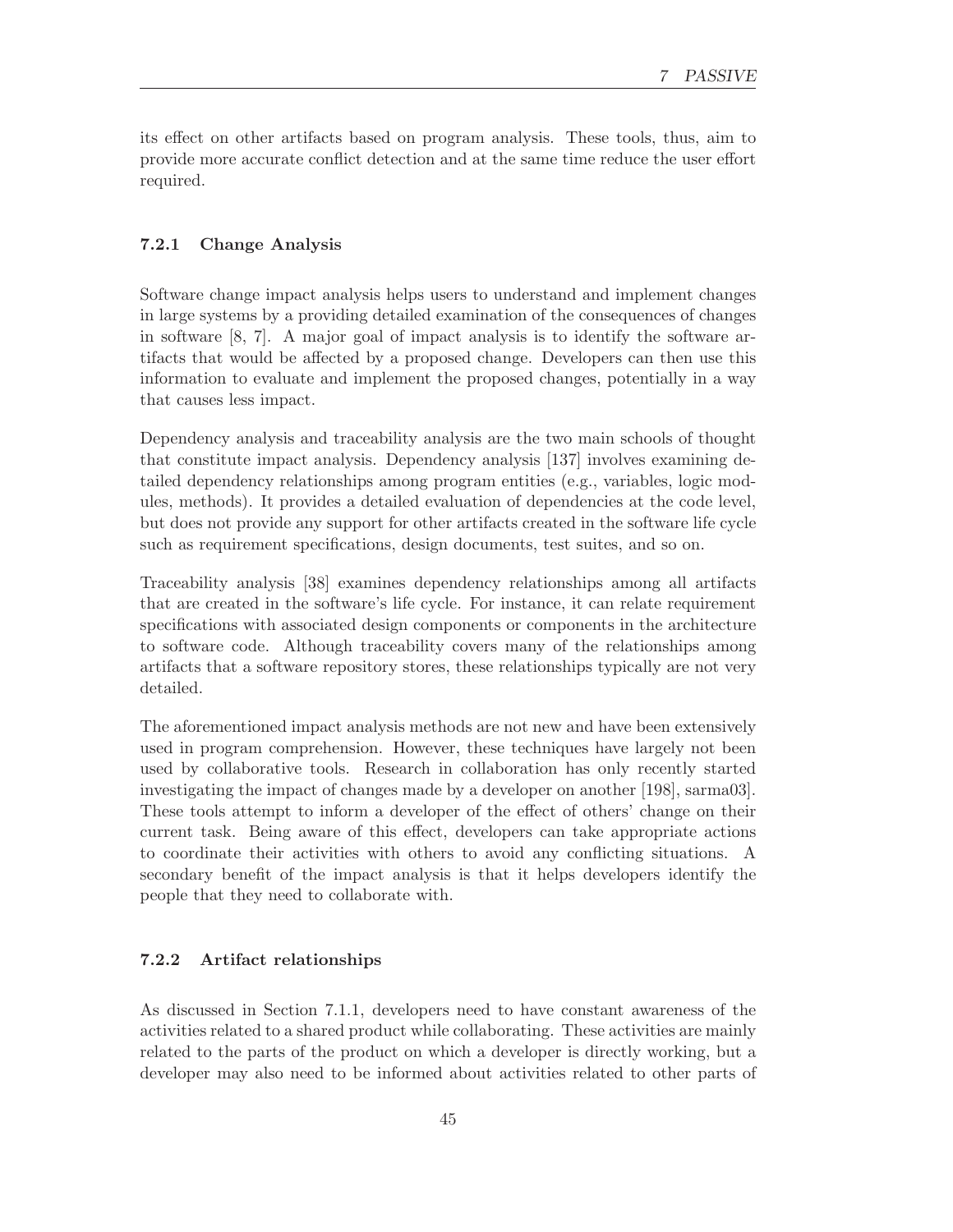the product that are somehow related to "their" parts. Researchers are increasingly concentrating on the product model for providing awareness to developers regarding which artifacts are of interest to the developer, which artifacts have an effect on the current task, which other developers are working on artifacts that are relevant, and so on. This model is particularly useful in a distributed development context because the product is normally the main focus of work for the developers and the shared product is something on which the developers need to collaborate.

Systems that use product models specifically to aid collaboration use the inherent relationship between the artifacts to interpret the impact of changes. These models mainly represent the artifacts (classes or methods) in the software project as a semantic network [198]. Each artifact in this network is either mapped to a node in a graph or connected to other artifacts based on a relationship model [75]. When a developer creates a new artifact or makes changes to an existing one, the tool scans the artifact for possible relations to other artifacts in the graph to predict the impact of the change. These tools usually allow a developer to define the set of artifacts in which they are interested (called the focus of the developer's current interest). Artifacts that are related to this set of artifacts create the shared interest space (nimbus). These tools, thus, use the developers' focus and nimbus to predict changes in which the developer should be interested.

The relationships between artifacts can be mined either using the aforementioned product models or by using dependency analysis to create social callgraphs [53]. Developers can then navigate these social callgraphs to identify developers who are most likely to affect them and with whom they should probably coordinate their activities.

Task based SCM systems, unlike popular systems (e.g., CVS [20], Subversion [216], Visual Source Safe [193]) that version individual artifacts, track the modified artifacts that are related to a particular task (e.g., CCC/Harvest [10], CM/Synergy [223], Rational ClearCase [211]). Developers in these SCM systems select the particular task that they are working on, the SCM system then uses that information to track all the changes that have been made by the developer. On finishing their task, the developer can simply check-in the task and the SCM system ensures that all the relevant artifacts are checked-in. Managers and developers can thus depend on the SCM system for information, such as, which artifacts were associated with which tasks, which set of changes have been implemented, which changes have been used in the latest build, and so on.

# 7.2.3 Summary

We note that tools at this layer attempt to reduce conflicts in collaborative development by investigating the relationships among artifacts. Tools at the previous layer showed which artifact is being changed by which developer and it was the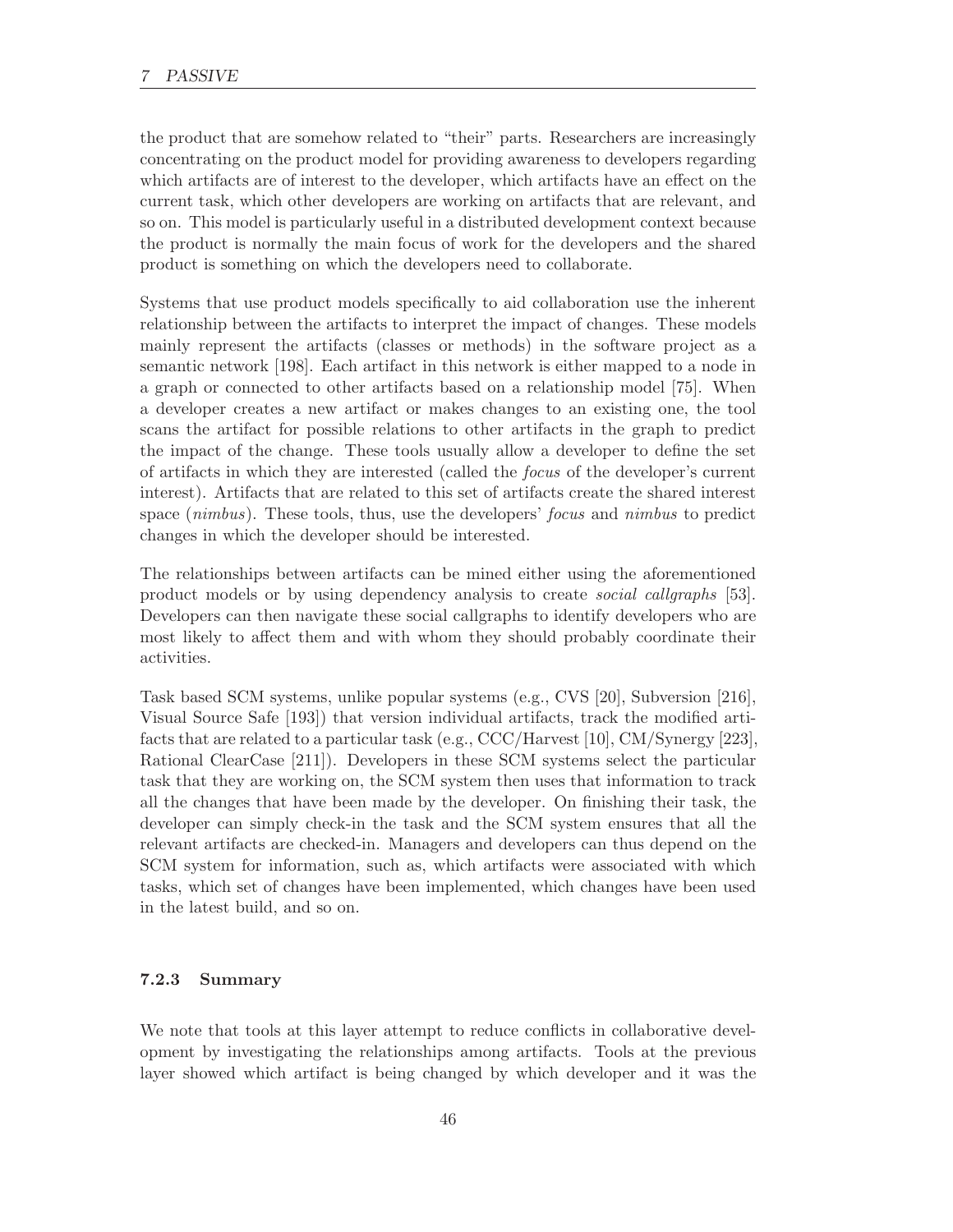responsibility of the developer to leverage their experience and domain knowledge to detect potential conflicts. Tools at this layer analyze the changes to artifacts and their effects, thereby reducing the user effort. A secondary benefit of these tools is that they allow developers to better understand the structure of their product and identify colleagues whom they should collaborate with.

### 7.3 Task Management

Informal communication is an important part of coordination [196]. Distributed teams lose this ability and its corresponding cues that sometimes lead to delays or creates problems in development [108]. Awareness tools attempt to recreate the social cues in an organization by presenting users with presence awareness, awareness of activities of others, and providing virtual shared rooms where distributed developers can interact. These systems serve the purpose of communication tools and can be used for task management. We note that the three strands of the pyramid merge here as tools take a broader perspective and combine more than one activity. For example, the awareness tools that we discuss in Section 7.1.1, serve the purpose of communication, but can be and are used by developers and managers for task management.

In this section we discuss research that improves the awareness tools already discussed. In particular, we discuss research that addresses the privacy concerns in presence awareness tools, interruptions that distract developers, and the different modes of collaboration that users would like to be involved in based on their current tasks.

#### 7.3.1 Privacy Concerns

Collocated teams often coordinate their activities based on informal communication (coffee hour discussion, supervisors looking over the shoulder to check progress), which is lost in distributed development. Unfortunately, it has also been found that developers who are geographically separated are less likely to collaborate and help each other [128, 108]. To enable distributed developers to take advantage of this informal communication, researchers have created tools that provide presence awareness in organizations (Section 7.1.1).

A primary concern among users of such systems is the tradeoff between access to presence data for legitimate uses, and concerns about privacy [84, 115]. Some of the issues with privacy are camera shyness, threat of surveillance, loss of control over privacy, lack of support of awareness of audience, and so on. Researchers are investigating policies, such as reciprocity and ownership of data, to alleviate privacy concerns. For example, users are not keen on sharing their information with strangers, but are more comfortable with people whose information they can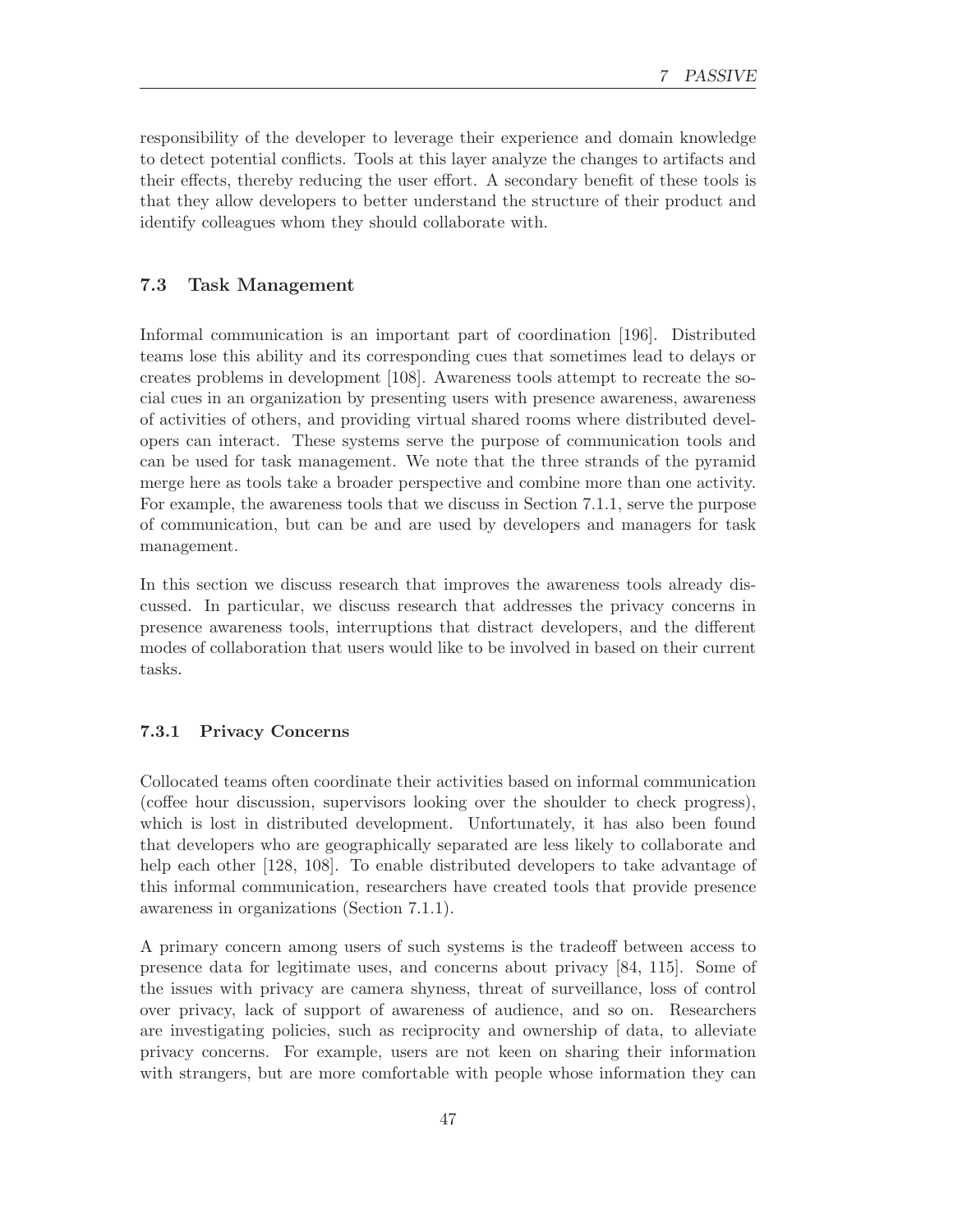view [84, 104]. Systems that use video technology address privacy concerns of users by allowing them to host their own pictures, place cameras in neutral positions, blur users images, and so on [132].

#### 7.3.2 Interruption Management

Developers have to manage a number of distractions (colleague dropping by, telephone ringing, IM message), which slow and sometimes introduce errors in complex tasks in which developers are involved [186]. In collocated teams, social cues help determine whether a colleague can be interrupted or not (a developer may close the door to their office when they need to work in privacy). In a distributed development environment developers can use the presence awareness tools to create social cues that inform others about their availability. However, these tools fail to avoid interruptions from automated external agents, such as critics, source control monitors, bug-database monitors, and so on. Filtering interruption by creating rules does not always work either, as some interruptions may be useful and help in getting a task accomplished better or faster. Based on the benefits of the interruption, users may assign higher priority to some interruptions than others. This priority may also change based on the task in which the user is currently involved.

Researchers have studied the way managers and developers handle interruptions, and they have found that there is never a good time for interruptions, since interruptions invariably disrupt the current task [49, 113]. This observation implies that interruption management systems should not queue possible interruptions for the ideal time, but send them at the best relative time based on the work patterns of the user. Interruption management tools, thus, need to incorporate a certain level of social process to ease the challenge of limited attention of the users [56, 149].

### 7.3.3 Changing Modes of Collaboration

The amount of collaboration that developers need varies from working in isolation to tightly coupled collaboration mode, based on the current task in which the developer is involved [98]. For example, a developer might want to work in isolation and not be interrupted while implementing a complex task that requires intense concentration. However, once the developer has finished implementing the task, they may want to collaborate with their colleague to debug the program.

The tools following the formal process-based approach required the users to work in isolation and then synchronize their changes with the repository. The tools following the informal awareness-based approach supported the other extreme in collaboration (synchronous editors) [218]. Researchers have realized that the mode of collaboration depends on the task in which the developer is currently involved [98, 60] and may lie at any point in between the two extremes. Tools following this approach typically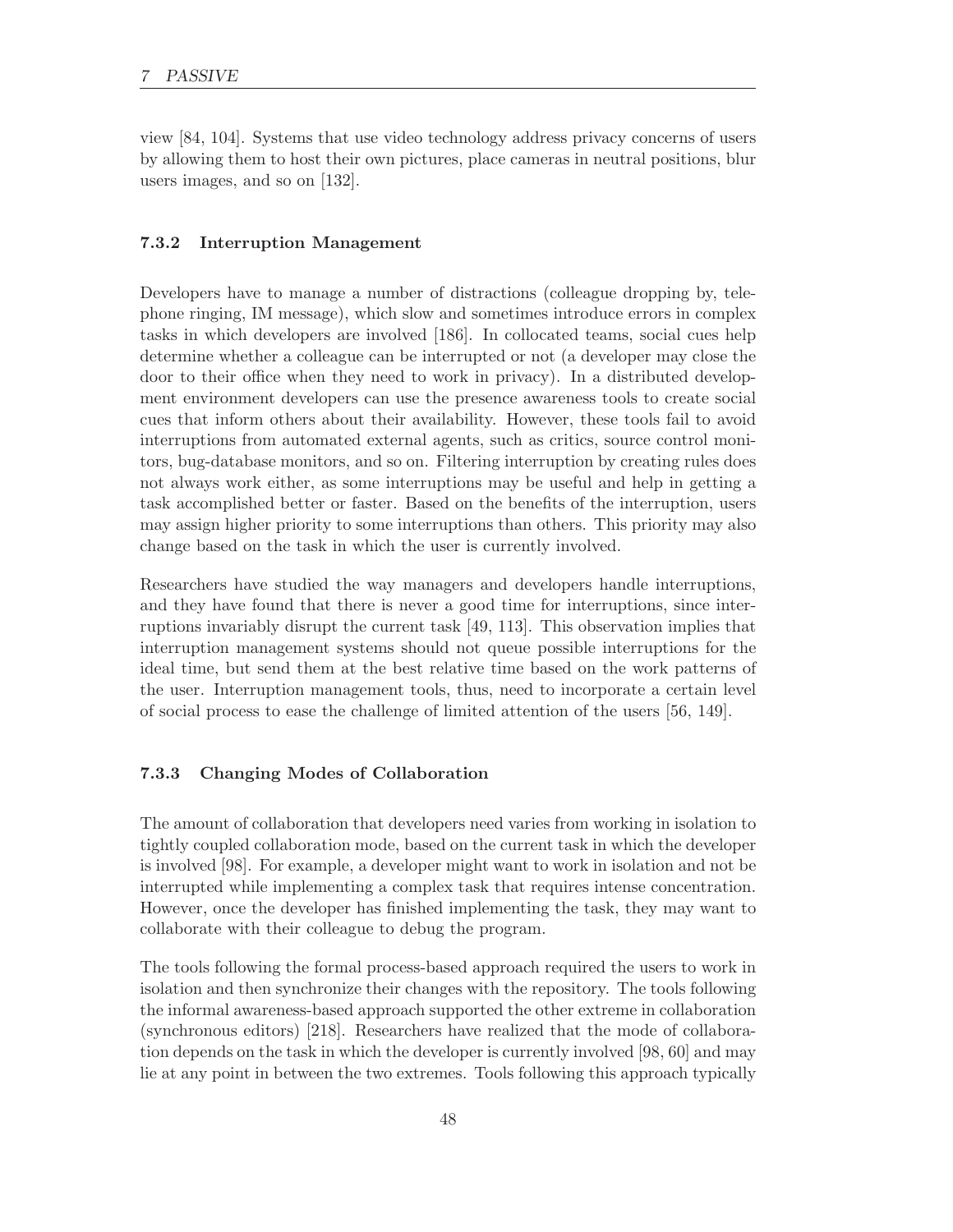allow a user to work in three distinct modes, namely Synchronous, Asynchronous, and Multi-Synchronous (SAMS environment [159], FLECSE [60]). Tukan [198] further decomposes its available modes to create nine distinct modes of collaboration in which developers may be involved. All these tools however require the user to explicitly set and change the mode of collaboration. The tools at the next layer aim to reduce the user effort involved in changing the modes and automatically alter the mode based on the current task that the user is involved in.

### 7.3.4 Summary

The tools at the proactive layer supported both managers and developers alike in managing task by visualizing the development activities in the project space and providing organizational memory. However, the tools at that layer required users to be actively involved in using them. The awareness tools at this layer are an enhancement of the tools at the previous layer as they require less user involvement. The tools at this layer also address concerns that arise from using awareness tools, such as, privacy issues, distractions caused by interruptions, and the need for different modes of collaboration. These tools have succeeded in bringing presence awareness and task-oriented awareness to distributed development, but still are very much a work in progress. These tools have not yet been able to completely imitate the social cues in an organization, or be easy to install and use either (and may never be able to do so).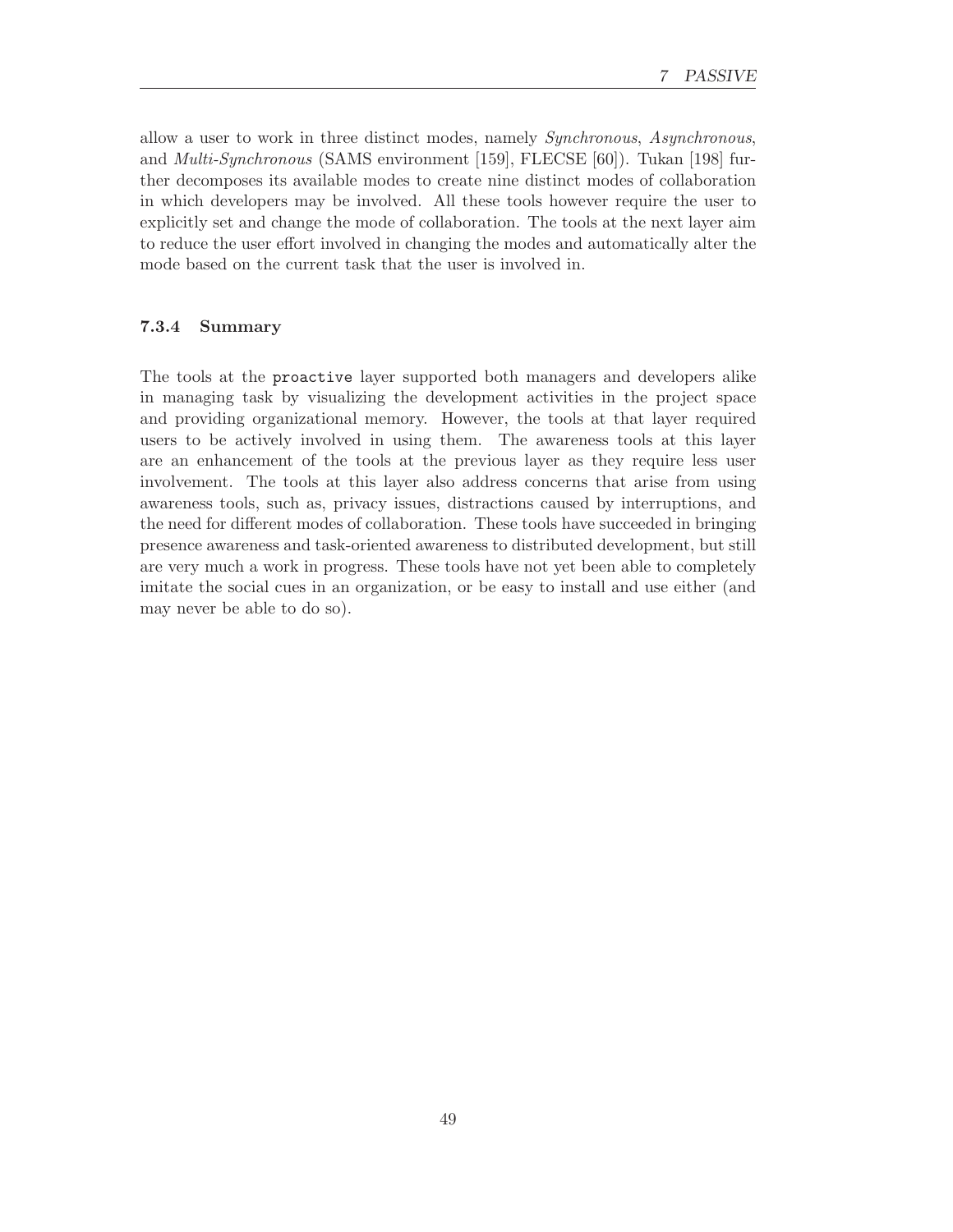# 8 Seamless

Collaboration in software development is a challenging task [127] that is further magnified with large teams [48] and geographical separation [33]. Traditionally, software engineering and CSCW have taken two very different approaches to collaboration. Software engineering research advocate dividing the development process into distinct steps and prescribing the coordination protocols among the steps [13, 171], while CSCW researchers have recognized the importance of awareness and environmental factors in collaboration [208, 64, 218]. Both these approaches have produced tools that are extensively used in software development [74, 26], but they also suffer from drawbacks. Formal process-based systems are scalable to large teams, but are rigid and do not handle exceptions to the process very well [171]. Informal awareness-based approaches, on the other hand, are user centric, but are not scalable and overwhelm users with excessive amounts of information [113]. Researchers are currently investigating combining both these approaches so as to build on their strengths, while avoiding their drawbacks.

There are different ways in which both approaches can be integrated. Some researchers are investigating integrating the collaborative features typically provided by CSCW applications into software engineering tools [61, 194]. While others are trying to understand the development process with respect to the activities and artifacts in which developers are involved, creating software product and supporting them [220, 221].

Strubing [207] in his study found three other activities that developers consistently carry out beyond coding: "organizing their working space and process, representing and communicating design decisions and ideas, and communicating and negotiating with various stakeholders". However, coding has traditionally been considered the most important activity of a developer in software engineering. As a result, tool builders have focused on creating better programming languages and environments that facilitate coding, while ignoring other activities. In the recent past, environments that support collaborative activities and software artifacts produced during the software life cycle have become popular.

Researchers following this approach are investigating environments that either support different types of software artifacts or integrate tools that do so [211, 182, 152]. Using these environments developers usually partition their views to interact with different types of artifacts (e.g., system specification, design document, code). Modifying parts of a system specification in one tool can introduce inconsistencies with related parts of the system specified in other tools, between specifications shared by different developers, or even cause inconsistencies within the same tool. In a complex system involving multiple developers and development tools, developers are often unaware of the introduction, or even existence of such inconsistencies [96]. Mechanisms for detecting these kinds of inconsistencies and for informing developers are currently being researched [152, 94].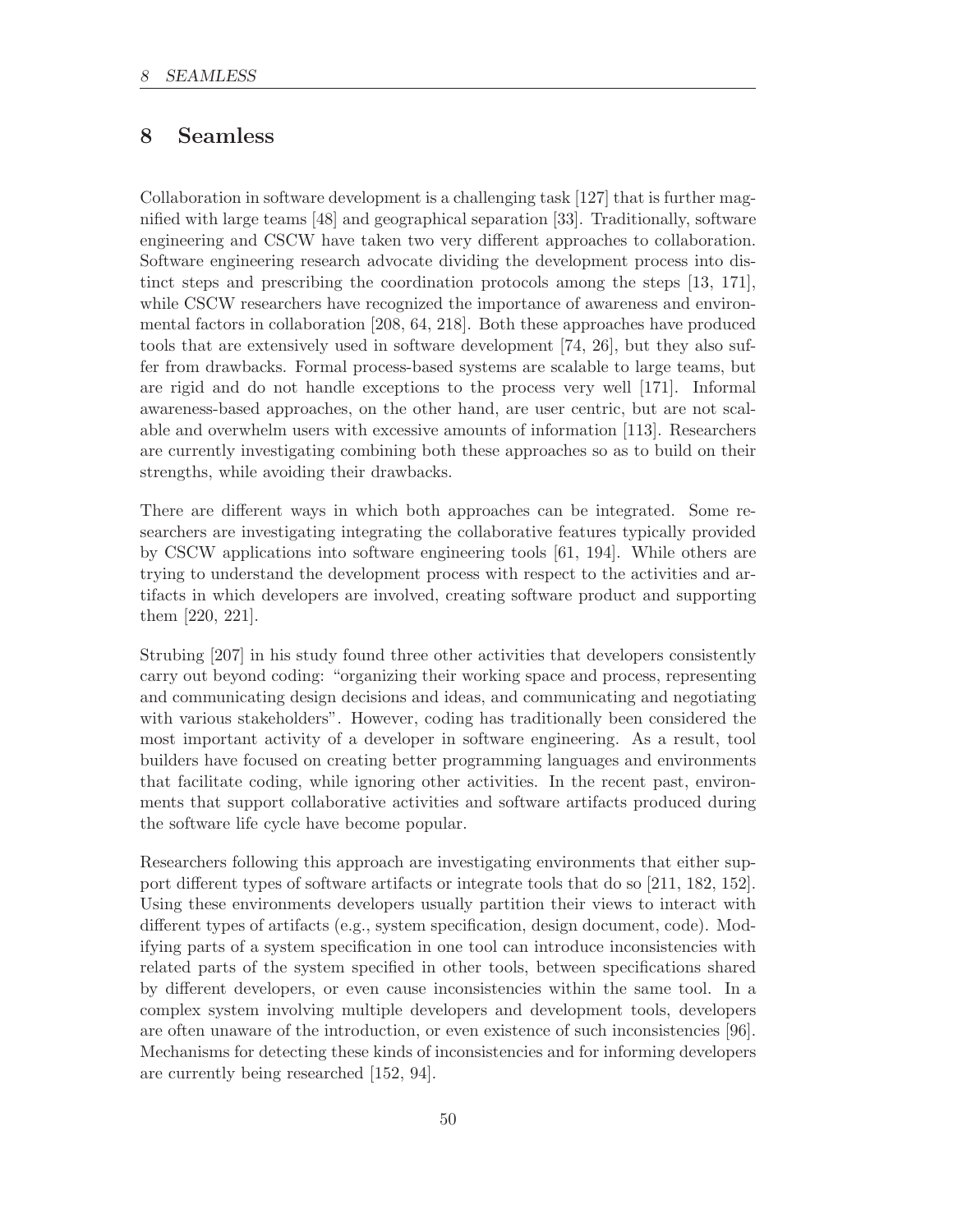Booch and Brown [24] propose Collaborative Development Environments (CDE), a virtual space wherein all the stakeholders of a project, collocated or distributed, can collaborate by negotiating, brainstorming, sharing knowledge, and in essence working together to create an executable deliverable and its supporting artifacts. A similar approach by van der Hoek et al. advocate continuous coordination, a paradigm where "humans must not and cannot have their method of collaboration dictated, but should be supported flexibly with both the tools and the information to coordinate themselves and collaborate in their activities as they see fit" [218].

The aforementioned approaches exemplify the trend in research to provide a flexible unified environment that allows the user to effortlessly collaborate with additional stakeholders by using different artifacts, while providing them the flexibility to choose the level of collaboration support that is required. We observe that the three strands in the pyramid have begun to strongly blend at this layer to create a unified environment that begins to seamlessly supports communication, artifact management, and task management.

We acknowledge that collaboration is a difficult task and integrated environments do not solve all the collaboration problems, but it definitely is a step in the right direction. We also recognize that problems in global software development, such as differing time zones, language and culture barriers have yet to be investigated. We have left the top of the pyramid open to signify the need and room for further research.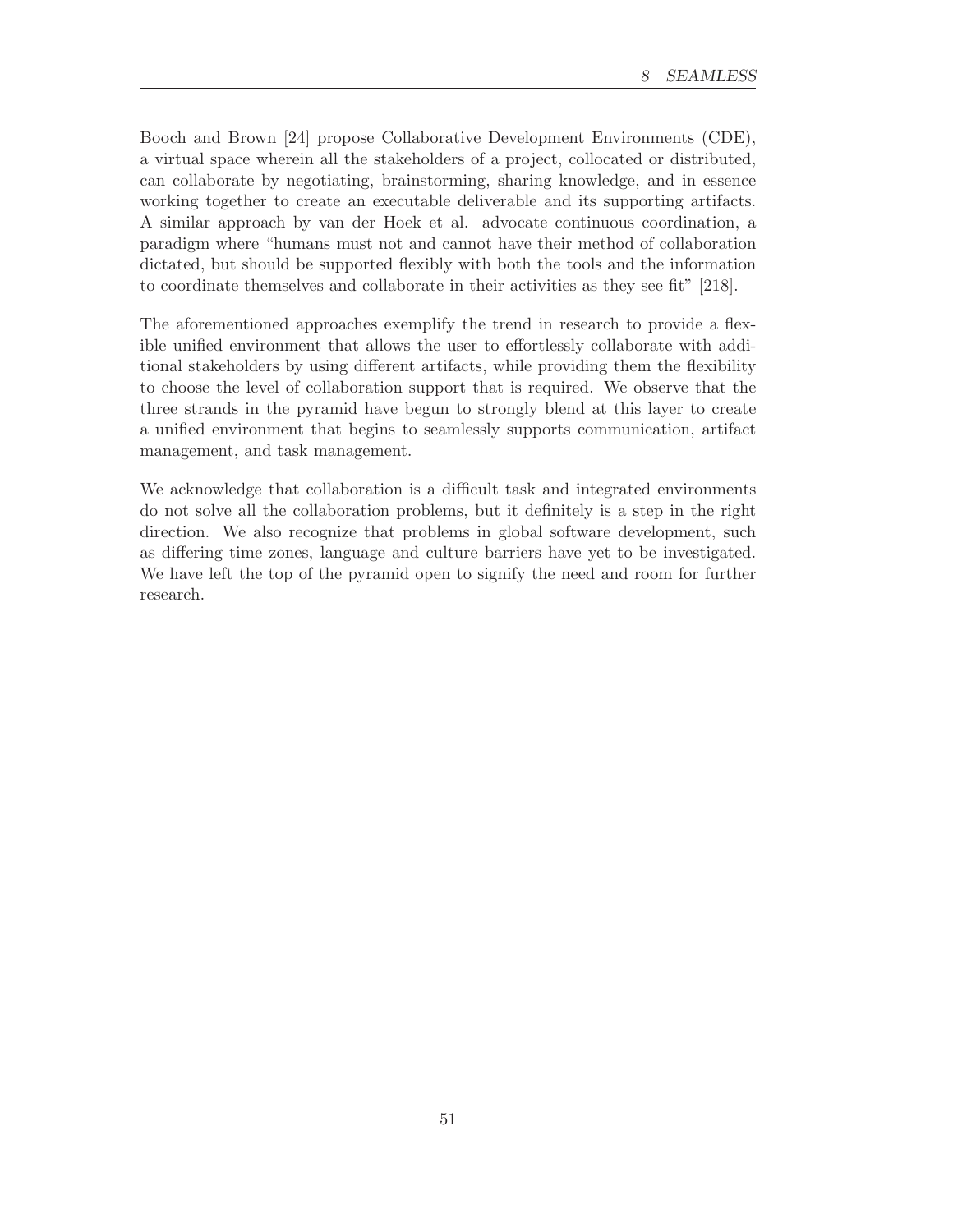# 9 Observations

In this paper we present a survey that takes a different perspective from the existing surveys in classifying collaborative tools. Our framework considers the user effort that is required to collaborate effectively − a critical component in deciding whether a tool is adopted or not [92]. For the purposes of this paper, we define user effort as the attention and time that a user has to expend in using the tool to communicate and coordinate their activities.

Our classification framework is in the form of a pyramid, with five layers and three strands (Figure 4). The layers in the pyramid are arranged vertically and are: (1) functional,  $(2)$  defined,  $(3)$  proactive,  $(4)$  passive, and  $(5)$  seamless. Tools that are at a higher layer in the pyramid provide more sophisticated automated support, thereby lowering the user effort required in using these tools. Crosscutting the layers of the pyramid are three strands that we believe are the critical needs of collaboration. These strands are: communication, artifact management, and task management.

We note that there is a natural ordering of the collaborative tools based on the user effort required in operating them. Our framework highlights this ordering by placing them in successive layers of the pyramid. For example, tools that facilitate communication started by allowing teams to communicate by using electronic mail in the functional layer, which was an advancement over the prevalent office memos. The user effort that was required in determining when, who, and how to send communication was reduced in the defined layer with tools archiving communication along with artifacts and sending certain notes automatically (e.g., "foo.c has been checked out and is ready for testing"). The third layer of the pyramid, the proactive layer, allowed developers to be proactive by allowing them to communicate asynchronously and monitor changes to artifacts. The tools at the next layer, the passive layer, reduced the effort required to set the monitors and investigate the changes by providing awareness of activities and co-developers in a passive unobtrusive manner. Tools at the seamless layer take a step further and attempt to provide a seamless environment that would make communication smooth and effortless.

Tools that support task management reflect a similar ordering. Task management has moved from ad hoc management techniques using tools at the functional layer to well-defined coordination and computation steps prescribed by tools at the defined layer. The undesirable rigidity enforced by tools at the defined layer is broken by tools at the next layer. By using tools at the proactive layer users can be proactive and have the flexibility to change the development process if needed. The tools at this layer further help users in their task by leveraging the existing information and history of past activities. The next layer, the passive layer, further enhances task management by providing collocation benefits and awareness to distributed teams. The final layer of the pyramid, seamless, attempts to create a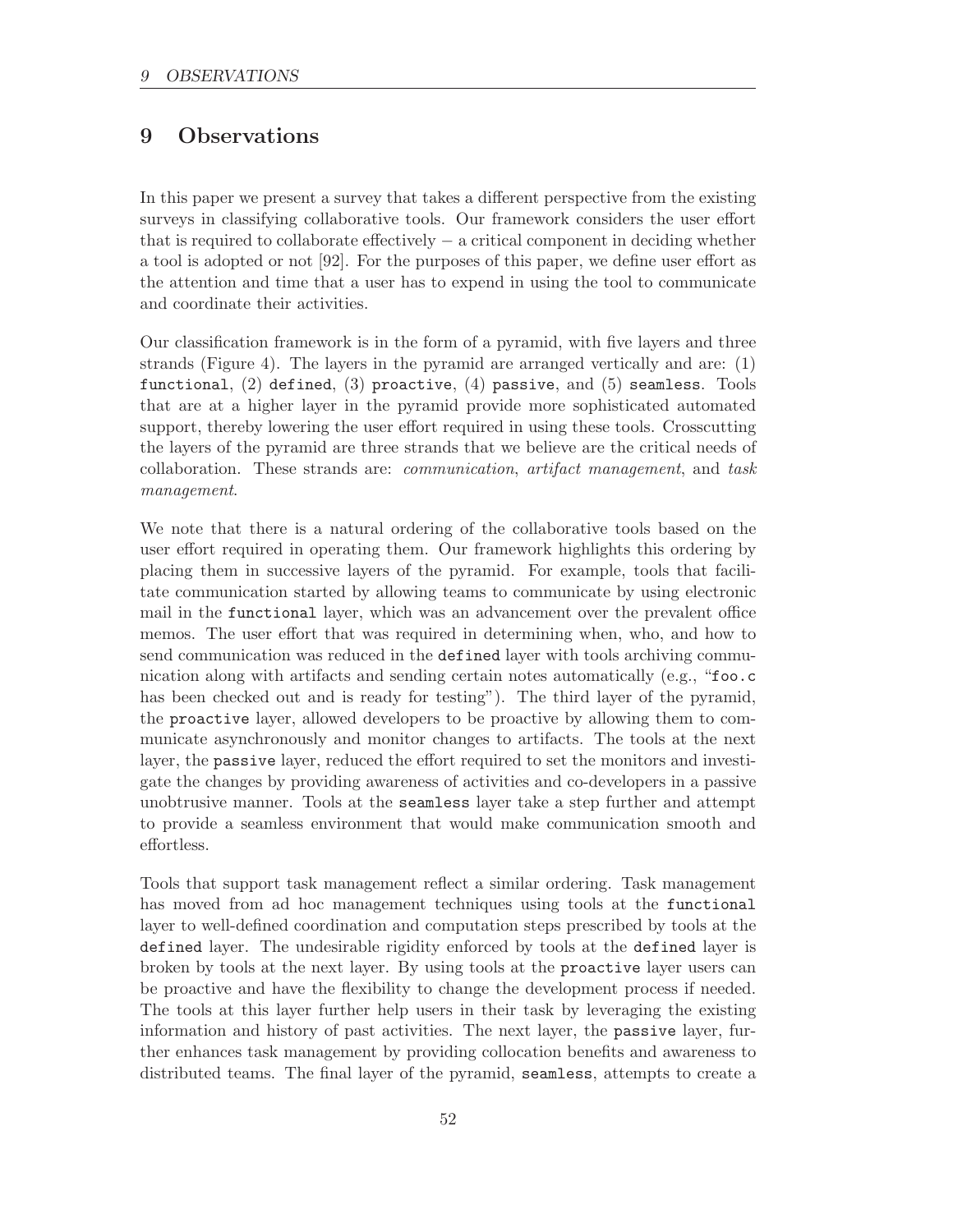continuous and smooth coordination infrastructure that allows both developers and managers to effectively manage their tasks.

We note that the changes in the functionality of the tools have gradually occurred over time, but that layer development has not been strictly historical. Sometimes, research has jumped a level (as in the case of Portholes [65], see section 7.1.1) and sometimes research has returned to a lower level to spark evolution at a higher level (as in research in social navigation, see section 6.3.3, where research on email allowed subsequent development of recommendation systems [163, 166]). Another interesting observation is that the requirements in collaboration have been significantly impacted by environmental factors and experience from usage of existing tools.

The strands in the pyramid slowly but surely intertwine with each other until they finally blend together, lending the shape of a pyramid to the framework. We note that lower layer tools generally focused on a specific strand, but as they evolved they took a broader approach encompassing more than one strand. This reflects the maturity of the field and the fact that research in different areas have started collaborating to create tools with a broader perspective.

We recognize that the manner in which collaboration is carried out depends to a large extent on environmental factors and development practices. For example, use of interfaces as part of object-oriented programming promoted stronger separation of concerns, which in turn facilitated distributed development. Distributed development, on the other hand, created the need and promoted research in collaborative tools that facilitate communication and coordination over distances. There are a number of problems in collaboration that have yet to be resolved (e.g., difficulties like collaborating across different time zones and cultures caused by global software development). We have left the top of the pyramid open to signify future research. We do not know if the **seamless** layer will be the last layer or if it will split into additional layers, and is subject to future research.

A secondary benefit of our framework is that users can relate tools in different areas (e.g., workflow, CSCW, SCM) under a single classification framework as our framework is independent of the methodology that a tool follows, and is based on the functionalities of the tool and the user effort required in using these tools.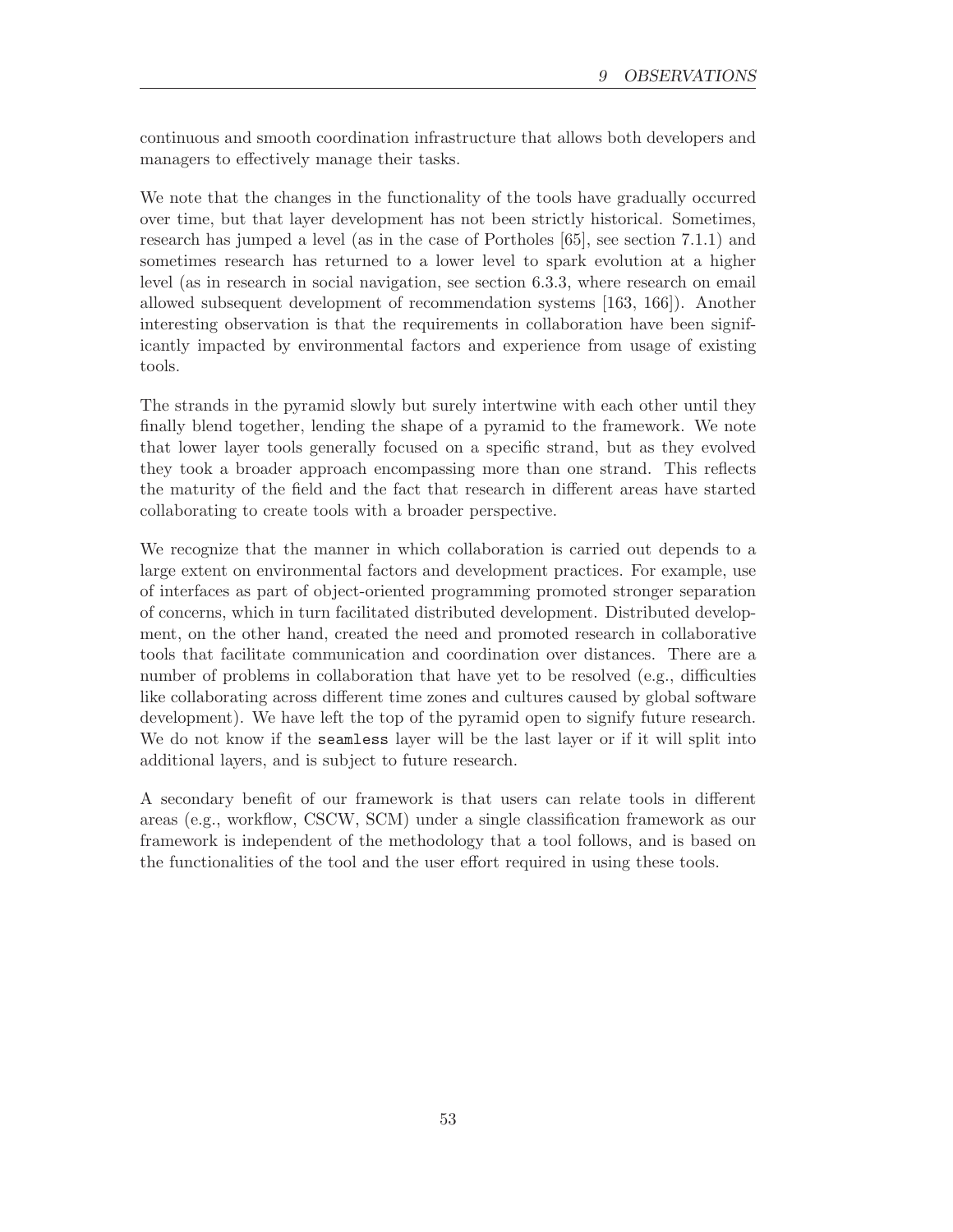# 10 Conclusions

Software development is not just an engineering effort, it also inherently involves human interactions. Moreover, the collaboration needs of software developers are not static and evolve over time. These needs are shaped by environmental factors and prevalent development practices. For example, the collaboration needs of a team vary based on the nature of the product (e.g., large government contract, in-house development, commercial shrink wrap software); the programming paradigm used (e.g., procedural languages, object-oriented programming, aspect-oriented programming); the organizational structure (e.g., collocated, distributed, open-source); and the amount of automation available to users.

Tool builders have recognized the collaboration needs of developers and are striving to incorporate collaboration features in their tool sets. However, collaboration support for software development is nontrivial and difficult to achieve by merely adding collaborative features to existing functionalities. Unfortunately, this is the approach that the majority of tool builders have taken. Tools produced by the software engineering community are typically built from a decidedly software engineering perspective, with the collaborative aspects of the tools based on bits and pieces of ideas borrowed from the CSCW community. For example, sophisticated IDEs provide awareness through the simple addition of awareness widgets. The reverse holds true as well – the CSCW community produces development tools that, while highly sophisticated in terms of collaboration mechanisms, have only marginal support for software-specific aspects, such as life cycle support, large group coordination, and diverse artifacts.

To create intrinsic collaboration support for software development, researchers need to reevaluate the traditional development practices to design development tools from the ground up to truly support collaboration. This step requires researchers in both CSCW and software engineering to work together to leverage the vast experiences in both fields. Fortunately, researchers have started to realize this and are proposing seamless and flexible environments that provide continuous coordination. In the meantime, plug-in based development environments are gaining popularity as they allow developers to find the right mix of tools that best suit their needs.

Our survey provides a framework that classifies tools based on the user effort required and the type of collaboration support provided. Our framework, thus, breaks the unseen boundaries between different research areas and allows one to relate tools in different areas. We hope that understanding the existing functionalities and relating them to each other will pave the way for a deeper understanding of collaboration needs in software development and ultimately lead to newer and better tools.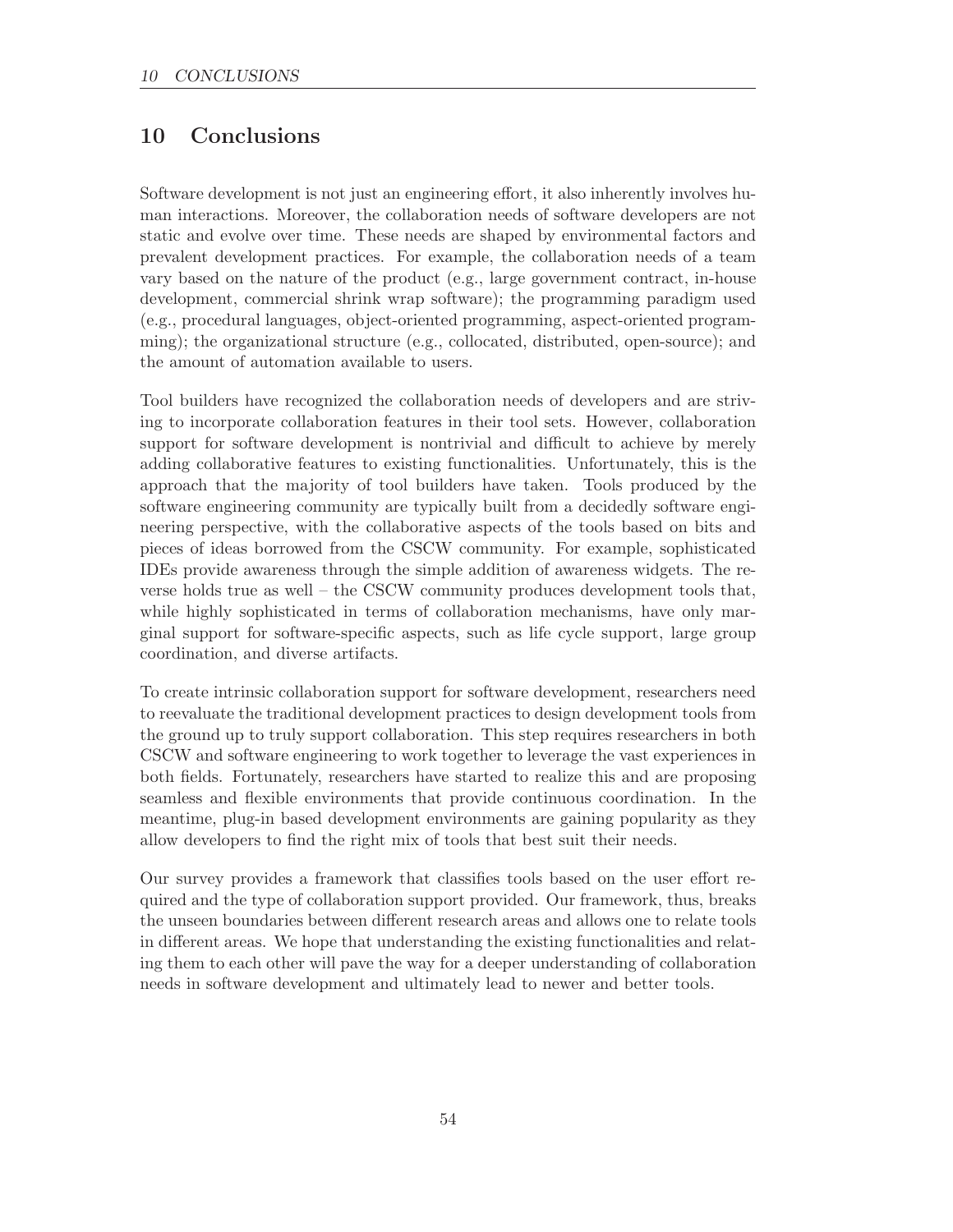# References

- [1] M.S. Ackerman and C.A. Halverson. Considering an organization's memory. In 1998 ACM conference on Computer supported cooperative work, pages 39–48, Seattle, Washington, 1998.
- [2] M.S. Ackerman and C.A. Halverson. Reexamining organizational memory. Communications of the ACM, 43(1):58–64, 2000.
- [3] L. Allen, G. Fernandez, K. Kane, D. Leblang, D. Minard, and J. Posner. Clearcase multisite: Supporting geographically-distributed software development. In International Workshop on Software Configuration Management: ICSE SCM-4 and SCM-5 Workshops Selected Papers, pages 194–214, 1995.
- [4] V. Ambriola, G.A. Cignoni, and C. Montangero. Enacting software processes in oikos. In 4th ACM SIGSOFT Symposium on Software Developement Environments (SDE4), pages 183–192, Irvine, 1990.
- [5] V. Ambriola, R. Conradi, and A. Fuggetta. Assessing process-centered software engineering environments. ACM Transactions on Software Engineering and Methodology (TOSEM), 6(3):283–328, 1997.
- [6] W. Appelt. Www based collaboration with the bscw system. In Conference on Current Trends in Theory and Informatics, pages 66–78, 1999.
- [7] R.S. Arnold. The year 2000 problem: Impact, strategies and tools. Technical report, Software Evolution Technology, Inc. Tech. Report, February 1996.
- [8] R.S. Arnold and S. A. Bohner. Impact analysis towards a framework for comparison. In Proceedings of the Conference on Software Maintenance, pages 292 – 301, 1993.
- [9] U. Asklund and B. Magnusson. Support for consistent merge. In Proceedings of SCM-10, 10th International Workshop on Software Configuration Management:New Practices, New Challanges and New Boundaries., pages 27–32, Toronto, Ontario, Canada, 2001.
- [10] Computer Associates. Product solutions: http://www3.ca.com/products/, 2005.
- [11] M.J. Baker and S. G. Eick. Space-filling software visualization. Journal of Visual Languages and Computing, 6(2):119–133, 1995.
- [12] Fuggetta A. Ghezzi C. Bandinelli, S. and L. Lavazza. Spade: An environment for software process analysis, design, and enactment. In Software process modelling and technology, pages  $223 - 247$ . 1994.
- [13] P. Barthelmess and K.M. Anderson. A view of software development environments based on activity theory. Computer Supported Cooperative Work, 11(1-2):13–37, 2002.
- [14] D. Beard, Humm A. Banks D. Nair A. Murugappan, P., and Y.-P. Shan. A visual calendar for scheduling group meetings. In 3rd Conference on Computer Supported Cooperative Work, pages 279–290. ACM Press, NY, 1990.
- [15] J. Begole, J.C. Tang, R. B. Smith, and N. Yankelovich. Work rhythms: analyzing visualizations of awareness histories of distributed groups. In 2002 ACM conference on Computer supported cooperative work, pages 334–343, New Orleans, Louisiana, 2002.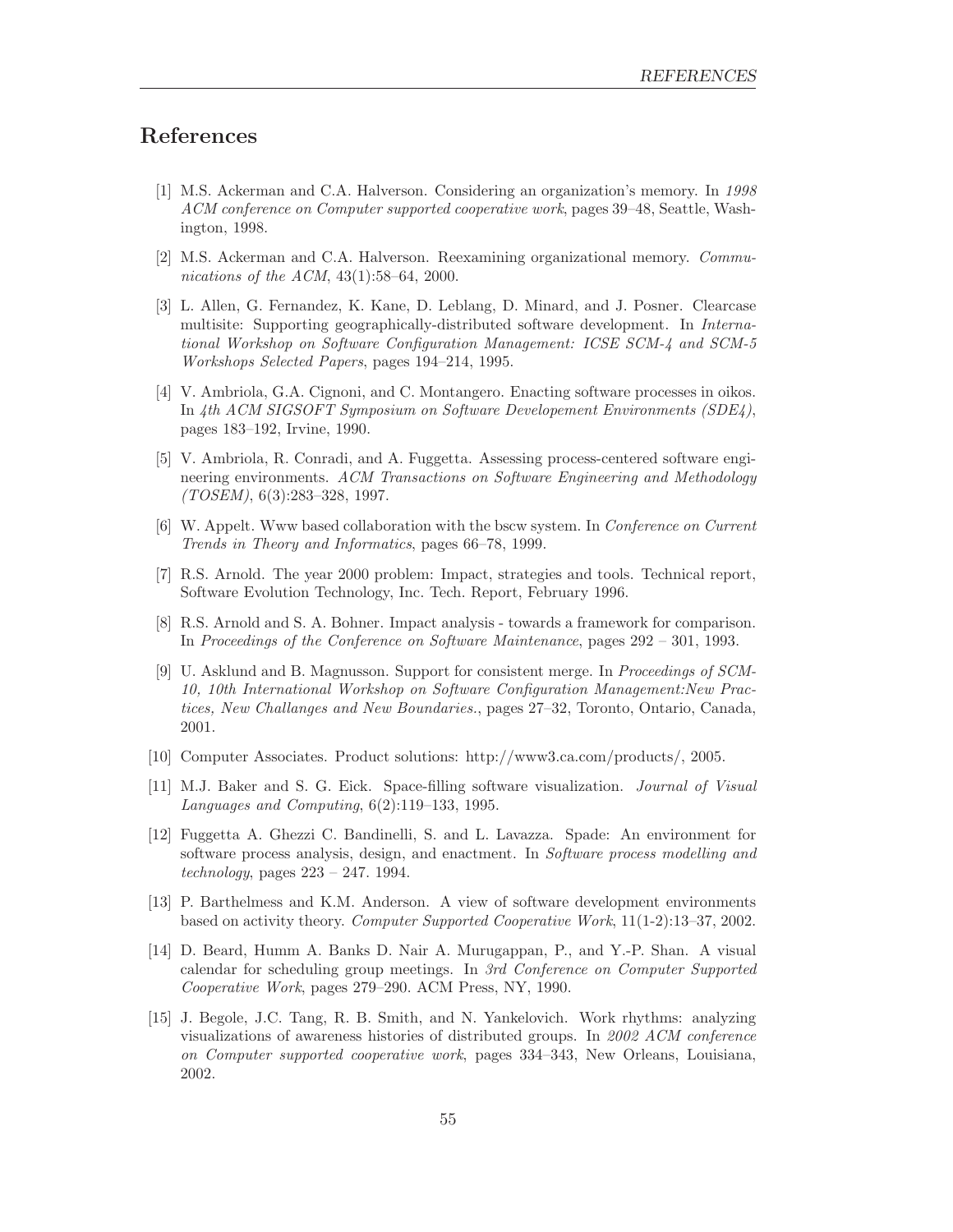- [16] V. Bellotti, B. Dalal, N. Good, P. Flynn, D.G. Bobrow, and N. Ducheneaut. What a to-do: studies of task management towards the design of a personal task list manager. In Conference on Human Factors in Computing Systems, pages 735–742, Vienna, Austria, 2004.
- [17] V. Bellotti, N. Ducheneaut, M. Howard, and I. Smith. Email-centric task management and its relationship with overload, 2002.
- [18] V. Bellotti, N. Ducheneaut, M. Howard, and I. Smith. Taking email to task: the design and evaluation of a task management centered email tool. In Human Factors in Computing Systems, SESSION: Integrating tools and tasks, pages 345–352, Ft. Lauderdale, Florida, USA, 2003. ACM Press.
- [19] I.Z. Ben-Shaul, G.T. Heineman, S.S. Popovich, P.D. Skopp, A.Z. Tong, and G. Valetoo. Integrating groupware and process technologies in the oz environment. In Ninth International Software Process Workshop: The Role of Humans in the Process, pages 114–116, Airlie VA, 1994. IEEE Computer Society Press.
- [20] B. Berliner. Cvs ii: Parallelizing software development. In USENIX Winter 1990 Technical Conference, pages 341–352, 1990.
- [21] V. Berzins. Software merge: Semantics of combining changes to programs. ACM Transactions, Programming Languages and Systems, 16(6):1875–1903, 1994.
- [22] E.A. Bier and S. Freeman. Mmm: A user interface architecture for shared editors on a single screen. In ACM Symposium on User Interface Software and Technology, pages 79–86, 1991.
- [23] D. Binkley, S. Horwitz, and T. Reps. Program integration for languages with procedure class. ACM Transactions, Software Engineering and Methodology, 4(1):3–35, 1995.
- [24] G. Booch and A. Brown. Collaborative development environments. Advances in Computers, 59, 2003.
- [25] A. Borning and M. Travers. Two approaches to casual interaction over computer and video networks. In SIGCHI conference on Human factors in computing systems: Reaching through technology, pages 13–19, New Orleans, Louisiana, 1991.
- [26] E. Bradner, W. Kellogg, and T. Erickson. The adoption and use of 'babble': A field study of chat in the workplace. In the Sixth European conference on Computer supported cooperative work, pages 139–158, Copenhagen, Denmark, 1999. Kluwer Academic Publishers.
- [27] S. Brave, H. Ishii, and A. Dahley. Tangible interfaces for remote collaboration and communication. In 1998 ACM conference on Computer supported cooperative work, pages 169–178, Seattle, Washington, USA, 1998.
- [28] F. P. Brooks Jr. The mythical man-month. Datamation, 20(12):44–52, 1974.
- [29] J. Buffenbarger. Syntactic software merging. In Software Configuration Management: ICSE SCM-4 and SCM-5 Workshops Selected Papers, pages 153–172, 1995.
- [30] Bugzilla. http://www.bugzilla.org.
- [31] S.A. Bull. Introduction to flowpath. Technical report, May 1992.
- [32] J.J. Cadiz, S.R. Fussell, R. E. Kraut, J.F. Lerch, and W.L. Scherlis. Awareness monitor: A coordination tool for asynchronous, distributed work teams. Technical report, Unpublished manuscript, Carnegie Mellon University, 1999.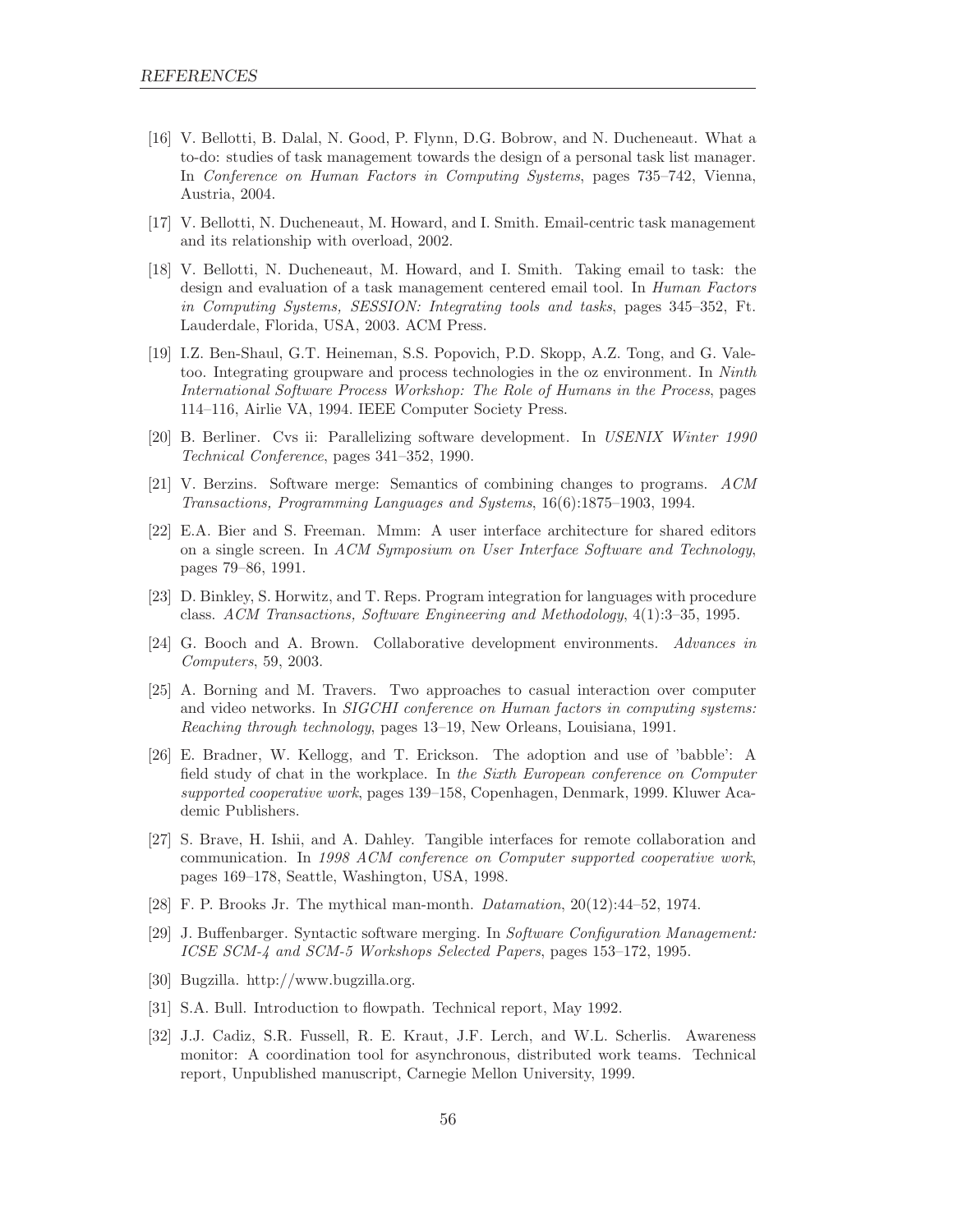- [33] E. Carmel. Global Software Teams: Collaborating Across Borders and Time Zones. Prentice-Hall: Englewood Cliffs NJ, 1st edition edition, 1999.
- [34] A. Carzaniga, D.S. Rosenblum, and A.L. Wolf. Design and evaluation of a wide-area event notification service. ACM Transactions on Computer Systems, 2001. ACM Trans. Comp. Sys.
- [35] C.S. Chatfield and J.D. Johnson. *Microsoft Project 2000 Step by Step*. Microsoft Press;, bk and cd-rom edition edition, 2000.
- [36] Li-Te Cheng, S. Hupfer, S. Ross, and J. Patterson. Jazzing up eclipse with collaborative tools. In 18th Annual ACM SIGPLAN Conference on Object-Oriented Programming, Systems, Languages, and Applications / Eclipse Technology Exchange Workshop, pages 102–103, Anaheim, CA, 2003.
- [37] M.C. Chu-Carroll and S. Sprenkle. Coven: Brewing better collaboration through software configuration management. In *Eighth International Symposium on Foundations* of Software Engineering, pages 88–97, 2000.
- [38] A. Cimitile, F. Lanubile, and G. Visaggio. Traceability based on design decisions. In Proceedings of International Conference on Software Maintenance, pages 309–317, Orlando, FL, 1992.
- [39] E. Clayberg and D. Rubel. Eclipse: Building Commercial-Quality Plug-ins. Eclipse Series. Addison-Wesley Professional, 2004.
- [40] W.F. Clocksin and C.S. Mellish. Programming in Prolog. Springer-Verlag, NY, USA, 3rd edition, 1987.
- [41] J. Conklin and M.L. Begeman. gibis: A hypertext tool for exploratory policy discussion. In the Conference on Computer Supported Cooperative Work (CSCW '88), pages 140–152. ACM Press, NY, 1988.
- [42] R. Conradi, M. Hagaseth, J-O. Larsen, M.N. Nguyn, B.P. Munch, P.H. Westby, W. Zhu, M.L Jaccheri, and C. Liu. Epos: object-oriented cooperative process modelling. In Software process modelling and technology, pages 33 – 70. 1994.
- [43] R. Conradi, M.L. Jaccheri, C. Mazzi, M.N. Nguyen, and A. Aarsten. Design, use and implementation of spell, a language for software process modelling and evolution. In Second European Workshop on Software Process Technology, pages 167–177, 1992.
- [44] R. Conradi and B. Westfechtel. Version models for software configuration management. ACM Computing Surveys, 30(2):232–282, 1998.
- [45] W.B. Croft and L.S. Lefkowitz. Using a planner to support office work. In ACM Conference on Office Information Systems, pages 55–62. ACN, NY, 1988.
- [46] D. Cubranic, G. Murphy, and K Booth. Hipikat: A developer's recommender. In OOPSLA, 2002.
- [47] D. Cubranic and Gail C. Murphy. Hipikat: Recommending pertinent software artifacts. In International Conference on Software Engineering, pages 408 – 418, Portland, Oregon, 2003.
- [48] B. Curtis, H. Krasner., and N. Iscoe. A field study of the software design process for large systems. Communications of the ACM, 31(11):1268–1287, 1988.
- [49] E. Cutrell, M. Czerwinski, and E. Horvitz. Notification, disruption, and memory: Effects of messaging interruptions on memory and performance. In Interact, Tokyo, Japan, 2001.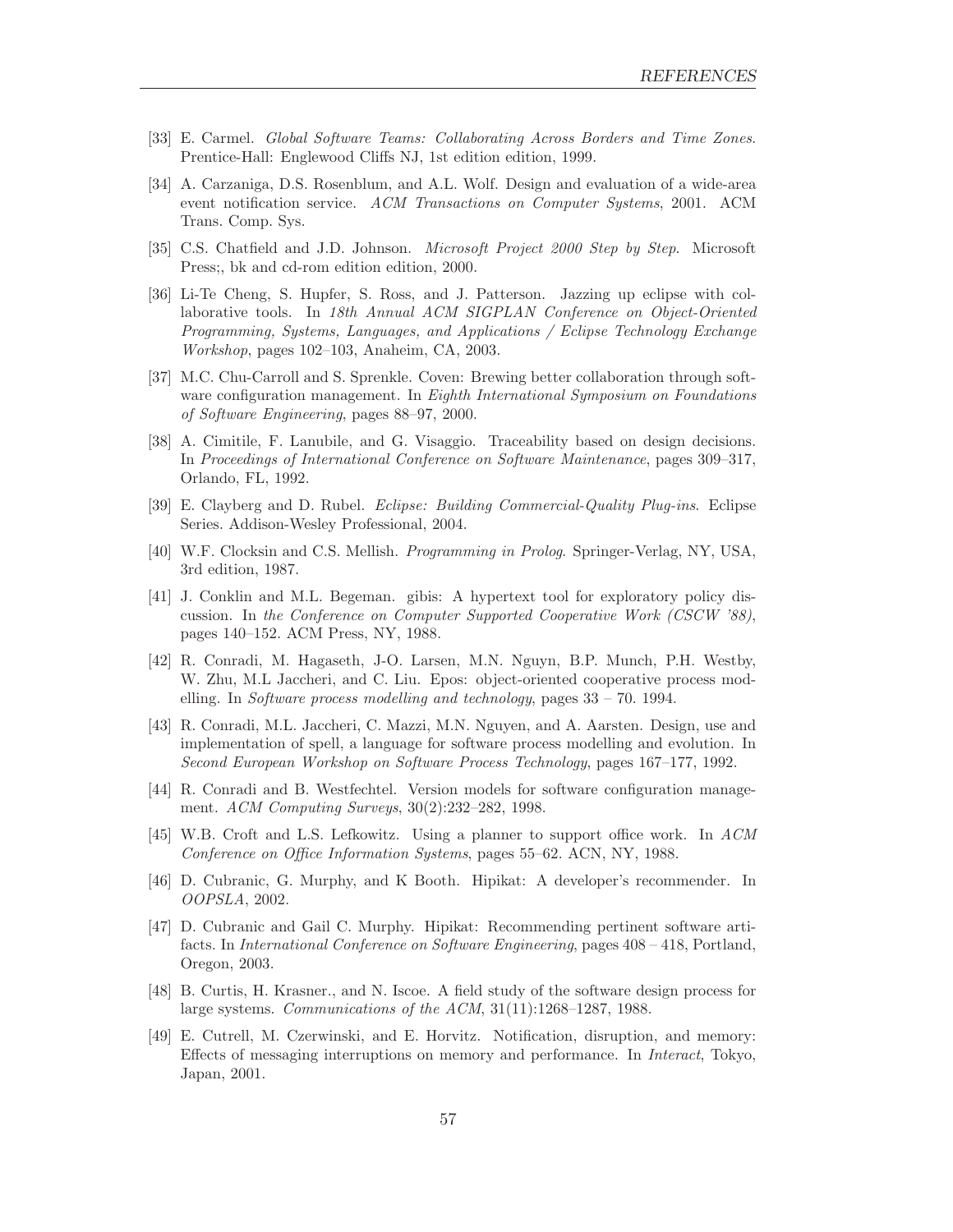- [50] M. Czerwinski, E. Cutrell, and E. Horvitz. Instant messaging and interruption: Influence of task type on perform. In OZCHI 2000 Conference, pages 356-361, 2000.
- [51] S. Dart. Concepts in configuration management systems. In Third International Workshop on Software Configuration Management, pages 1–18, 1991.
- [52] E. Dashofy, A. van der Hoek, and R. Taylor. A comprehensive approach for the development of modular software architecture description languages. In ACM Transactions on Software Engineering and Methodology, to appear., 2005.
- [53] C. R. B. de Souza, P. Dourish, D. Redmiles, S. Quirk, and E. Trainer. From technical dependencies to social dependencies. In Workshop in Social Networks for Design and Analysis: Using Network Information in CSCW during the ACM Conference on Computer-Supported Cooperative Work, Chicago, IL, 2004.
- [54] C.R.B. de Souza, S.D. Basaveswara, and D Redmiles. Lessons learned using notification servers to support application awareness. In Meeting of the Human Computer Interaction Consortium (HCIC 2002 Frasier, CO), 2002.
- [55] C.R.B. de Souza, D.F. Redmiles, G. Mark, J. Penix, and M. Sierhuis. Management of interdependencies in collaborative software development. In ACM-IEEE International Symposium on Empirical Software Engineering (ISESE 2003),, pages 294–303, 2003.
- [56] Y. Dekel and S. Ross. Eclipse as a platform for research on interruption management in software development. In Eclipse Technology Exchange Workshop at OOPSLA'04, Vancouver, BC, Canada,, 2004.
- [57] A.R. Dennis, F.G. Joey, L.M. Jessup, J.F. Nunamaker, and D.R. Vogel. Information technology to support electronic meetings. Management Information Systems, 12(4):591–619, Dec 1988.
- [58] G. DeSanctis and R. B. Gallupe. A foundation for the study of group decision support systems. Management Science, 33(5):589–609, 1987.
- [59] P. Dewan and R. Choudhary. A high-level and flexible framework for implementing multi-user interfaces. ACM Transactions on Information Systems, 10(4):345–380, 1992.
- [60] P. Dewan and J. Riedl. Toward computer-supported concurrent software engineering. IEEE Computer, 26(1):17–27, 1993.
- [61] E. Di Nitto and A. Fuggetta. Integrating process technology and cscw. In 4th European Workshop on Software Process Technology, volume 413, pages 154–161, 1995.
- [62] Diget. Autoplan. 2004.
- [63] S.E. Dossick and G.E. Kaiser. A metadata-based distributed software development environment. In Seventh European Software Engineering Conference together with the Seventh ACM SIGSOFT International Symposium on the Foundations of Software Engineering, pages 464–475, 1999.
- [64] P. Dourish and V. Bellotti. Awareness and coordination in shared workspaces. In ACM Conference on Computer-Supported Cooperative Work, pages 107–114, Monterey, California, USA, 1992.
- [65] P. Dourish and S. Bly. Portholes: Supporting awareness in a distributed work group. In Human Factors in Computing Systems, CHI'92, pages 541–547, New York, 1992.
- [66] N. Ducheneaut and V. Bellotti. E-mail as habitat: an exploration of embedded personal information management. interactions, Volume 8(Issue 5):30 – 38, 2001.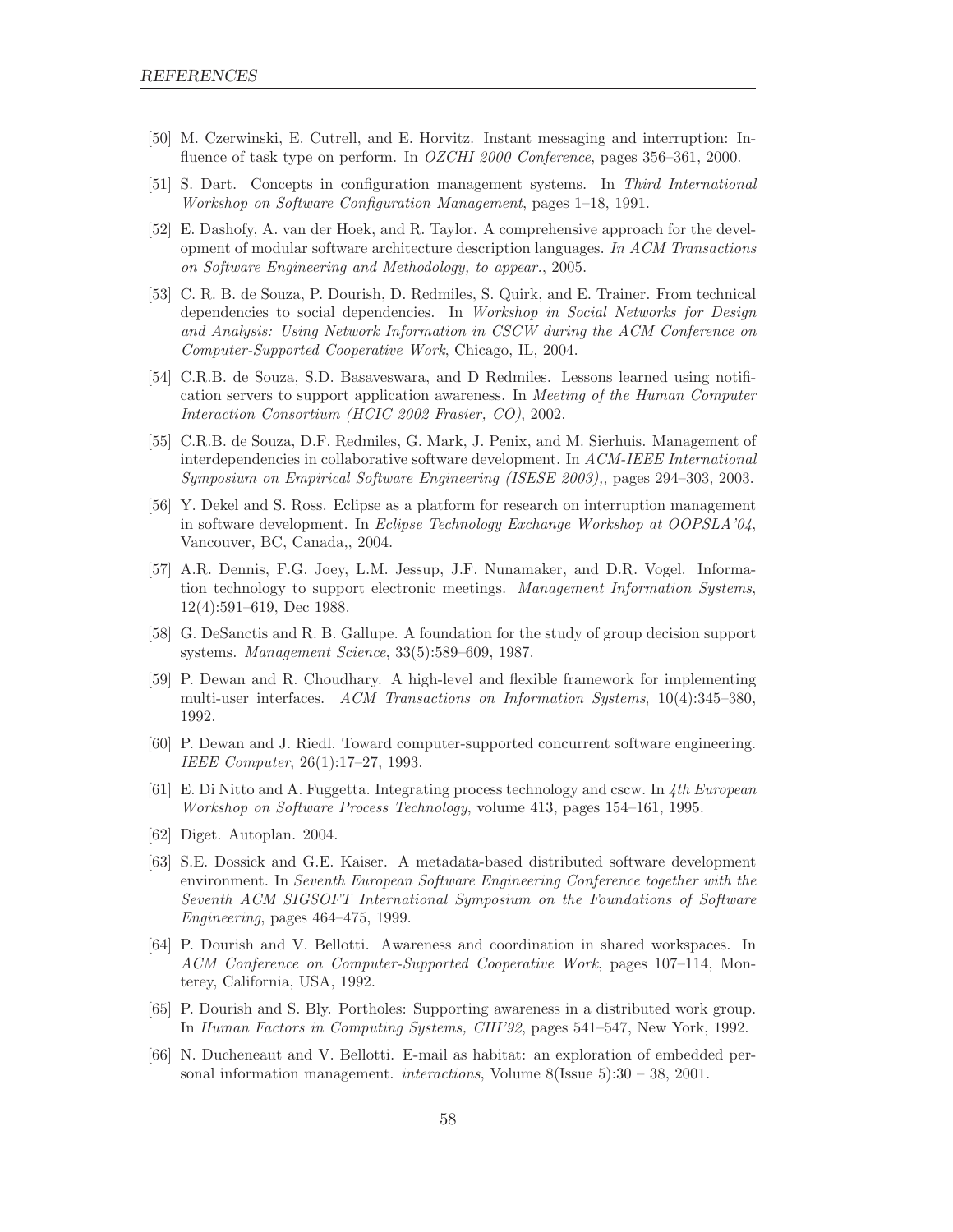- [67] C. Ebert and P. De Neve. Surviving global software development. IEEE Software, 18(2):62–69, 2001.
- [68] D.A. Edwards and M.S. McKendry. Exploiting read-mostly workloads in filenet file system. In Proceedings of the Twelfth ACM Symposium on Operating Systems Principles, pages 58–70, 1989.
- [69] S. G. Eick, J.L. Steffen, and Jr. Summer, E.E. Seesoft-a tool for visualizing line oriented software statistics. IEEE Transactions on Software Engineering, Special issue on software measurement principles, techniques, and environments, 18(11):957–958, 1992.
- [70] C.A. Ellis. Information control nets: A mathematical model of office information flow. In ACM Press, editor, In Proceedings of the ACM Conference on Simulation, Measurement and Modeling of Computer Systems, pages 225–240, Boulder, Colorado, 1979.
- [71] C.A. Ellis, S.J. Gibbs, and G.L. Rein. Design and use of a group editor. In Engineering for Human Computer Interaction, pages 13–25, North Holland/Elsevier, Amsterdam, 1990.
- [72] C.A. Ellis, S.J. Gibbs, and G.L. Rein. Groupware—some issues and experiences. communications of the ACM, 34(1):38–58, 1999.
- [73] C.A. Ellis and N. Naffah. Design of office information systems. 1987.
- [74] J. Estublier, D. Leblang, A. van der Hoek, R. Conradi, G. Clemm, W. F. Tichy, and D.W. Weber. Impact of software engineering research on the practice of software configuration management. to appear (ACM Transactions of Software Engineering and Methodology), 2005.
- [75] B. A. Farshchian. Integrating geographically distributed development teams through increased product awareness. Information Systems Journal, 26(3):123–141, 2001.
- [76] P.H. Feiler. Configuration management models in commercial environments. Technical Report SEI-91-TR-07, Software Engineering Institute, Carnegie Mellon University, 1991.
- [77] A. Finkelstein, G. Kramer, and B. Nuseibeh. Software Process Modeling and Technology. Research Studies Press. 1994.
- [78] R.S. Fish, R. E. Kraut, and M.D.P. Leland. Quilt: a collaborative tool for cooperative writing. ACM SIGOIS Bulletin, 9(2-3):30–37, April 1988.
- [79] G. Fitzpatrick, S. Kaplan, and T. Mansfield. Physical spaces, virtual places and social worlds: A study of work in the virtual. In *Computer-Supported Collaborative Work* '96, pages 334–343, 1996.
- [80] G. Fitzpatrick, S. Kaplan, T. Mansfield, D. Arnold, and B. Segall. Supporting public availability and accessibility with elvin: Experiences and reflections. Computer Supported Cooperative Work, 2002.
- [81] G. Fitzpatrick, T. Mansfield, S. Kaplan, D. Arnold, T. Phelps, and B. Segall. Augmenting the workaday world with elvin. In Sixth European Conference on Computer Supported Cooperative Work, pages 431–451, 1999.
- [82] J. Froehlich and P. Dourish. Unifying artifacts and activities in a visual tool for distributed software development teams. In Proceedings of the International Conference on Software Engineering, pages 387–396, Edinburgh, UK, 2004.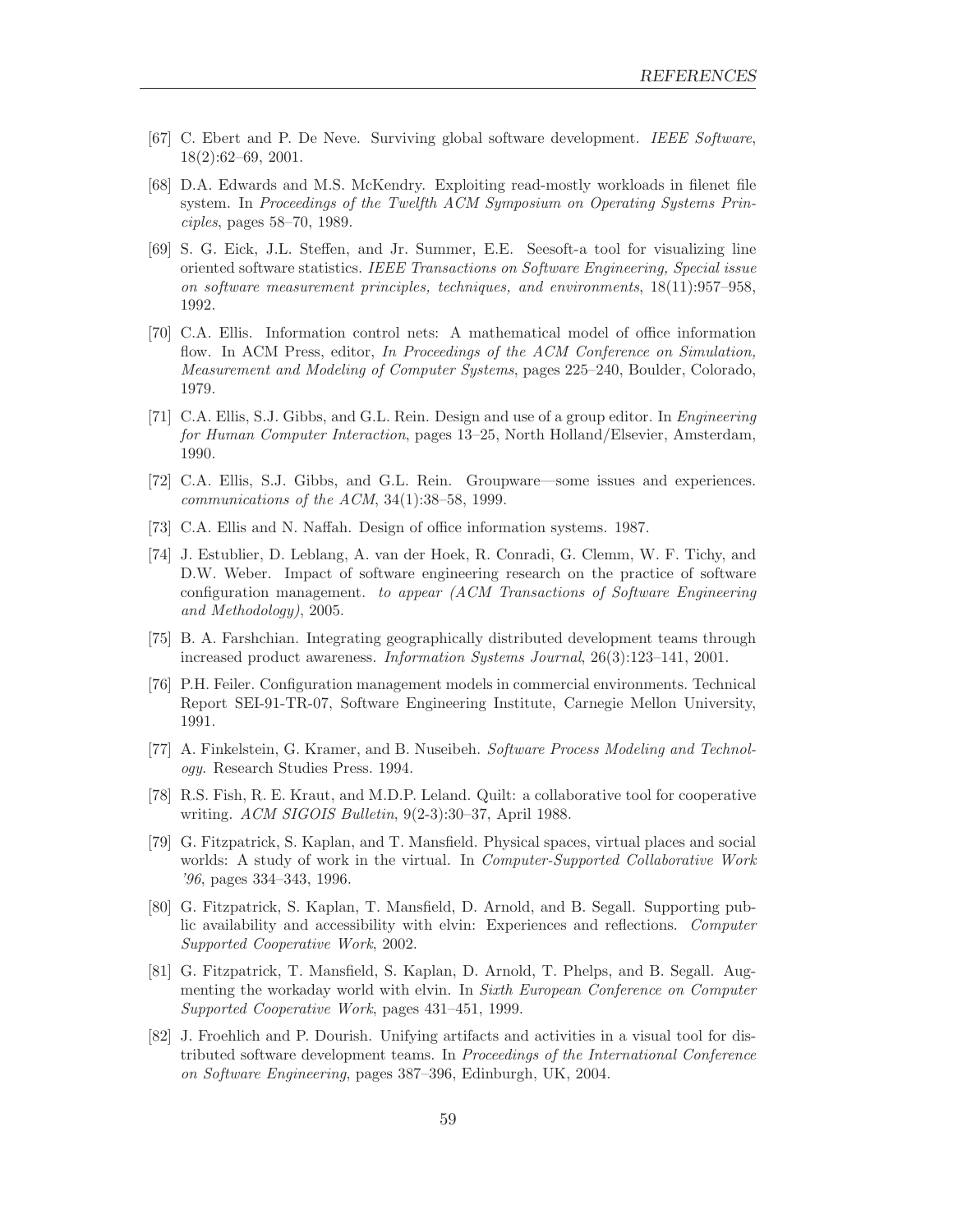- [83] L. Fuchs, Pankoke-Babatz U., and W. Prinz. Supporting cooperative awareness with local event mechanism: The group desk system. In European Computer Supported Cooperative Work (ECSCW'95), pages 247–262. Kluwer, Dordrecht, 1995.
- [84] P. Godefroid, J. Herbsleb, L.J. Jagadeesany, and D. Li. Ensuring privacy in presence awareness: an automated verification approach. In Proceedings of the 2000 ACM conference on Computer supported cooperative work, pages 59–68, Philadelphia, Pennsylvania, USA, 2000. ACM Press.
- [85] S. Goldmann, J. Mnch, and H. Holz. Milos: A model of interleaved planning, scheduling, and enactment. In Web-Proceedings of the 2nd Workshop on Software Engineering over the Internet, Los Angeles, CA, 1999.
- [86] A. Graveline, C. Geisler, and M. Danchak. Teaming together apart: emergent patterns of media use in collaboration at a distance. In 18th annual ACM international conference on Computer documentation: technology and teamwork, pages 381–393, Cambridge,Massachusetts, USA, 2000. IEEE Educational Activities Department.
- [87] S. Greenberg and R. Bohnet. Groupsketch: A multi-user sketchpad for geographicallydistributed small groups. In Proceedings of Graphics Interface, 1991.
- [88] S. Greenberg and M. Roseman. Groupware toolkits for synchronous work. In Computer-Supported Cooperative Work (Trends in Software), volume 7, pages 135– 168, 1999.
- [89] R.E. Grinter. Using a configuration management tool to coordinate software development. In Conference on Organizational Computing Systems, pages 168–177, 1995.
- [90] R.E. Grinter. Supporting articulation work using software configuration management systems. Computer Supported Cooperative Work, 5(4):447–465, 1996.
- [91] R.E. Grinter, J.D. Herbsleb, and D.E. Perry. The geography of coordination: Dealing with distance in r&d work. In ACM Conference on Supporting Group Work (GROUP 99), pages 306–315, Phoenix, AZ, 1999.
- [92] J. Grudin. Why cscw applications fail: problems in the design and evaluation of organization of organizational interfaces. In Proceedings of the 1988 ACM conference on Computer-supported cooperative work, pages 85–93, Portland, Oregon, 1988.
- [93] J. Grudin. Cscw: History and focus. IEEE Computer, 27(5):19–27, 1994.
- [94] J.C. Grundy and J.G. Hosking. Constructing integrated software development environments with mviews. Interactional Journal Applied Software Technology, 2(3/4):133–160, 1996.
- [95] J.C. Grundy and J.G. Hosking. Serendipity: integrated environment support for process modelling, enactment and work coordination. Automated Software Engineer $ing, 5(1):27–60, 1998.$
- [96] J.C. Grundy, J.G. Hosking, and W.B. Mugridge. Inconsistency management for multiview software development environments. IEEE Transactions on Software Engineering: Special Issue on Managing Inconsistency in Software Development, Vol. 24(No. 11), 1998.
- [97] C. Gutwin and S. Greenberg. Workspace awareness for groupware. In CHI'96 Conference Companion on Human Factors in Computing Systems, pages 208–209, 1996.
- [98] A. Haake. Facilitating orientation in shared hypermedia workspaces. In International ACM SIGGROUP Conference on Supporting Group Work, pages 365–374, 1999.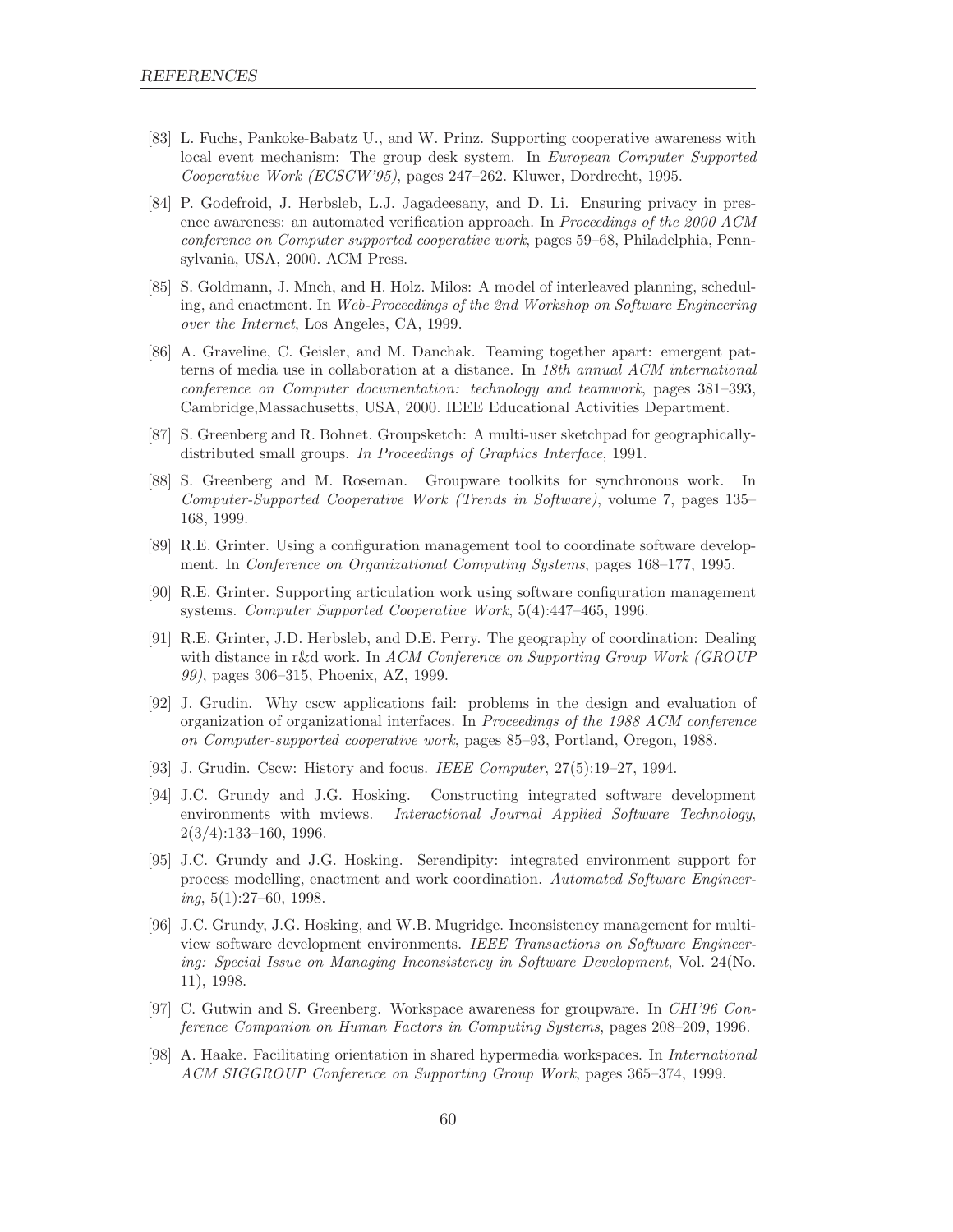- [99] A. Haake and J.M. Haake. Take cover: Exploiting version support in cooperative systems. In INTERCHI'93, pages 406–413, 1993.
- [100] J.M. Haake and B. Wilson. Supporting collaborative writing of hyperdocuments in sepia. In 1992 ACM conference on Computer-supported cooperative work, pages 138– 146, Toronto, Ontario, Canada, 1992. ACM Press.
- [101] C. Heath, M. Jirotka, P. Luff, and J. Hindmarsh. Unpacking collaboration: the interactional organisation of trading in a city dealing room. Computer Supported Cooperative Work, 3(2):147–165, 1994.
- [102] C. Heath and P. Luff. Collaboration and control: Crisis management and multimedia technology in london underground line control rooms. Computer Supported Cooperative Work, 1(12):69–94 rooms, 1992.
- [103] D. Heimbigner, L. Osterweil, and S. Sutton. Appl/a: A language for managing relations among software objects and processes. Technical report, University of Colorado, Department of Computer Science, Boulder, Colorado, 1987.
- [104] J. Herbsleb, D.L. Atkins, B.G. Boyer, M. Handel, and T. A. Finholt. Introducing instant messaging and chat in the workplace. In Proceedings of the SIGCHI conference on Human factors in computing systems: Changing our world, changing ourselves, pages 171–178, Minneapolis, Minnesota, USA, 2002.
- [105] J. Herbsleb and R. E. Grinter. Splitting the organization and integrating the code: Conway's law revisited. In Proceedings of the 21st international conference on Software engineering, pages 85–95, Los Angeles, CA, USA, 1999.
- [106] J. Herbsleb and D. Moitra. Global software development. IEEE Software, 18(2):16–20, 2001.
- [107] J. D. Herbsleb and R. E. Grinter. Architectures, coordination, and distance: Conway's law and beyond. IEEE Software, pages 63–70, 1999.
- [108] J.D. Herbsleb, A. Mockus, T. A. Finholt, and R.E. Grinter. Distance, dependencies, and delay in a global collaboration. In *Proceedings of the 2000 ACM conference on* Computer supported cooperative work, pages 319–328, Philadelphia, PA, 2000.
- [109] J. Hill and C. Gutwin. Awareness support in a groupware widget toolkit. In Proceedings of the 2003 international ACM SIGGROUP conference on Supporting group work, pages 258–267, Sanibel Islands, Florida, USA, 2003. ACM Press.
- [110] W. C. Hill and et al. Edit wear and read wear. In Proceedings of the ACM SIGCHI Conference on Human Factors and Computing Systems, pages 3–9, 1992.
- [111] S. Horwitz, Prins. J., and Reps. T . Integrating non-interfering versions of programs. ACM Transactions, Programming Languages and Systems, 11(3):345–387, 1989.
- [112] G. P. Huber. Issues in the design of group support systems. MIS Quarterly, September 1984.
- [113] J.M. Hudson, J. Christensen, W.A. Kellogg, and T. Erickson. "i'd be overwhelmed, but it's just one more thing to do": availability and interruption in research management. In Proceedings of the SIGCHI conference on Human factors in computing systems: Changing our world, changing ourselves, pages 97–104, Minneapolis, Minnesota, 2002.
- [114] S. Hudson and R. King. The cactis project: Database support for software environments. IEEE Transactions on Software Engineering, 14(6):709–719, 1988.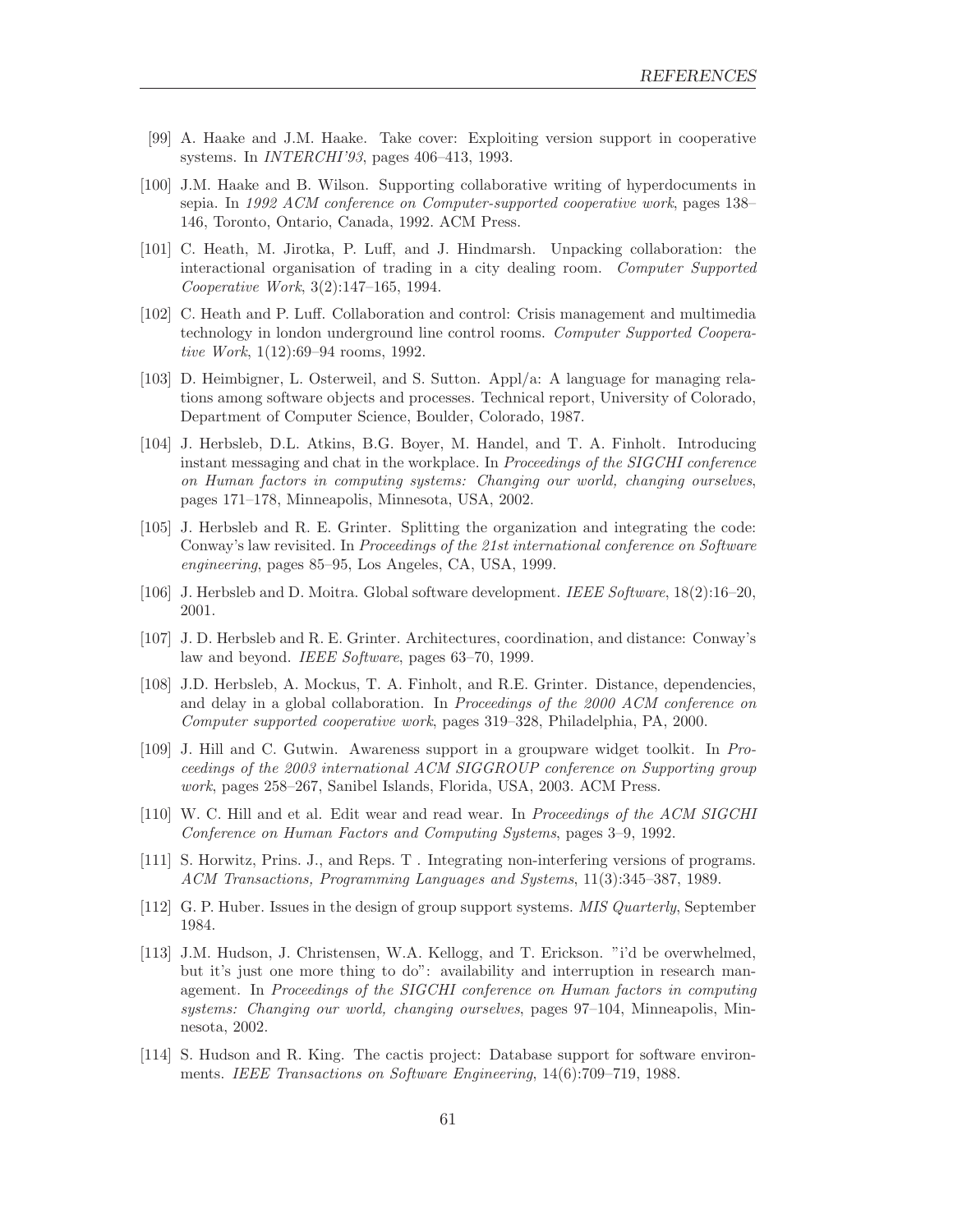- [115] S.E. Hudson and I. Smith. Techniques for addressing fundamental privacy disruption tradeoffs in awareness support systems. In ACM, Computer-Supported Cooperative Work (CSCW96), Boston, Massachusetts, USA, 1996.
- [116] J.W. Hunt and T.G. Szymanski. A fast algorithm for computing longest common subsequences. Communications of the ACM, 20(5):350–353, 1977.
- [117] S. Hupfer, L.-T. Cheng, S. Ross, and J. Patterson. Reinventing team spaces for a collaborative development environment. In "Beyond Threaded Conversation" Workshop, in CHI 2005 (to appear), 2005.
- [118] Software Maintenance \$ Development Systems Inc. Aide de camp product overview. Technical report, 1994 1994.
- [119] K. Jensen. Colored petri nets: Basic concepts, analysis methods, and practical use. Springer-Verlag, 3:265, 1997.
- [120] B. Johnson. Treeviz: Treemap visualization of hierarchically structured information. In John Bennett Penny Bauersfeld and Gene Lynch, editors, Proceedings of the Conference on Human Factors in Computing Systems, pages 369–372, Monterey, California, USA, 1992. ACM Press.
- [121] R. E. Kaliouby and P. Robinson. Faim: integrating automated facial affect analysis in instant messaging. In Proceedings of the 9th international conference on Intelligent user interface, pages 244 – 246, Funchal, Madeira, Portugal, 2004.
- [122] M. Kantor and D. Redmiles. Creating an infrastructure for ubiquitous awareness. In Eighth IFIP TC 13 Conference on Human-Computer Interaction (INTERACT 2001),, pages 431–438, Tokyo, Japan, 2001.
- [123] D. W. Karolak. Global software development: managing virtual teams and environments. IEEE Computer Society, 1999.
- [124] D. Kirsch. The context of work. Human-Computer Interaction, Vol 16:305–322, 2001.
- [125] M.J. Knister and A. Prakash. Distedit: a distributed toolkit for supporting multiple group editors. In Proceedings of the 1990 ACM conference on Computer-supported cooperative work, Los Angeles, CA, 1990.
- [126] K. Kraemer and J. L. King. Computer-based systems for cooperative work and group decision making. ACM Computing Surveys (CSUR), 20(2):115–146, 1988.
- [127] R.E. Krant and L.A. Streeter. Coordination in software development. Communications of the ACM, 38(3):69–81, 1995.
- [128] R. Kraut, C. Egido, and J. Galegher. Patterns of contact and communication in scientific research collaboration. In Proceedings of the 1988 ACM conference on Computersupported cooperative work, pages 1–12, Portland, Oregon, 1988.
- [129] M. Lanza. The evolution matrix: Recovering software evolution using software visualization techniques. In 2001 International Workshop on the Principles of Software Evolution, pages 28–33, 2001.
- [130] D. Leblang. The CM challenge: configuration management that works, volume 2 of Trends in Software of In Configuration management. John Wiley \$ Sons, Inc., New York,, 1995.
- [131] D.B. Leblang and G.D. McLean. Configuration management for large-scale software development efforts. In Proc. Workshop Software Eng. Environments for Programming-in-the-Large, pages 122–127, 1985.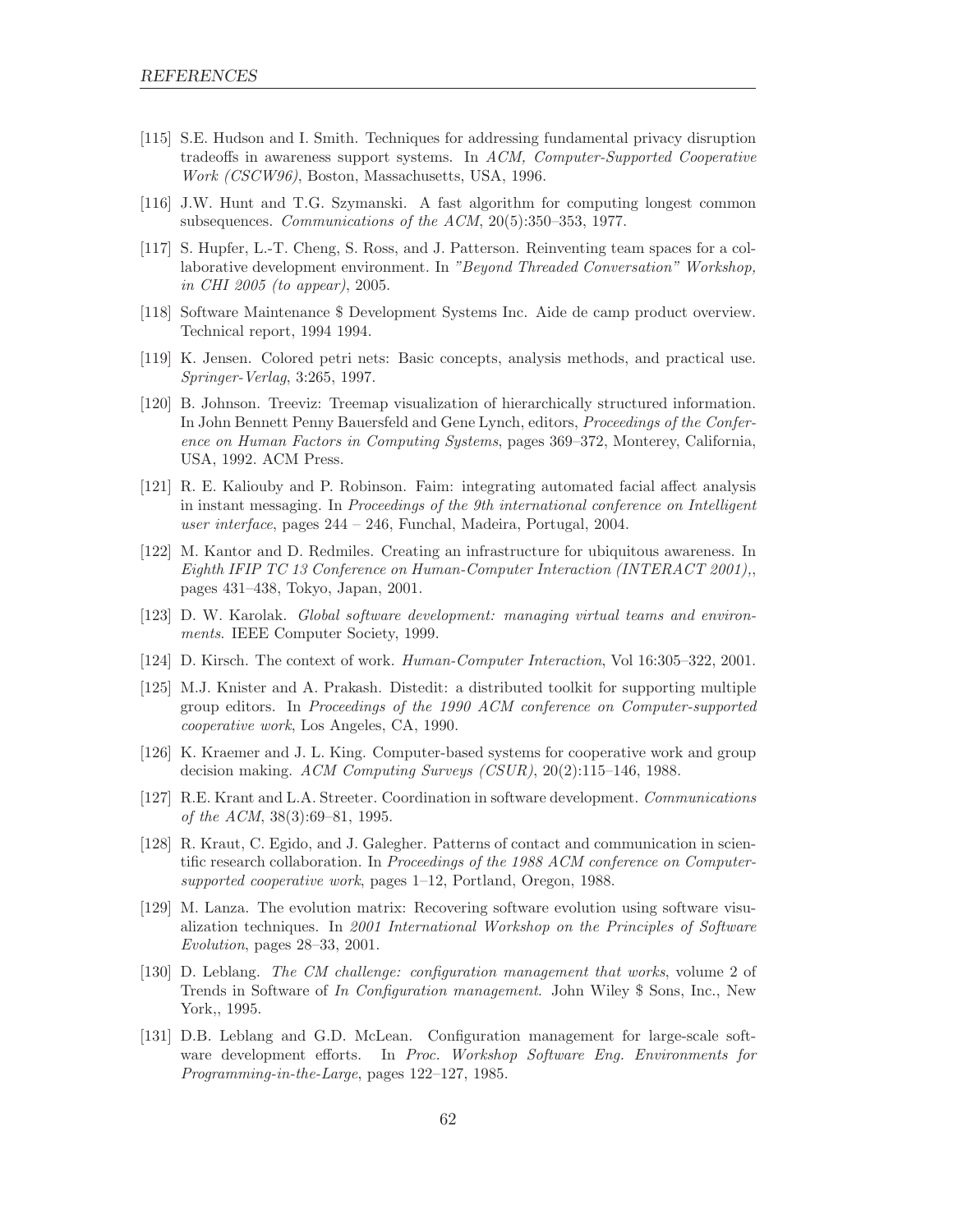- [132] A. Lee, A. Girgensohn, and K. Schlueter. Nynex portholes: initial user reactions and redesign implications. In Proceedings of the international ACM SIGGROUP conference on Supporting group work: the integration challenge: the integration challenge, pages 385–394, 1997.
- [133] J. Lee. Sibyl: A qualitative decision management system. Artificial Intelligence at MIT: Expanding Frontiers, 1, 1990.
- [134] J. Lee, G. Yost, and PIF Working Group. The pif process interchange format and framework. Technical report, Technical Report, University of Hawaii Information and Computer Science Department, February 1996.
- [135] F. Leymann and W. Altenhuber. Managing business process as an information resource. IBM Systems Journal, 33(2), 1994.
- [136] Y-J. lin and S.P. Reiss. Configuration management with logical structures. In Proceedings of the 18th international conference on Software engineering, pages 298–307, Berlin, Germany, 1996. IEEE Computer Society.
- [137] J.P. Loyall and S.A. Mathisen. Using dependency analysis to support the software maintenance process. In Proceedings of International Conference of Software Maintenance, pages 282–291, Montral, Quebec, Canada, 1993.
- [138] L. Lvstrand. Being selectively aware with the khronika system. In In Proceedings of the European Conference on Computer Supported Cooperative Work, ECSCW(91), pages 265–278, Amsterdam, NL, 1991. ACM Press, New York.
- [139] B. Magnusson and U. Asklund. Fine grained version control of configurations in coop/orm. In Sixth International Workshop on Software Configuration Management, volume 1167, pages 31–48, 1996.
- [140] B. Magnusson, U. Asklund, and S. Minr. Fine-grained revision control for collaborative software development. In Proceedings of ACM SIGSOFT '93: Symposium on Foundations of Software Engineering, pages 33–41, Los Angeles, CA, USA, 1993.
- [141] T. W. Malone and K. Crowston. The interdisciplinary study of coordination. ACM Computing Surveys (CSUR), 26(1):87–119, 1994.
- [142] T. W. Malone, K.R. Grant, F.A. Turbak, S.A. Brobst, and M.D. Cohen. Intelligent information-sharing systems. Communications of the ACM, (30):390–402, 1987.
- [143] T. Mansfield, S. Kaplan, G. Fitzpatrick, P. Phelps, M. Fitzpatrick, and R.N. Taylor. Toward locales: supporting collaboration with orbit. Journal of Information and Software Technology, 41(6):367–382, 1999.
- [144] Mantis. http://www.mantisbt.org/.
- [145] G. Mark. Extreme collaboration. Communications of the ACM, 45(6):89–93, 2002.
- [146] D.R. McCarthy and S.K. Sarin. Workflow and transactions in inconcert. IEEE Data Engineering, 16(2):53–56, 1993.
- [147] D.W. McDonald. Recommending collaboration with social networks: a comparative evaluation. In Proceedings of the conference on Human factors in computing systems, pages 593–600, Ft. Lauderdale, Fl, 2003.
- [148] D.W. McDonald and M.S. Ackerman. Expertise recommender: a flexible recommendation system and architecture. In *Proceedings of the 2000 ACM conference on* Computer supported cooperative work, pages 231–140, Philadelphia, PA, USA, 2000. ACM Press.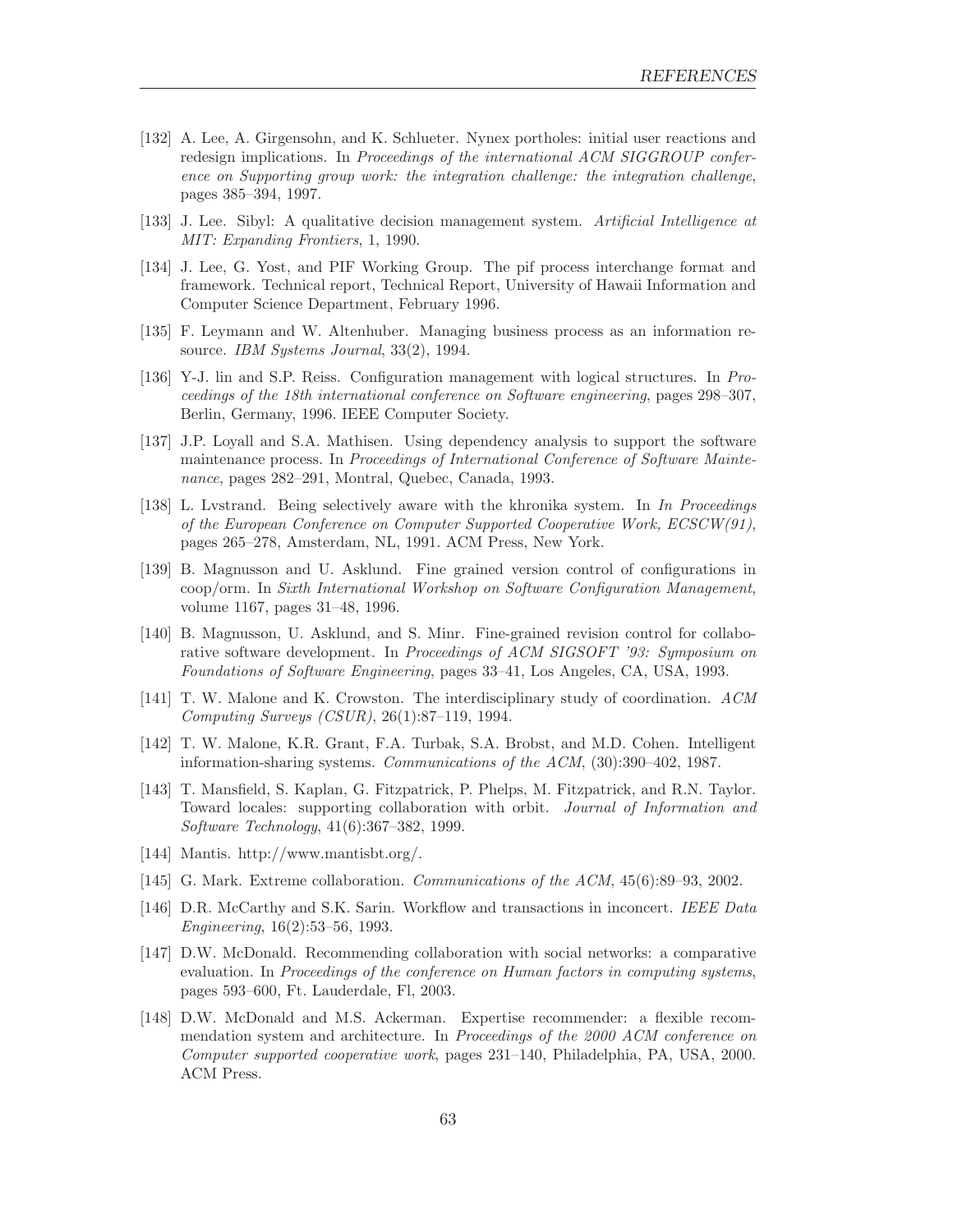- [149] D.C. McFarlane. Comparison of four primary methods for coordinating the interruption of people in human-computer interactions. Human-Computer Interaction, 17(1):63–139, 2002.
- [150] L.J. McGuffin and G. Olson. Shredit: A shared electronic workspace. Technical Report 45, Cognitive Science and Machine Intelligence Laboratory, Tech report: 45, University of Michigan, Ann Arbor, 1992.
- [151] T. Mens. A state-of-the-art survey on software merging. IEEE Transactions on Software Engineering, 28(5):449–462, 2002.
- [152] S. Meyers. Difficulties in integrating multiview development systems. IEEE Software, 8(1):49–57, 1991.
- [153] A. Mockus and J. Herbsleb. Expertise browser: A quantitative approach to identifying expertise. In 2002 International Conference on Software Engineering, 2002.
- [154] Fielding R. Mockus, A. and J.D. Herbsleb. Two case studies of open source software development: Apache and mozilla. ACM Transactions on Software Engineering and Methodology., 11(3):309–346, 2002.
- [155] C. Mohan. Tutorial: State of the art in workflow management system research and products. In A tutorial at the ACM SIGMOD International Conference on Management Data, 1996.
- [156] P. Molli. Coo-transactions: Supporting cooperative work. In R. Conradi, editor, Proceedings of Seventh International Workshop on Software Configuration Management (SCM7), pages 128–141, Boston, MA, USA, 1997. Springer.
- [157] P. Molli, H. Skaf-Molli, and C. Bouthier. State treemap: an awareness widget for multi-synchronous groupware. In Seventh International Workshop on Groupware, 2001.
- [158] P. Molli, H. Skaf-Molli, and G. Oster. Divergence awareness for virtual team through the web. In Integrated Design and Process Technology, 2002.
- [159] P. Molli, H. Skaf-Molli, G. Oster, and S. Jourdain. Sams: Synchronous, asynchronous, multisynchronous environments. In Seventh International Conference on CSCW in Design, Rio de Janeiro, Brazil, 2002.
- [160] C. Montangero and V. Ambriola. Oikos: Constructing process centered sde's. In Software Process Modelling and Technology, pages 131 – 151. 1994.
- [161] T. Murata. Petri nets: Properties, analysis and applications. Proceedings of the IEEE, 77(4):541–580, 1989.
- [162] B. Nardi, S. Whittaker, and E. Bradner. Interaction and outeraction: Instant messaging in action. In Computer Supported Cooperative Work, Philadelphia, PA, 2000.
- [163] B.A. Nardi, S. Whittaker, E. Isaacs, M. Creech, J. Johnson, and J. Hainsworth. Contactmap: Integrating communication and information through visualizing personal social networks. Communications of the ACM, 45(4):89–95, 2002.
- [164] G. Nutt. The Formulation and Application of Evaluation Nets. Phd thesis, 1972.
- [165] G. Nutt. The evolution towards flexible workflow systems. In *Distributed Systems* Engineering, volume 3(4), pages 276–294, 1996.
- [166] H. Ogata, Y. Yano, N. Furugori, and Q. Jin. Computer supported social networking for augmenting cooperation. Computer Supported Cooperative Work: The Journal of Collaborative Computing, 10:189–209, 2001.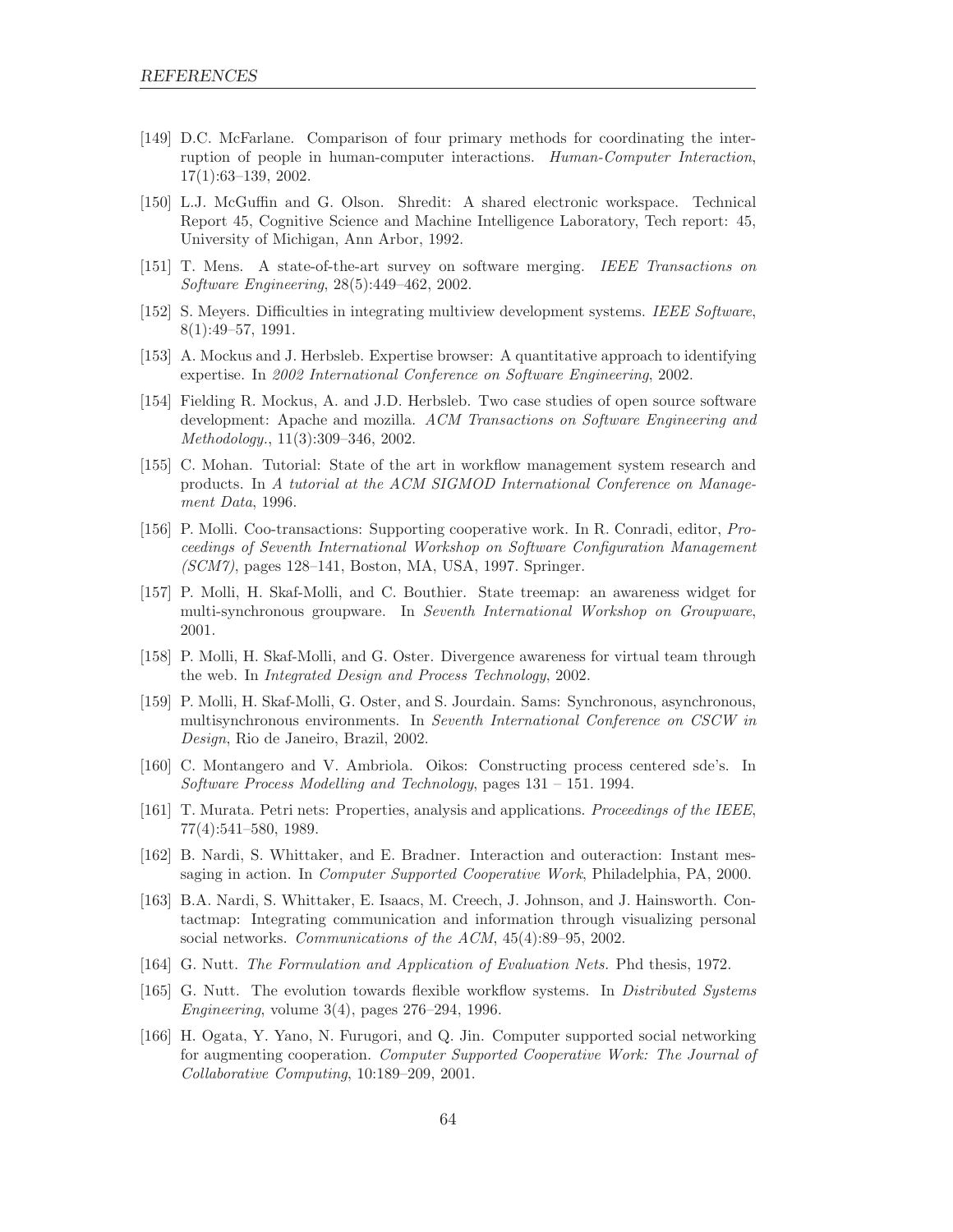- [167] G.M. Olson and J.S. Olson. Distance matters. Human-Computer Interaction, 15(2and3):139–178, 2000.
- [168] OMG. CORBACos: Notification Service Specification v1.0.1. 2002.
- [169] C. O'Reilly, D. Bustard, and P. Morrow. The war room command console (shared visualization for inclusive team coordination). In To Appear (2nd ACM Symposium on Software Visualization), St. Louis, Missouri, USA, 2005.
- [170] C. O'Reilly, P. Morrow, and D. Bustard. Improving conflict detection in optimistic concurrency control models. In Proceedings of the Eleventh International Workshop on Software Configuration Management, pages 191–205, Portland, Oregon, 2003.
- [171] L. Osterweil. Software processes are software too. In Proceedings of the 9th International Conference on Software Engineering, pages 2–13, Monterey, CA, 1987.
- [172] D.L. Parnas. On the criteria to be used in decomposing systems into modules. Communications of the ACM, 15(12):1053-1058, 1972.
- [173] D.L. Parnas and P.C. Clements. A rational design process: How and why to fake it. IEEE Transactions on Software Engineering, SE, 12(2):251–257, 1986.
- [174] J. Patterson, M. Day, and J. Kucan. Notification servers for synchronous groupware. In Proceedings of the 1996 ACM conference on Computer supported cooperative work, pages 122–129, Boston, Massachusetts, USA, 1996.
- [175] M.C. Paulk, B. Curtis, M.B. Chrissis, and V.W. Weber. Capability maturity model, version 1.1. IEEE Software, 10(4):18–27, 1993.
- [176] D.E. Perry, H.P. Siy, and L.G. Votta. Parallel changes in large-scale software development: An observational case study. ACM Transactions on Software Engineering and Methodology, 10(3):308–337, 2001.
- [177] J.L. Peterson. Petri Net Theory and the Modeling of Systems. Prentice Hall, 1981.
- [178] W. Prinz. Nessie: an awareness environment for cooperative settings. In Sixth European conference on Computer supported cooperative work, pages 391–410, Copenghagen, Denmark, 1999. Kluwer Academic Publishers.
- [179] P. Procter. Cambridge International Dictionary of English. Cambridge University Press, 1995.
- [180] D. Ramduny, A. Dix, and T. Rodden. Exploring the design space for notification servers. In 1998 ACM conference on Computer supported cooperative work, pages 227–235, Seattle, Washington, USA, 1998.
- [181] E.S. Raymond. The Cathedral \$ the Bazaar: Musings on Linux and Open Source by an Accidental Revolutionary. O'Reilly,, 2001.
- [182] S.P. Reiss. Simplifying data integration: The design of the desert software development environment. In Proceedings of the 18th International Conference on Software Engineering, pages 398–407, Berlin, Germany, 1996. IEEE Computer Society.
- [183] W. Rigg, C. Burrows, and P. Ingram. Configuration Management Tools. PhD thesis, 1995.
- [184] k. Rivera, N.J. Cooke, A.L. Rowe, and J.A. Bauhs. Conveying emotion in remote computer-mediated-communication. In Conference companion on Human factors in computing systems, pages 95–96, Boston, Massachusetts, USA, 1994. ACM Press.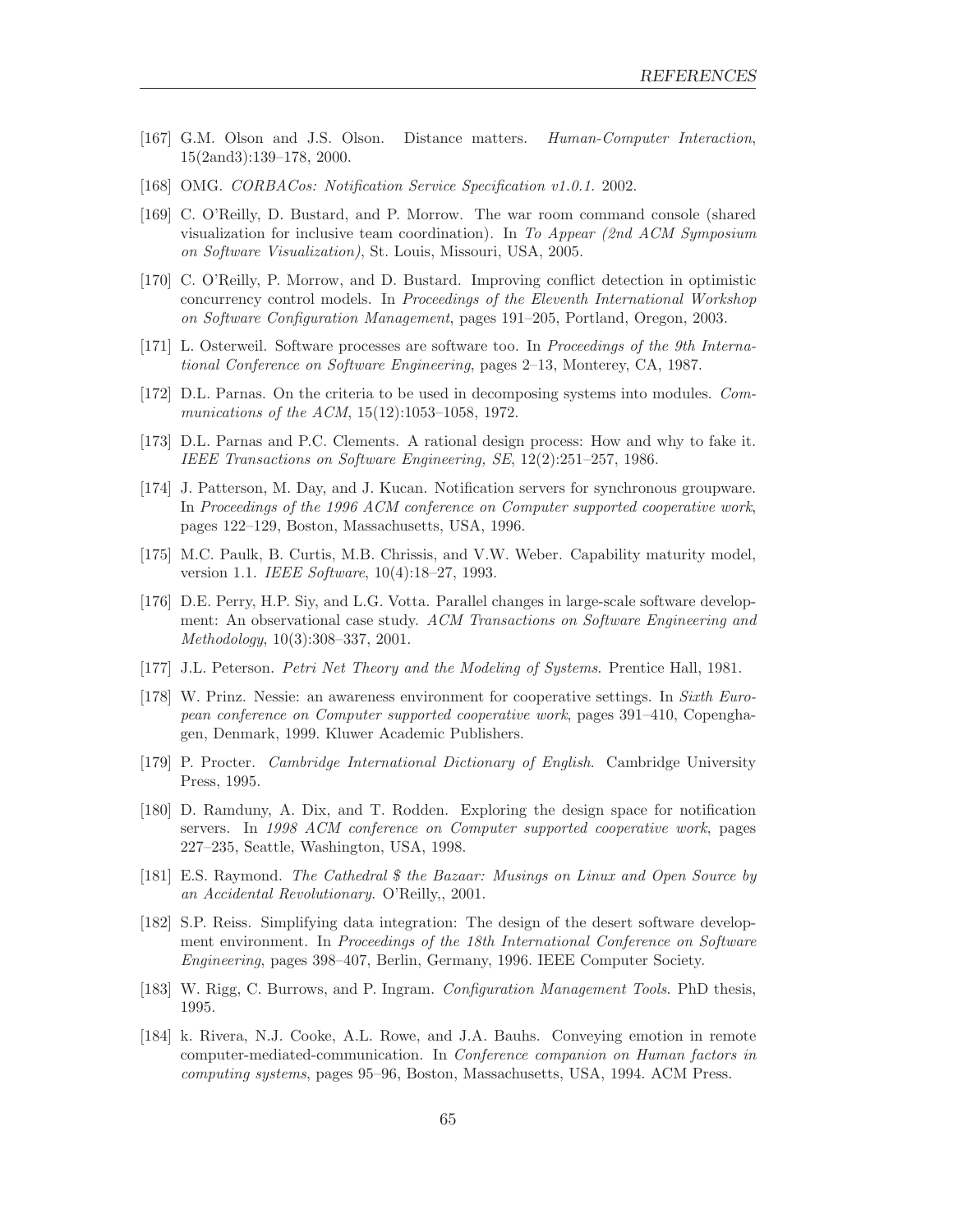- [185] J. Robbins and D. Redmiles. Software architecture critics in the argo design environment. Knowledge-Based Systems, 11(1):47–60, 1998.
- [186] T.J. Robertson, S. Prabhakararao, M. Burnett, C. Cook, J.R. Ruthruff, and L. Beckwith. Impact of interruption style on end-user debugging. In 2004 conference on Human factors in computing systems, pages 287–294, Vienna, Austria, 2004. ACM Press.
- [187] M.J. Rochkind. The source code control system. IEEE Transactions on Software Engineering, SE-1(4):364–370, 1975.
- [188] M. Roseman and S. Greenberg. Groupkit: a groupware toolkit for building real-time conferencing applications. In Proceedings of the 1992 ACM conference on Computersupported cooperative work, pages 43–50, Toronto, Ontario, Canada, 1992.
- [189] M. Roseman and S. Greenberg. Teamrooms: Network places for collaboration. In In Proceedings of ACM Computer Supported Cooperative Work, pages 325–333, 1996.
- [190] D.S. Rosenblum and A. Wolf. A design framework for internet-scale event observation and notification. In Sixth European Software Engineering Conf./ACM SIGSOFT Fifth Symposium on the Foundations of Software Engineering, pages 344–360, Zurich, Switzerland, 1997.
- [191] P. Sachs. Transforming work: Collaboration, learning, and design. Communications of the ACM, 38(9):36–44, September 1995.
- [192] W. Sack. Conversation map: A content-based usenet newsgroup browser. In Proceedings of the International Conference on Intelligent User Interfaces, pages 233–240, New Orleans, 2000. ACM Press.
- [193] Visual Source Safe. http://msdn.microsoft.com/vstudio/previous/ssafe/.
- [194] A. Sarma, Z. Noroozi, and A. van der Hoek. Palantr: Raising awareness among configuration management workspaces. In Twentyfifth International Conference on Software Engineering, pages 444–454, Portland, Oregon, USA, 2003.
- [195] A. Sarma and A. van der Hoek. Visualizing parallel workspace activities. In IASTED International Conference on Software Engineering and Applications (SEA), pages 435–440, Marina Del Rey, California, 2003.
- [196] .S Sawyer and P.J. Guinan. Software development: Processes and performance. IBM Systems Journal, 37(4), 1998.
- [197] K. Schmidt. The problem with 'awareness': Introductory remarks on 'awareness in cscw'. Computer Supported Cooperative Work, 11(3):285–298, 2002.
- [198] T. Schmmer and J.M. Haake. Supporting distributed software development by modes of collaboration. In Seventh European Conference on Computer Supported Cooperative Work, pages 79–98, 2001.
- [199] R. S. Silva Filho, C.R.B. de Souza, and D.F. Redmiles. The design of a configurable, extensible and dynamic notification service. In Second International Workshop on Distributed Event-Based Systems (DEBS 2003), In conjunction with The ACM SIG-MOD/PODS Conference, San Diego, 2003.
- [200] R.S. Silva Filho, C. R. B. de Souza, and D. Redmiles. Design and experiments with yancees, a versatile publish-subscirbe service. Technical report, TR-UCI-ISR-04-1, University of California, Irvine. Irvine, CA, April 2004.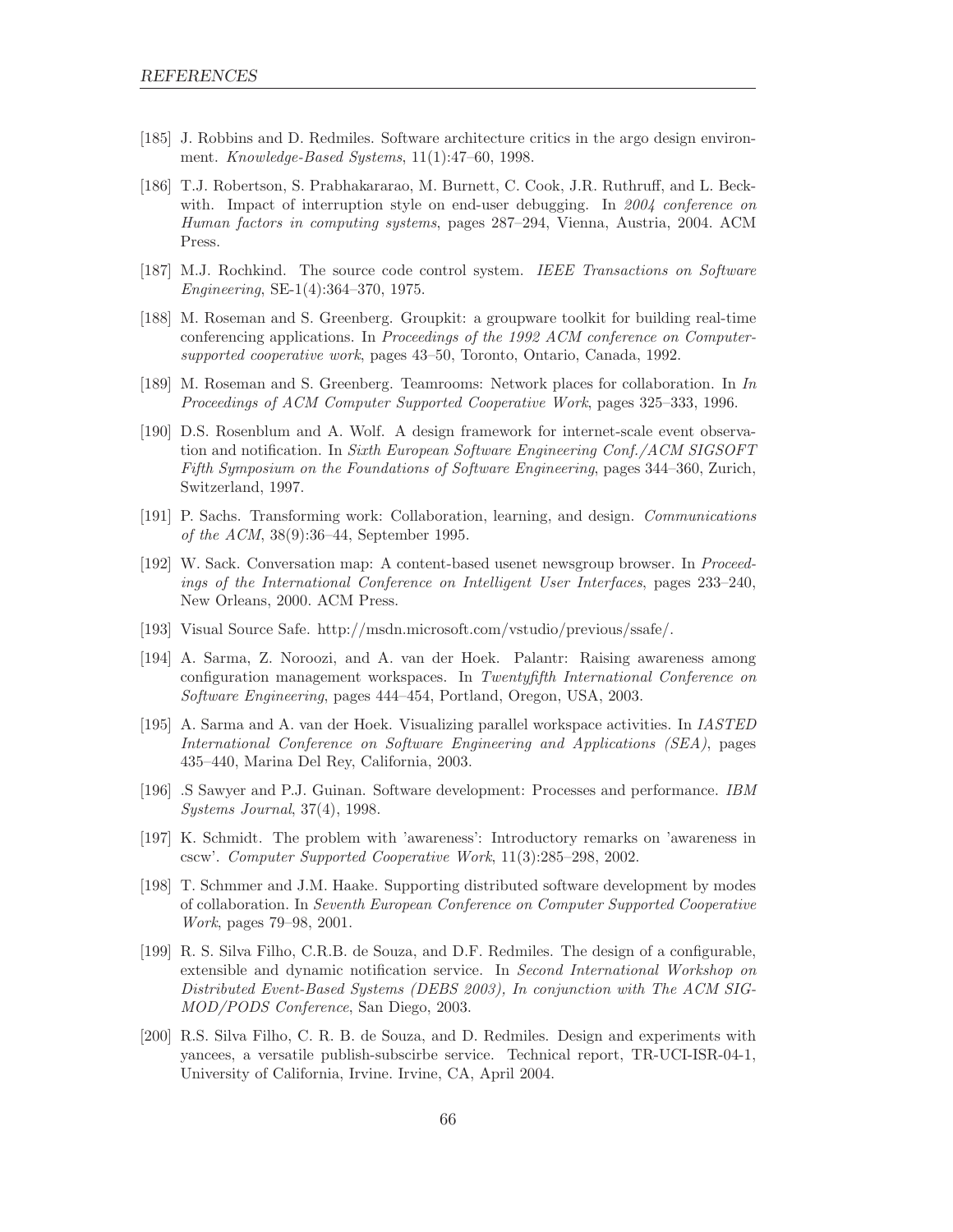- [201] M. Sohlenkamp and G. Chwelos. Integrating communication, cooperation, and awareness: the diva virtual office environment. In Proceedings of the 1994 ACM conference on Computer supported cooperative work, pages 331–343, Chapel Hill, North Carolina, USA, 1994.
- [202] M. Sohlenkamp, W . Prinz, and L. Fuchs. Poliawac: Design and evaluation of an awareness-enhanced groupware client. AI and Society: Special issue on computersupported cooperative,  $14(1):31 - 47$ , 2000.
- [203] D.G. Stefik, M .and Bobrow, G. Foster, S. Lanning, and D. Tatar. Wysiwis revised: early experiences with multiuser interfaces. ACM Transactions on Information Sys $tems$  (TOIS),  $5(2):147-167$ , 1987.
- [204] L. Steiger. Recovering the evolution of object oriented software systems using a flexible query engine. PhD thesis, University of Bern, (Diploma thesis), 2001.
- [205] M-A. D. Storey, D. Cubranic, and D.M. German. On the use of visualization to support awareness of human activities in software development: A survey and a framework. In Proceedings of 2nd ACM Symposium on Software Visualization, 2005 (to appear), St. Loius, Missouri, USA, 2005.
- [206] P.D. Stotts and R. Furuta. alphatrellis: A system for writing and browsing petri-netbased hypertext. In Proceedings of the 10th International Conference on Application and Theory of Petri Nets, pages 312–328, Bonn, Germany, 1989.
- [207] J. Strubing. Designing the working process: What programmers do besides programming. User-Centered Requirements for Software Engineering Environments, 1994.
- [208] L.A. Suchman. Plans and Situated Actions: The Problem of Human-Machine Communication. Cambridge University Press, New York, 1987.
- [209] SunMicrosystems. Java Message Service API. 2003.
- [210] J.C Tang and M. Rua. Montage: providing teleproximity for distributed groups. In Proceedings of the SIGCHI conference on Human factors in computing systems: celebrating interdependence, pages 37–43, Boston, MA, 1994.
- [211] A. Tate and K. Wade. Simplifying development through activity-based change management. White paper, IBM Software Group, October 2004.
- [212] R. Taylor, F. Belz, L. Clarke, R. Osterweil, L .and Selby, J. Wileden, A. Wolf, and M. Young. Foundations for the arcadia environment architecture. In In Proceedings of the Software Engineering Symposium on Practical software development environments, pages 1–13, 1988.
- [213] Telelogic. Cm/synergy.
- [214] W.F. Tichy. Rcs, a system for version control. Software Practice and Experience, 15(7):637–654, 1985.
- [215] W.F. Tichy. Tools for software configuration management. In In Proc. of the Int. Workshop on Software Version and Configuration Control, pages 1–20, Grassau, 1988.
- [216] Tigris.org. Subversion.
- [217] K. Tollmar, O. Sandor, and A. Schmer. Supporting social awareness @ work design and experience. In Proceedings of the 1996 ACM conference on Computer supported cooperative work, pages 298–307, Boston, Massachusetts, USA, 1996. ACM Press.